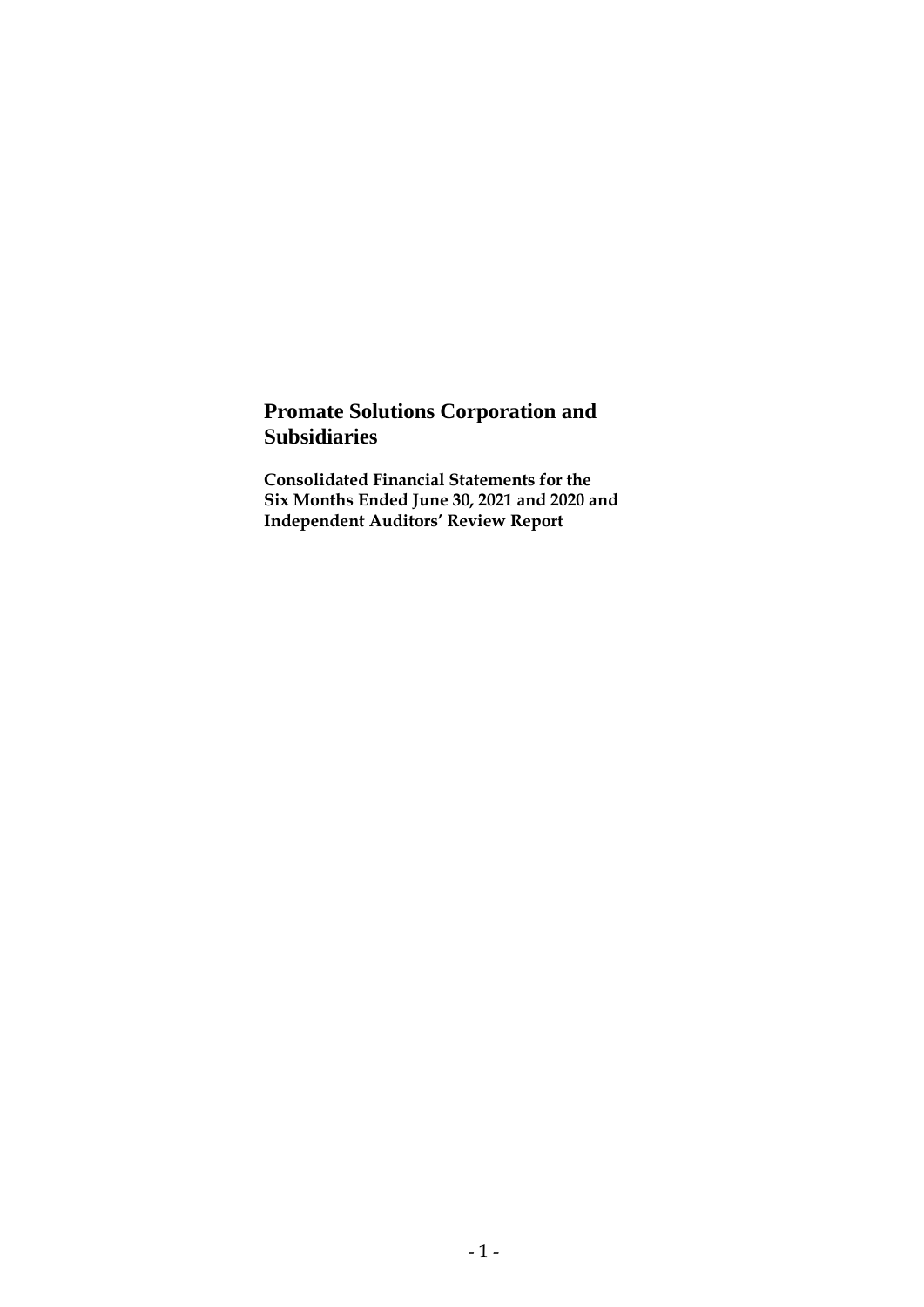# **TABLE OF CONTENTS**

|                                                                              |                           | <b>FINANCIAL</b>   |
|------------------------------------------------------------------------------|---------------------------|--------------------|
|                                                                              |                           | <b>REPORT NOTE</b> |
| <b>ITEMS</b>                                                                 | PAGE                      | NO.                |
| 1.Cover                                                                      | $\mathbf{1}$              |                    |
| 2. Table of Contents                                                         | $\overline{2}$            |                    |
| 3. Independent Auditor's Review Report                                       | $3 \sim 4$                |                    |
| 4. Consolidated Balance Sheet                                                | 5                         |                    |
| 5. Consolidated Statement of Comprehensive<br>Income                         | 6                         |                    |
| 6. Consolidated Statement of Changes in Equity                               | 7                         |                    |
| 7. Consolidated Statement of Cash Flow                                       | $8\sim9$                  |                    |
| 8. Notes to Consolidated Financial Statements                                |                           |                    |
| a.General Information                                                        | 10                        | $\mathbf{1}$       |
| b. Approval of Financial Statements                                          | 10                        | $\overline{2}$     |
| c. Application of New, Amended, and                                          | $10 - 15$                 | 3                  |
| Revised Standards and Interpretation                                         |                           |                    |
| d. Summary of Significant Accounting<br>Policies                             | $15 - 17$                 | $\overline{4}$     |
| e. Critical Accounting Judgments and Key                                     | 17                        | 5                  |
| Sources of Estimation Uncertainty                                            |                           |                    |
| f. Descriptions of Significant Accountin<br>Items                            | $17 - 50$                 | $6 \sim 29$        |
| g. Transaction with Related Parties                                          | $51 - 54$                 | 30                 |
| h. Significant Contingent Liabilities and<br><b>Unrecognized Commitments</b> | $54 - 55$                 | 31                 |
| i. Significant Assets and Liabilities<br>Denominated in Foreign Currencies   | $55 - 56$                 | 32                 |
| j.Others                                                                     | 56                        | 33                 |
| k. Supplementary Disclosures                                                 | $56 \sim 57$ 58 $\sim 61$ | 34                 |
| i. Information Related to Material<br>Transactions                           |                           |                    |
| ii. Intercompany Relationships and                                           |                           |                    |
| <b>Significant Transactions</b>                                              |                           |                    |
| iii. Investments in Mainland China                                           |                           |                    |
| iv. Information of Major Shareholders                                        |                           |                    |
| 1.egment Information                                                         | 57                        | 35                 |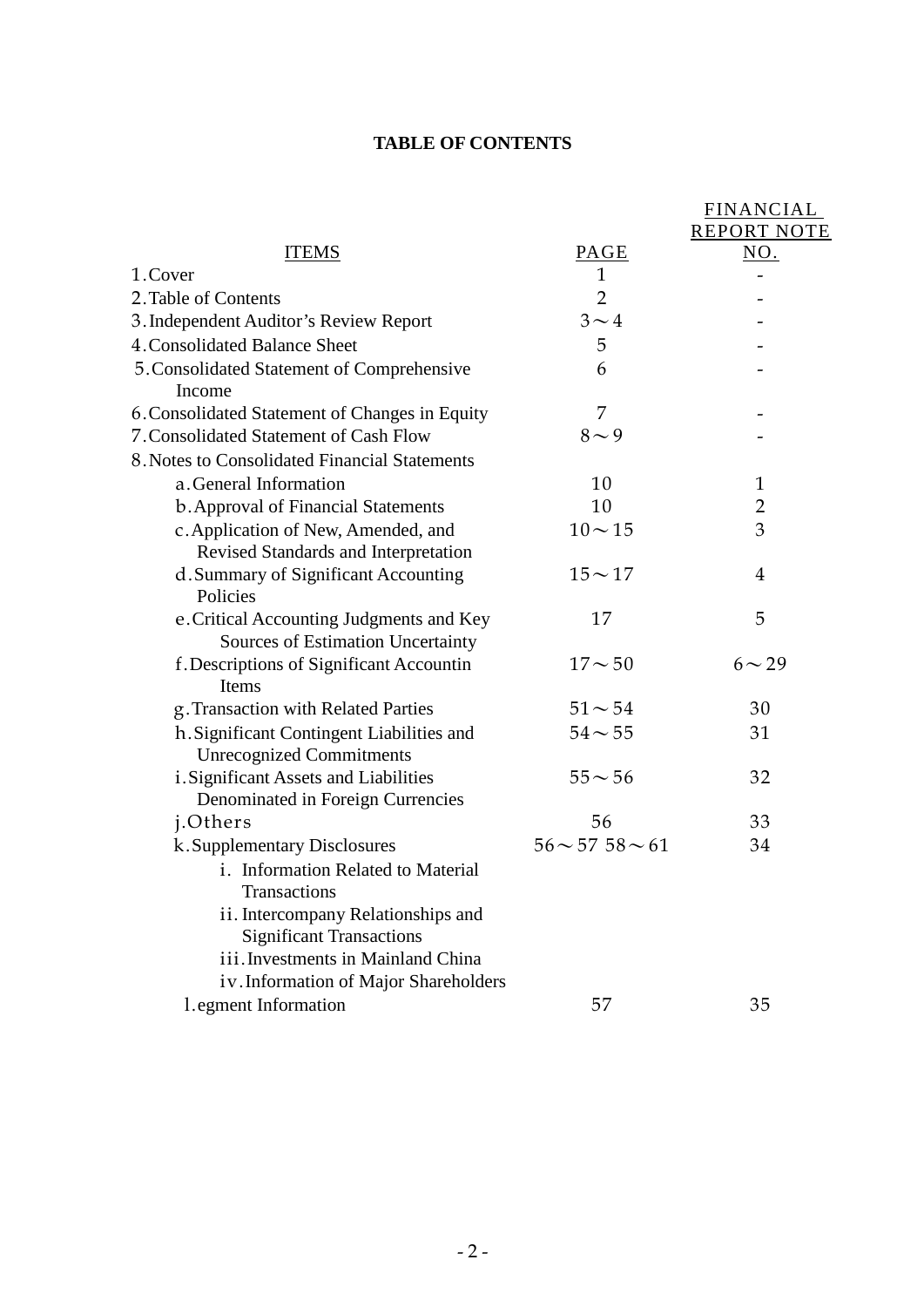#### **INDEPENDENT AUDITORS' REVIEW REPORT**

The Board of Directors and Shareholders Promate Solutions Corporation

#### **Introduction**

We have reviewed the accompanying consolidated balance sheets of Promate Solutions Corporation and its subsidiaries (collectively, the "Group") as of June 30, 2021 and 2020, the related consolidated statements of comprehensive income for the three months ended June 30, 2021 and 2020 and for the six months ended June 30, 2021 and 2020, the consolidated statements of changes in equity and cash flows for the six months then ended, and the related notes to the consolidated financial statements, including a summary of significant accounting policies. Management is responsible for the preparation and fair presentation of the consolidated financial statements in accordance with the Regulations Governing the Preparation of Financial Reports by Securities Issuers and International Accounting Standard 34 "Interim Financial Reporting" endorsed and issued into effect by the Financial Supervisory Commission of the Republic of China. Our responsibility is to express a conclusion on the consolidated financial statements based on our reviews.

#### **Scope of review**

Except as explained in the following paragraph, we conducted our reviews in accordance with Statement of Auditing Standards No. 65 "Review of Financial Information Performed by the Independent Auditor of the Entity". A review of consolidated financial statements consists of making inquiries, primarily of persons responsible for financial and accounting matters, and applying analytical and other review procedures. A review is substantially less in scope than an audit and consequently does not enable us to obtain assurance that we would become aware of all significant matters that might be identified in an audit. Accordingly, we do not express an audit opinion.

#### **Basis for Qualified Conclusion**

As disclosed in Note 13 to the consolidated financial statements, the financial statements of some non-significant subsidiaries included in the consolidated financial statements referred to in the first paragraph were not reviewed. As of June 30, 2021 and 2020, the combined total assets of these non-significant subsidiaries were NT\$5,260 thousand and NT3,883 thousand, respectively, representing 0.34% and 0.22%, respectively, of the consolidated total assets, and the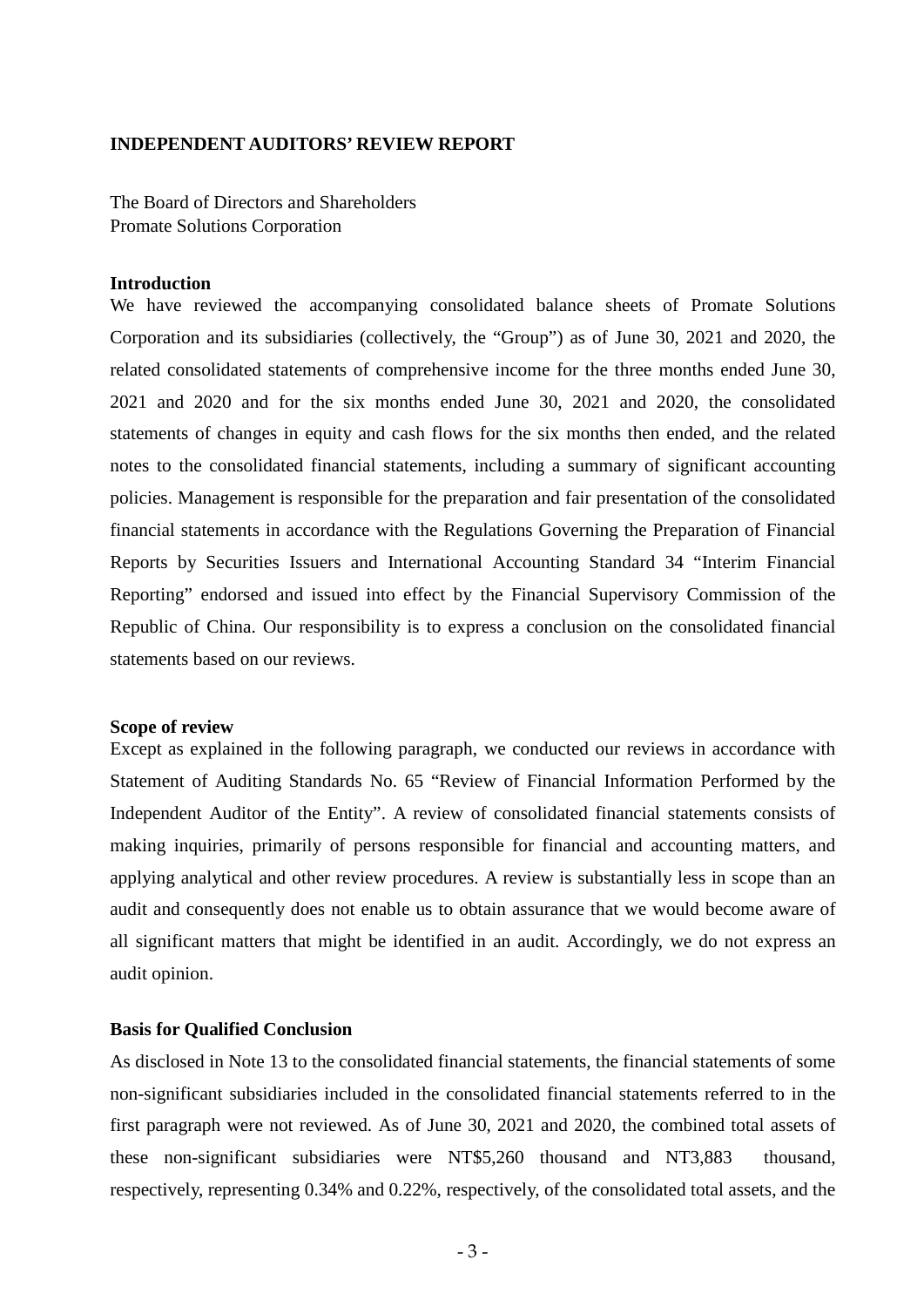combined total liabilities of these subsidiaries were NT\$1,197 thousand and NT\$1,724 thousand, respectively, representing 0.20% and 0.23%, respectively, of the consolidated total liabilities; for the three months ended June 30, 2021 and 2020 and for the six months ended June 30, 2021 and 2020, the amounts of combined comprehensive income (loss) of these subsidiaries were NT\$1,316 thousand, NT\$(453) thousand, NT\$1,596 thousand, and NT\$(418) thousand, respectively, representing 1.65%, 0.63%, 2.19% and 0.33%, respectively, of the consolidated total comprehensive income.

#### **Qualified Conclusion**

Based on our reviews, except for the adjustments, if any, as might have been determined to be necessary had the financial statements of the non-significant subsidiaries as described in the preceding paragraph been reviewed, nothing has come to our attention that caused us to believe that the accompanying consolidated financial statements do not give a true and fair view of the consolidated financial position of the Group as of June 30, 2021 and 2020, and its consolidated financial performance and its consolidated cash flows for the three-months and six-months then ended June 30, 2021 and 2020 in accordance with the Regulations Governing the Preparation of Financial Reports by Securities Issuers and International Accounting Standard 34 "Interim Financial Reporting" endorsed and issued into effect by the Financial Supervisory Commission of the Republic of China

The engagement partners on the reviews resulting in this independent auditors' review report are Po Jen Weng .\*and Huei Ming Chen

Deloitte & Touche Taipei, Taiwan Republic of China

August 5, 2021

#### *Notice to Readers*

*The accompanying consolidated financial statements are intended only to present the consolidated financial position, financial performance and cash flows in accordance with accounting principles and practices generally accepted in the Republic of China and not those of any other jurisdictions. The standards, procedures and practices to audit such consolidated financial statements are those generally applied in the Republic of China.* 

*For the convenience of readers, the independent auditors' report and the accompanying consolidated financial statements have been translated into English from the original Chinese version prepared and used in the Republic of China. If there is any conflict between the English version and the original Chinese version or any difference in the interpretation of the two versions, the Chinese-language independent auditors' report and consolidated financial statements shall prevail.*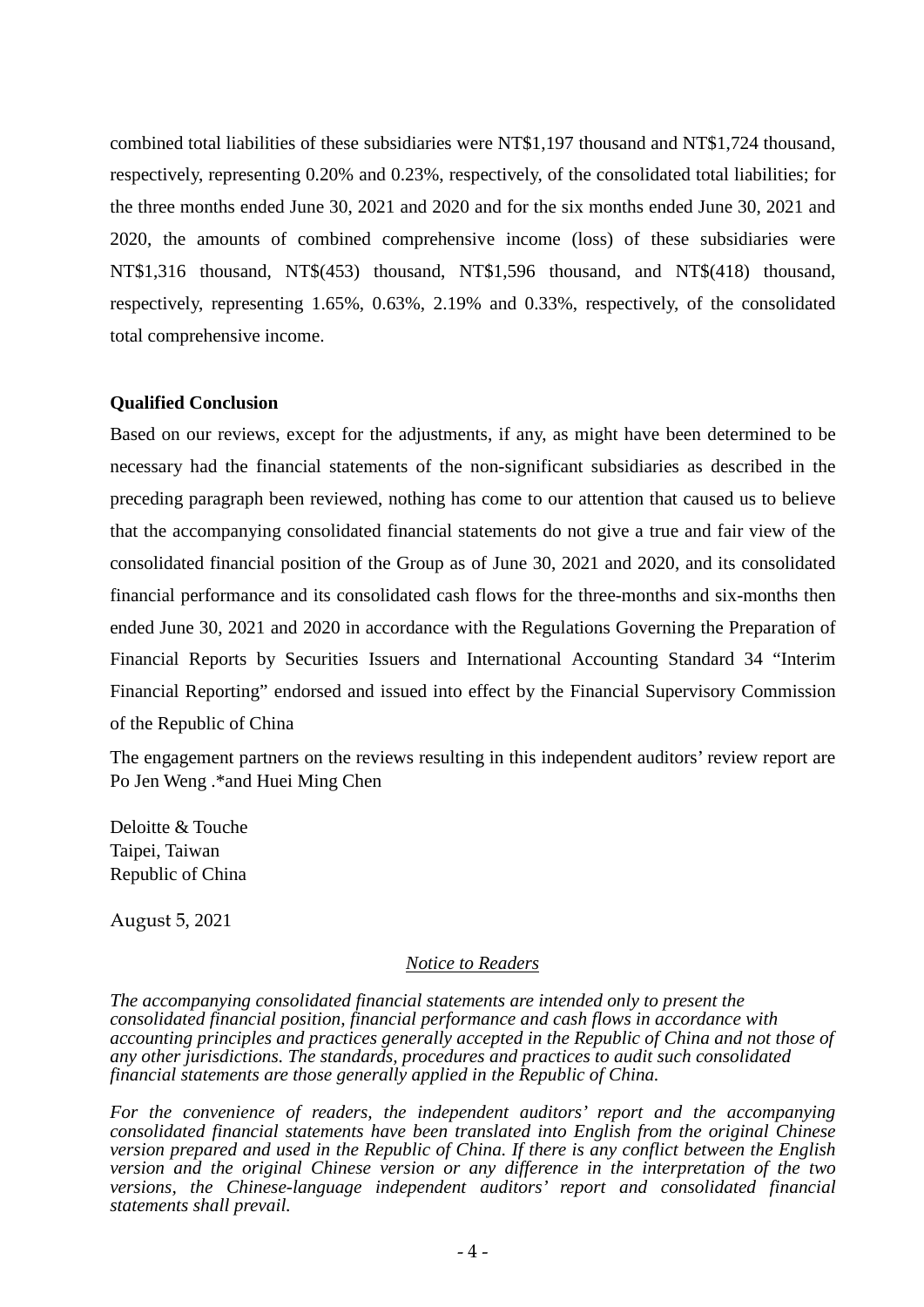# **PROMATE SOLUTIONS CORPORATION AND SUBSIDIARIES**

# **CONSOLIDATED BALANCE SHEETS**

**(In Thousands of New Taiwan Dollars)**

|                                                                                                                                                    | June 30, 2021          |                     | December 31, 2020      |                     | June 30, 2020          |                                |
|----------------------------------------------------------------------------------------------------------------------------------------------------|------------------------|---------------------|------------------------|---------------------|------------------------|--------------------------------|
| <b>ASSETS</b>                                                                                                                                      | (Reviewed)<br>Amount   | $\overline{\%}$     | (Audited)<br>Amount    | $\overline{\%}$     | (Reviewed))<br>Amount  | %                              |
| <b>CURRENT ASSETS</b>                                                                                                                              |                        |                     |                        |                     |                        |                                |
| Cash and cash equivalents (Notes 4, 6 and 29)<br>Financial assets at fair value through profit or loss -                                           | \$<br>746,540          | $48\,$              | \$<br>608,947          | 41                  | \$<br>679,226          | 39                             |
| current (Notes 4, 7 and 29)<br>Financial assets at amortized cost - current (Notes 4, 9,                                                           | 11,247                 | $\mathbf{1}$        | 12,354                 | $\mathbf{1}$        | 10,803                 | $\mathbf{1}$                   |
| 10 and 29)                                                                                                                                         | 171,440                | 11                  | 114,314                | $\,8\,$             | 148,579                | 9                              |
| Notes receivable (Notes 4, 11, 23 and 29)<br>Accounts receivable (Notes 4, 11,23 and 29)<br>Accounts receivable from related parties (Notes 4, 11, | 825<br>154,678         | $10\,$              | 270,397                | 18                  | 287,517                | 17                             |
| 23, 29 and 30)                                                                                                                                     | 5,688                  |                     | 5,167                  |                     | 5,754                  |                                |
| Other receivables (Notes 4, 11 and 29)<br>Current tax assets                                                                                       | 19,911                 | $\mathbf{1}$        | 8,590                  |                     | 20,752<br>1            | $\mathbf{1}$                   |
| Inventories (Note 4 and 12)                                                                                                                        | 291,732                | 19                  | 298,287                | $20\,$              | 389,078                | 22                             |
| Prepayments (Notes 17)<br>Other current assets (Note 17)                                                                                           | 3,793                  |                     | 2,508                  |                     | 4,635                  |                                |
| Total current assets                                                                                                                               | 105<br>1,405,959       | - 90                | 30<br>1,320,594        | 88                  | 42<br>1,546,387        | 89                             |
|                                                                                                                                                    |                        |                     |                        |                     |                        |                                |
| NON-CURRENT ASSETS<br>Financial assets at fair value through other<br>comprehensive income - noncurrent (Notes 4, 8 and                            |                        |                     |                        |                     |                        |                                |
| 29)                                                                                                                                                | 43,489                 | 3                   | 43,607                 | 3                   | 48,413                 | 3                              |
| Property, plant and equipment (Notes 4 and 14)<br>Right-of-use assets (Notes 4, 15 and 30)                                                         | 46,476<br>52,909       | 3<br>$\mathfrak{Z}$ | 48,946<br>65,120       | $\mathfrak{Z}$<br>5 | 48,070<br>74,119       | $\ensuremath{\mathsf{3}}$<br>4 |
| Other intangible assets (Note 4 and 16)                                                                                                            | 3,283                  |                     | 4,027                  |                     | 5,524                  |                                |
| Deferred tax assets (Note 25)                                                                                                                      | 10,695                 | $1\,$               | 13,893                 | $\mathbf{1}$        | 10,072                 | $\mathbf{1}$                   |
| Prepayments for business facilities (Note 17)                                                                                                      | 3,483                  |                     | 3,888                  |                     | 4,987                  |                                |
| Guarantee deposits paid (Notes 17 and 29)<br>Total non-current assets                                                                              | 660                    |                     | 636                    |                     | 136                    |                                |
| <b>TOTAL</b>                                                                                                                                       | 160,995<br>\$1,566,954 | 10                  | 180,117<br>\$1,500,711 | 12                  | 191,321<br>\$1,737,708 | 11                             |
|                                                                                                                                                    |                        | 100                 |                        | 100                 |                        | 100                            |
| <b>LIABILITIES AND EQUITY</b>                                                                                                                      |                        |                     |                        |                     |                        |                                |
| <b>CURRENT LIABILITIES</b><br>Contract liabilities - current (Notes 4, 19 and 23)                                                                  | 56,412<br>\$           | 4                   | \$<br>30,466           | $\overline{2}$      | \$<br>38,653           | $\overline{2}$                 |
| Notes payable (Notes 18 and 29)<br>Accounts payable (Notes 18 and 29)                                                                              | 113,660                | 7                   | 123,026                | $\,8\,$             | 11<br>205,106          | 12                             |
| Accounts payable to related parties (Notes 18, 29 and<br>30)                                                                                       | 51,301                 | 3                   | 43,392                 | 3                   | 75,841                 | 5                              |
| Other payables (Notes 19 and 29)                                                                                                                   | 149,699                | $10\,$              | 94,222                 | 6                   | 169,408                | 10                             |
| Other payables - related parties (Notes 19, 29 and 30)                                                                                             | 127,883                | 8                   | 955                    |                     | 127,634                | 7                              |
| Current tax liabilities (Note 25)                                                                                                                  | 13,021                 | $\mathbf{1}$        | 22,078                 | $\overline{2}$      | 21,370                 | 1                              |
| Provisions - current (Note 20)                                                                                                                     | 3,209                  |                     | 3,285                  |                     | 3,617                  |                                |
| Lease liabilities - current (Notes 4, 15, 29 and 30)<br>Other current liabilities (Note 19)                                                        | 20,595<br>2,151        | $\mathbf{1}$        | 21,665<br>2,357        | $\overline{2}$      | 21,050<br>2,170        | $\mathbf{1}$                   |
| Total current liabilities                                                                                                                          | 537,931                | 34                  | 341,446                | 23                  | 664,860                | 38                             |
|                                                                                                                                                    |                        |                     |                        |                     |                        |                                |
| NON-CURRENT LIABILITIES<br>Provisions - noncurrent (Note 20)                                                                                       | 1,615                  |                     | 2,239                  |                     | 2,107                  |                                |
| Deferred tax liabilities (Note 25)                                                                                                                 | 91                     |                     | 55                     |                     |                        |                                |
| Lease liabilities - noncurrent (Notes 4, 15, 29 and 30)                                                                                            | 32,434                 | $\overline{2}$      | 43,072                 | $\mathfrak{Z}$      | 52,433                 | 3                              |
| Net defined benefit liabilities - noncurrent (Note 21)                                                                                             | 14,768                 | $\overline{1}$      | 15,044                 | $\mathbf{1}$        | 14,979                 |                                |
| Total non-current liabilities                                                                                                                      | 48,908                 | $\overline{3}$      | 60,410                 | $\overline{4}$      | 69,519                 |                                |
| <b>Total liabilities</b>                                                                                                                           | 586,839                | 37                  | 401,856                | 27                  | 734,379                | 42                             |
| EQUITY ATTRIBUTABLE TO OWNERS OF THE COMPANY (Notes 22)<br>Share capital                                                                           |                        |                     |                        |                     |                        |                                |
| Ordinary shares                                                                                                                                    | 382,549                | 24                  | 382,549                | 25                  | 382,549                | $\frac{22}{2}$                 |
| Capital surplus                                                                                                                                    | 386,829                | 25                  | 386,829                | 26                  | 386,829                | $\frac{22}{2}$                 |
| Retained earnings<br>Legal reserve                                                                                                                 | 126,158                | $\,8\,$             | 105,299                | 7                   | 105,299                | 6                              |
| Special reserve                                                                                                                                    |                        |                     | 2,728                  |                     | 2,728                  |                                |
| Unappropriated earnings                                                                                                                            | 73,764                 | $\overline{5}$      | 210,207                | <u>14</u>           | 111,442                | $\overline{7}$                 |
| Total retained earnings                                                                                                                            | 199,922                | 13                  | 318,234                | 21                  | 219,469                | 13                             |
| Other equity                                                                                                                                       |                        |                     |                        |                     |                        |                                |
| Exchange differences on translation of foreign<br>financial statements                                                                             | 265)                   |                     | 49)                    |                     | 55)                    |                                |
| Unrealized gains (losses) from financial assets<br>measured at fair value through other                                                            |                        |                     |                        |                     |                        |                                |
| comprehensive income                                                                                                                               | 11,080                 |                     | 11,292                 |                     | 14,537                 |                                |
| Total other equity interest                                                                                                                        | 10,815                 |                     | 11,243                 |                     | 14,482                 |                                |
| Total equity attributable to owners of the<br>Company                                                                                              | 980,115                | $-63$               | 1,098,855              | $-73$               | 1,003,329              | $-58$                          |
| Total equity                                                                                                                                       | 980,115                | $-63$               | 1,098,855              | $-73$               | 1,003,329              | $-58$                          |
| <b>TOTAL</b>                                                                                                                                       | \$1,566,954            | 100                 | \$1,500,711            | 100                 | \$1,737,708            | 100                            |
| TT1.                                                                                                                                               |                        |                     |                        |                     |                        |                                |

The accompanying notes are an integral part of the consolidated financial statements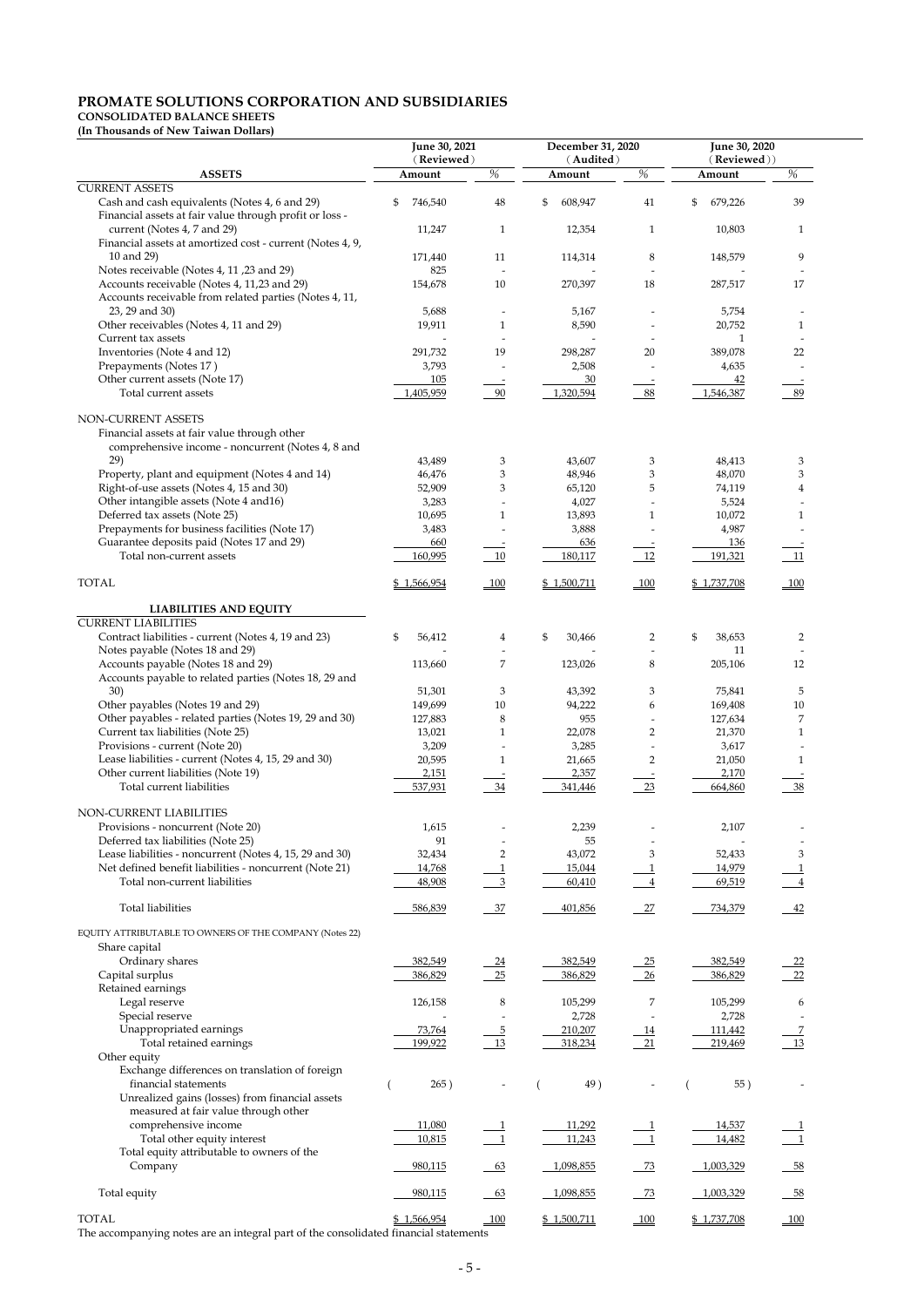# **PROMATE SOLUTIONS CORPORATION AND SUBSIDIARIES**

**CONSOLIDATED STATEMENTS OF COMPREHENSIVE INCOME**

**(In Thousands of New Taiwan Dollars, Except Earnings Per Share)**

#### **(Reviewed, Not Audited)**

|                                                                                                    | For the Three Months Ended June 30 |                 |    | For the Six Months Ended June 30 |                 |    |          |                 |    |         |                 |
|----------------------------------------------------------------------------------------------------|------------------------------------|-----------------|----|----------------------------------|-----------------|----|----------|-----------------|----|---------|-----------------|
|                                                                                                    | 2021                               |                 |    | 2020                             |                 |    | 2021     |                 |    | 2020    |                 |
|                                                                                                    | Amount                             | $\%$            |    | Amount                           | $\%$            |    | Amount   | %               |    | Amount  | $\%$            |
| OPERATING REVENUE (Notes 4, 23 and 30)<br><b>Sales</b>                                             | \$<br>314,518                      | 100             | \$ | 458,603                          | 100             | \$ | 639,885  | 100             | \$ | 880,820 | 100             |
| OPERATING COSTS (Notes 4,12, 16, 21, 24<br>and $30$ )                                              |                                    |                 |    |                                  |                 |    |          |                 |    |         |                 |
| Cost of sales                                                                                      | 224,776)                           | 71)             |    | 323,700                          | 71)             |    | 444,852) | 70)             |    | 620,608 | 70)             |
| <b>GROSS PROFIT</b>                                                                                | 89,742                             | 29              |    | 134,903                          | 29              |    | 195,033  | $-30$           |    | 260,212 | 30              |
| OPERATING EXPENSES (Notes 11, 16, 21, 24<br>and $30$ )                                             |                                    |                 |    |                                  |                 |    |          |                 |    |         |                 |
| Selling and marketing expenses                                                                     | 26,734)                            | 9)              |    | 39,018)                          | 9)              |    | 46,696)  | 7)              |    | 68,468) | 8)              |
| General and administrative expenses                                                                | 6,996)                             | 2)              |    | 6,608)                           | 1)              |    | 14,945)  | 2)              |    | 15,626) | 2)              |
| Research and development expenses                                                                  | $21,831$ )                         | 7)              |    | 23,506                           | $\overline{5})$ |    | 41,572)  | <u>Z)</u>       |    | 43,272) | $\overline{5})$ |
| Total operating expensess                                                                          | 55,561                             | 18)             |    | 69,132)                          | 15)             |    | 103,213  | 16)             |    | 127,366 | 15)             |
| OPERATING PROFIT                                                                                   | 34,181                             | 11              |    | 65,771                           | 14              |    | 91,820   | 14              |    | 132,846 | 15              |
| NON-OPERATING INCOME (Note 24 and<br>30)                                                           |                                    |                 |    |                                  |                 |    |          |                 |    |         |                 |
| Interest income                                                                                    | 454                                |                 |    | 1,037                            |                 |    | 877      |                 |    | 2,700   |                 |
| Other income                                                                                       | 241                                |                 |    | 16                               |                 |    | 241      |                 |    | 19      |                 |
| Other gains and losses                                                                             | 7,267)                             | 2)              |    | 2,399)                           |                 |    | 7,886)   | 1)              |    | 9       |                 |
| Finance costs                                                                                      | 418                                |                 |    | 541                              |                 |    | 862)     |                 |    | 1,111   |                 |
| Total non-operating income and                                                                     |                                    |                 |    |                                  |                 |    |          |                 |    |         |                 |
| expenses                                                                                           | 6,990)                             | $\overline{2})$ |    | 1,887                            |                 |    | 7,630)   | $\perp$ 1)      |    | 1,617   |                 |
| PROFIT BEFORE INCOME TAX                                                                           | 27,191                             | 9               |    | 63,884                           | 14              |    | 84,190   | 13              |    | 134,463 | 15              |
| INCOME TAX EXPENSE (Notes 4 and 25)                                                                | 279)                               |                 |    | 11,091                           | $\overline{2})$ |    | 11,394)  | $\overline{2})$ |    | 24,630) | $\overline{3})$ |
| NET PROFIT FOR THE PERIOD                                                                          | 26,912                             | 9               |    | 52,793                           | 12              |    | 72,796   | 11              |    | 109,833 | 12              |
| OTHER COMPREHENSIVE INCOME (LOSS)<br>(Notes 4,22and 25)<br>Items that will not be reclassified     |                                    |                 |    |                                  |                 |    |          |                 |    |         |                 |
| Unrealized gain (loss) on<br>investments in equity<br>instruments at fair value<br>through other   |                                    |                 |    |                                  |                 |    |          |                 |    |         |                 |
| comprehensive income<br>Income tax relating to items that<br>not be reclassified subsequently      | 6,201)                             | 2)              |    | 19,475                           | $\overline{4}$  |    | 46)      |                 |    | 17,202  | 2               |
| to profit or loss                                                                                  |                                    |                 |    |                                  |                 |    |          |                 |    |         |                 |
| Items that may be reclassified<br>subsequently to profit or loss<br>Exchange differences on        | 6,201                              | $\overline{2})$ |    | 19,475                           |                 |    | 46)      |                 |    | 17,202  |                 |
| translating the financial<br>statements of foreign operations<br>Income tax relating to items that | 26)                                |                 |    | 32)                              |                 |    | 270)     |                 |    | 6)      |                 |
| may be reclassified                                                                                |                                    |                 |    |                                  |                 |    | 54       |                 |    |         |                 |
| subsequently to profit or loss                                                                     | <u>5</u><br>21                     |                 |    | 25                               |                 |    | 216)     |                 |    | 5       |                 |
| Other comprehensive loss for the<br>year, net of income tax                                        | 6,222                              | $\overline{2})$ |    | 19,450                           |                 |    | 262)     |                 |    | 17,197  |                 |

| TOTAL COMPREHENSIVE INCOME FOR<br>THE PERIOD                                      | 20,690   |  | 72,243 | 16 | 72,534 |  | <u>127,030</u> | 14 |
|-----------------------------------------------------------------------------------|----------|--|--------|----|--------|--|----------------|----|
| EARNINGS PER SHARE (NEW TAIWAN<br>DOLLARS; Note 26)<br>From continuing operations |          |  |        |    |        |  |                |    |
| <b>Basic</b>                                                                      | 0.70     |  | 1.38   |    | 0.90   |  | 2.87           |    |
| Diluted                                                                           | $0.70\,$ |  |        |    | .89    |  | 2.85           |    |

The accompanying notes are an integral part of the consolidated financial statements.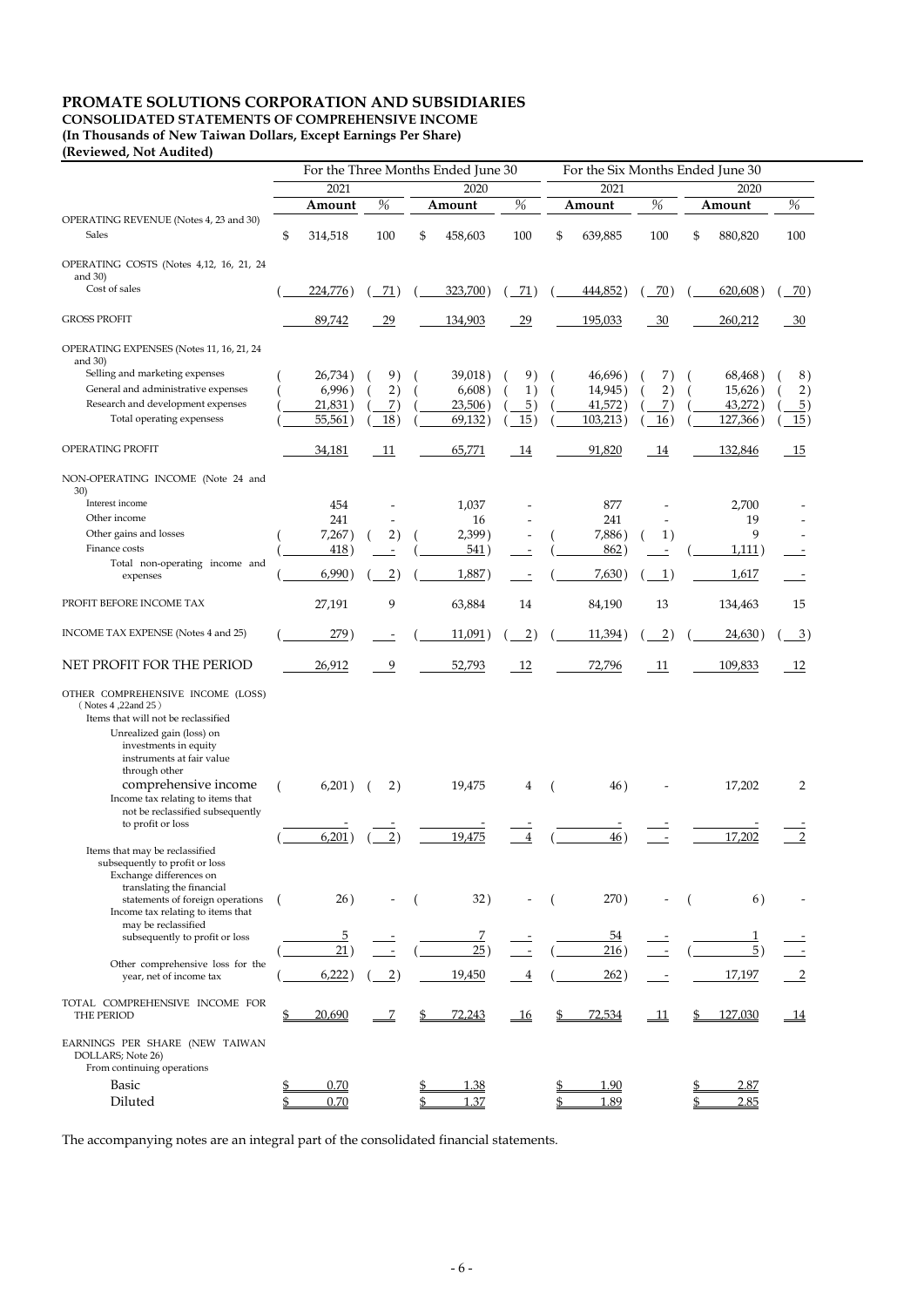# **PROMATE SOLUTIONS CORPORATION AND SUBSIDIARIES CONSOLIDATED STATEMENTS OF CHANGES IN EQUITY FOR THE SIX MONTHS ENDED JUNE 30, 2021 AND 2020 (In Thousands of New Taiwan Dollars, Except Earnings Per Share) (Reviewed, Not Audited)**

|                                                                                                |                             |                           |                           | <b>Equity Attributable to Owners of the Company</b> |                                  |                            |                                                                                           |                                                                                                            |                     |
|------------------------------------------------------------------------------------------------|-----------------------------|---------------------------|---------------------------|-----------------------------------------------------|----------------------------------|----------------------------|-------------------------------------------------------------------------------------------|------------------------------------------------------------------------------------------------------------|---------------------|
|                                                                                                |                             |                           |                           |                                                     |                                  |                            | <b>Other Equity</b>                                                                       |                                                                                                            |                     |
|                                                                                                |                             |                           |                           |                                                     |                                  |                            | Exchange<br>Differences on<br><b>Translating the</b><br>Financial<br><b>Statements of</b> | Unrealized gain on<br><b>Financial Assets at</b><br>Fair Value Through<br>Other<br>Comprehensive<br>Income |                     |
|                                                                                                |                             | <b>Issued Capital</b>     |                           |                                                     | <b>Retained Earnings</b>         |                            | Foreign                                                                                   |                                                                                                            |                     |
|                                                                                                | <b>Shares</b><br>Thousands) | <b>Share Capital</b>      | Capital<br><b>Surplus</b> | <b>Legal Reserve</b>                                | <b>Special</b><br><b>Reserve</b> | Unappropriated<br>Earnings | Operation                                                                                 |                                                                                                            | <b>Total Equity</b> |
| <b>BALANCE AT JANUARY 1, 2020</b>                                                              | 38,255                      | 382,549<br>$\mathfrak{S}$ | 396,393<br>\$             | 84,663<br>$\mathbb{S}$                              | 26<br>$\mathfrak{L}$             | $\mathfrak{S}$<br>206,670  | $($ \$<br>50)                                                                             | $($ \$<br>2,678)                                                                                           | \$1,067,573         |
| Appropriation of 2019 earnings                                                                 |                             |                           |                           |                                                     |                                  |                            |                                                                                           |                                                                                                            |                     |
| Legal reserve                                                                                  |                             |                           |                           | 20,636                                              |                                  | 20,636)                    |                                                                                           |                                                                                                            |                     |
| Special reserve                                                                                |                             |                           |                           |                                                     | 2,702                            | 2,702)                     |                                                                                           |                                                                                                            |                     |
| Cash dividends distributed by the                                                              |                             |                           |                           |                                                     |                                  |                            |                                                                                           |                                                                                                            |                     |
| Company                                                                                        |                             |                           |                           |                                                     |                                  | 181,710)                   |                                                                                           |                                                                                                            | 181,710)            |
| Changes other Capital Surplus                                                                  |                             |                           |                           |                                                     |                                  |                            |                                                                                           |                                                                                                            |                     |
| Capital Surplus issue Cash dividends                                                           |                             |                           | 9,564)                    |                                                     |                                  |                            |                                                                                           |                                                                                                            | 9,564)              |
| Net profit for the six months June 30, 2020                                                    |                             |                           |                           |                                                     |                                  | 109,833                    |                                                                                           |                                                                                                            | 109,833             |
| Other comprehensive income (loss) for the six                                                  |                             |                           |                           |                                                     |                                  |                            |                                                                                           |                                                                                                            |                     |
| months June 30, 2020, net of income tax                                                        |                             |                           |                           |                                                     |                                  |                            | $5^{\circ}$                                                                               | 17,202                                                                                                     | 17,197              |
| Total comprehensive income for the six months<br>June 30, 2020                                 |                             |                           |                           |                                                     |                                  | 109,833                    | 5)                                                                                        | 17,202                                                                                                     | 127,030             |
| Proceeds from disposal of financial assets at fair<br>value through other comprehensive income |                             |                           |                           |                                                     |                                  | 13)                        |                                                                                           | <u>13</u>                                                                                                  |                     |
| <b>BALANCE AT JUNE 30, 2020</b>                                                                | 38,255                      | 382,549                   | 386,829                   | 105,299                                             | 2,728                            | 111,442                    | 55)<br>6                                                                                  | 14,537                                                                                                     | 1,003,329           |
| <b>BALANCE AT JANUARY 1, 2021</b>                                                              | 38,255                      | 382,549<br>\$             | 386,829<br>\$             | 105,299<br>$\mathbb{S}$                             | 2,728<br>$\mathfrak{L}$          | 210,207<br>\$              | $($ \$<br>49)                                                                             | 11,292<br>\$                                                                                               | 1,098,855           |
| Appropriation of 2018 earnings                                                                 |                             |                           |                           |                                                     |                                  |                            |                                                                                           |                                                                                                            |                     |
| Legal reserve                                                                                  |                             |                           |                           | 20,859                                              |                                  | 20,859)                    |                                                                                           |                                                                                                            |                     |
| Special surplus reserve                                                                        |                             |                           |                           |                                                     | 2,728)                           | 2,728                      |                                                                                           |                                                                                                            |                     |
| Cash dividends distributed by the Company                                                      |                             |                           |                           |                                                     |                                  | 191,274)                   |                                                                                           |                                                                                                            | 191,274)            |
| Net profit for the six months June 30, 2021                                                    |                             |                           |                           |                                                     |                                  | 72,796                     |                                                                                           |                                                                                                            | 72,796              |
| Other comprehensive income (loss) for the six<br>months June 30, 2021, net of income tax       |                             |                           |                           |                                                     |                                  |                            | 216)                                                                                      | 46)                                                                                                        | 262)                |
| Total comprehensive income for the six months                                                  |                             |                           |                           |                                                     |                                  |                            |                                                                                           |                                                                                                            |                     |
| June 30, 2021                                                                                  |                             |                           |                           |                                                     |                                  | 72,796                     | 216)                                                                                      |                                                                                                            | 72,534              |
| Proceeds from disposal of financial assets at fair                                             |                             |                           |                           |                                                     |                                  |                            |                                                                                           | 46)                                                                                                        |                     |
| value through other comprehensive income                                                       |                             |                           |                           |                                                     |                                  | <u>166</u>                 |                                                                                           | 166)                                                                                                       |                     |
| <b>BALANCE AT JUNE 30, 2021</b>                                                                | 38,255                      | 382,549                   | 386,829                   | $\frac{$}{2}$ 126,158                               |                                  | 73,764                     | 265)                                                                                      | 11,080                                                                                                     | 980,115             |

The accompanying notes are an integral part of the consolidated financial statement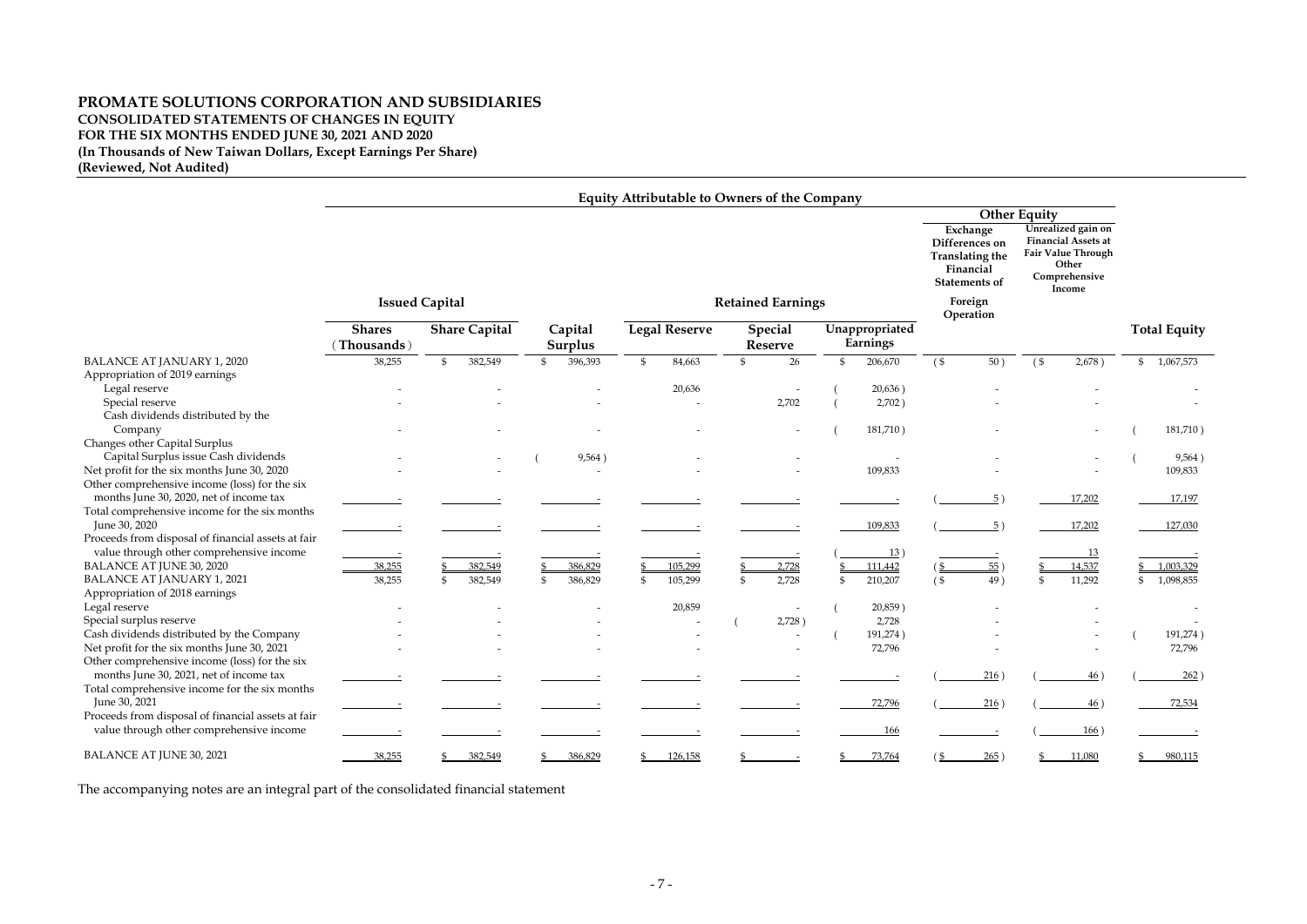# **PROMATE SOLUTIONS CORPORATION AND SUBSIDIARIES**

# **CONSOLIDATED STATEMENTS OF CASH FLOWS (In Thousands of New Taiwan Dollars) (Reviewed, Not Audited)**

|                                                                                                                                                                                                              | For the Six Months Ended June 30               |                                             |  |  |
|--------------------------------------------------------------------------------------------------------------------------------------------------------------------------------------------------------------|------------------------------------------------|---------------------------------------------|--|--|
|                                                                                                                                                                                                              | 2021                                           | 2020                                        |  |  |
| CASH FLOWS FROM OPERATING ACTIVITIES                                                                                                                                                                         |                                                |                                             |  |  |
| Income before income tax                                                                                                                                                                                     | 84,190<br>\$                                   | 134,463<br>\$                               |  |  |
| Adjustments for:                                                                                                                                                                                             |                                                |                                             |  |  |
| Depreciation expenses                                                                                                                                                                                        | 18,440                                         | 18,011                                      |  |  |
| Amortization expenses                                                                                                                                                                                        | 744                                            | 1,695                                       |  |  |
| Expected credit loss (gain)/provision<br>(reversal of provision) for bad debt<br>expense<br>Net loss (gain) on financial assets or<br>liabilities at fair value through profit<br>or loss<br>Finance costs   | 6,500)<br>2,592)                               | 1,960<br>2,192)                             |  |  |
|                                                                                                                                                                                                              | 862                                            | 1,111                                       |  |  |
| Other adjustments to reconcile profit<br>$(\text{loss})$<br>Interest incomes                                                                                                                                 | 3,047)<br>877)                                 | 9,542)<br>2,700)                            |  |  |
| Gain on Lease Modification<br>Dividend income                                                                                                                                                                | 254)                                           |                                             |  |  |
| Loss (gain) on inventory impairment                                                                                                                                                                          | 41)                                            | 14)                                         |  |  |
| Net (gain) loss on foreign currency<br>exchange<br>Changes in operating assets and liabilities                                                                                                               | $10,000$ )<br>1,790)                           | 3,000<br>955                                |  |  |
| Financial assets mandatorily<br>classified as at fair value<br>through profit or loss<br>Decrease (increase) Notes<br>receivable                                                                             | 3,699<br>825)                                  | 5,575)                                      |  |  |
| Decrease (increase) in accounts                                                                                                                                                                              |                                                |                                             |  |  |
| receivable<br>Decrease (increase) in accounts<br>receivable due from related parties<br>Decrease (increase) in other receivable<br>Decrease (increase) in inventories)<br>Decrease (increase) in prepayments | 122,219<br>521)<br>11,321)<br>16,555<br>1,285) | 11,006)<br>790)<br>9,629)<br>109,594<br>985 |  |  |
| Decrease (increase) in other current<br>assets<br>Increase (decrease) in contract liabilities                                                                                                                | 75)<br>25,946                                  | 11<br>1,114)                                |  |  |
| Increase (decrease) in accounts payable                                                                                                                                                                      | 9,366)                                         | 36,669                                      |  |  |
| Increase (decrease) in accounts payable<br>to related parties<br>Increase (decrease) in other payable                                                                                                        | 7,909<br>$($ \$<br>9,160)                      | 12,012<br>\$<br>2,366                       |  |  |
| Increase (decrease) in other payable to<br>related parties                                                                                                                                                   | 291                                            | 1,328)                                      |  |  |
| Increase (decrease) in other current<br>liabilities                                                                                                                                                          | 206)                                           | 164)<br>(Continued)                         |  |  |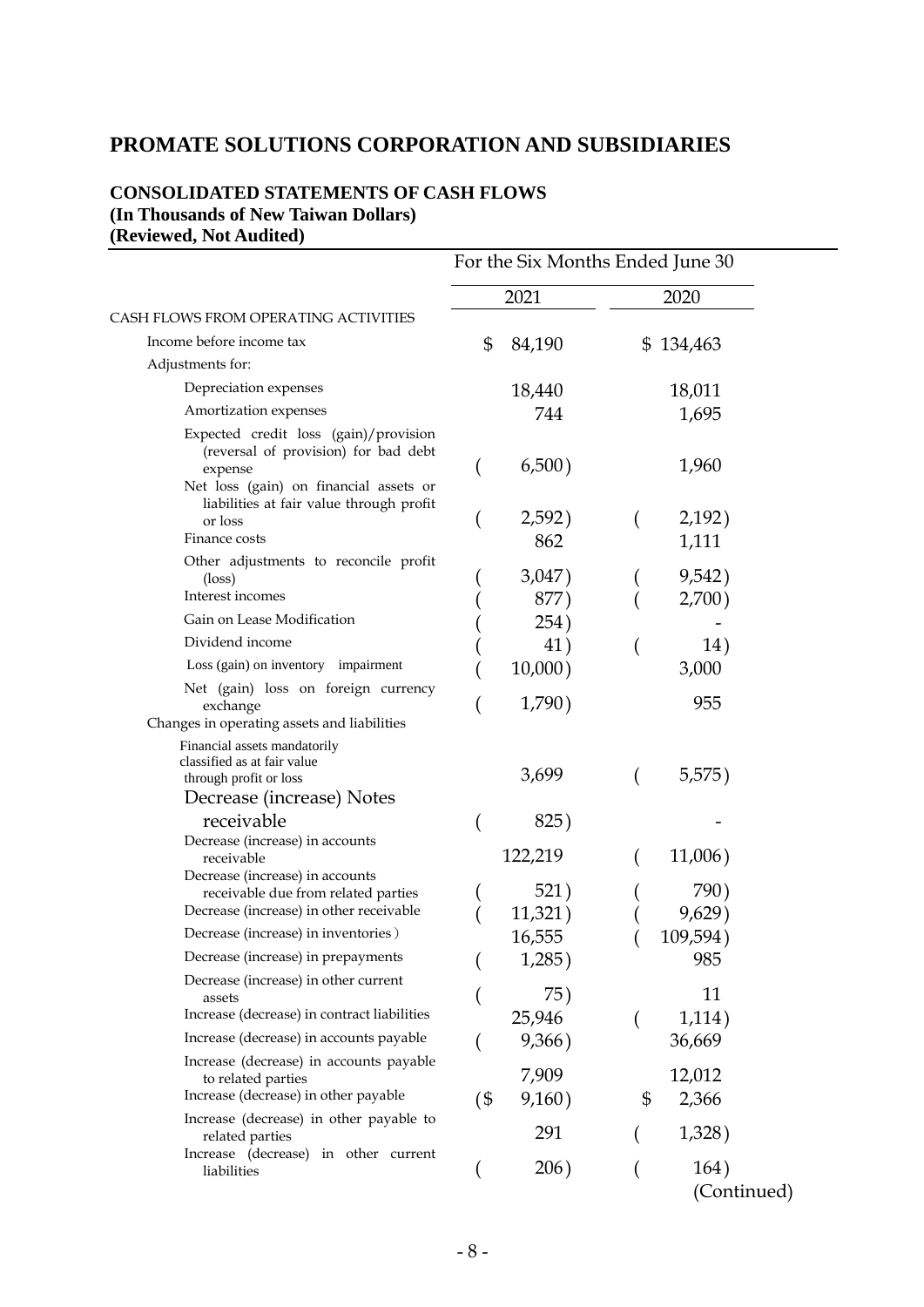|                                                                                                                                                                                | 2021            | 2020                   |
|--------------------------------------------------------------------------------------------------------------------------------------------------------------------------------|-----------------|------------------------|
| Increase (decrease) in net defined<br>benefit liability<br>Increase (decrease) in provisions                                                                                   | 276)<br>2,347   | 273)<br><u>2,858</u> ) |
| Cash generated from operations                                                                                                                                                 | 225,066         | 56,459                 |
| Interest received                                                                                                                                                              | 877             | 2,700                  |
| Income tax paid                                                                                                                                                                | 17,163)         | 27,047)                |
| Net cash generated from operating<br>activities                                                                                                                                | <u>208,780</u>  | <u>32,112</u>          |
| CASH FLOWS FROM INVESTING ACTIVITIES                                                                                                                                           |                 |                        |
| Acquisition of financial assets at fair value<br>through other comprehensive income<br>Proceeds from disposal of financial assets at<br>fair value through other comprehensive | 399)            | 16,364)                |
| income                                                                                                                                                                         | 471             | 45                     |
| Acquisition of financial assets at amortized<br>cost                                                                                                                           | 285,035)        | 750,470)               |
| Proceeds from disposal of financial assets at<br>amortized cost                                                                                                                | 229,699         | 600,938                |
| Acquisition of property, plant and equipment                                                                                                                                   | 69)             |                        |
| Increase in prepayments for business facilities                                                                                                                                | 4,906)          | 9,377                  |
| Decrease in refundable deposits                                                                                                                                                | 24)             |                        |
| Dividends received                                                                                                                                                             | 41              | 14                     |
| Net cash used in investing                                                                                                                                                     |                 |                        |
| activities                                                                                                                                                                     | 60,222)         | <u>175,214</u> )       |
| CASH FLOWS FROM (USED IN) FINANCING<br><b>ACTIVITIES</b>                                                                                                                       |                 |                        |
| Payments of lease liabilities                                                                                                                                                  | <u>10,695</u> ) | <u>11,096)</u>         |
| Net cash used from financing                                                                                                                                                   |                 |                        |
| activities                                                                                                                                                                     | <u>10,695</u> ) | 11,096)                |
| EFFECTS OF EXCHANGE RATE CHANGES ON<br>THE BALANCE OF CASH HELD IN FOREIGN<br><b>CURRENCIES</b>                                                                                | 270)            | 6)                     |
| NET INCREASE (DECREASE) IN CASH AND<br>CASH EQUIVALENTS                                                                                                                        | 137,593         | 154,204)<br>(          |
| CASH AND CASH EQUIVALENTS AT THE<br>BEGINNING OF THE YEAR                                                                                                                      | 608,947         | 833,430                |
| CASH AND CASH EQUIVALENTS REPORTED IN<br>THE STATEMENT OF FINANCIAL POSITION                                                                                                   | \$746,540       | \$ 679,226             |

For the Six Months Ended June 30

The accompanying notes are an integral part of the consolidated financial statements.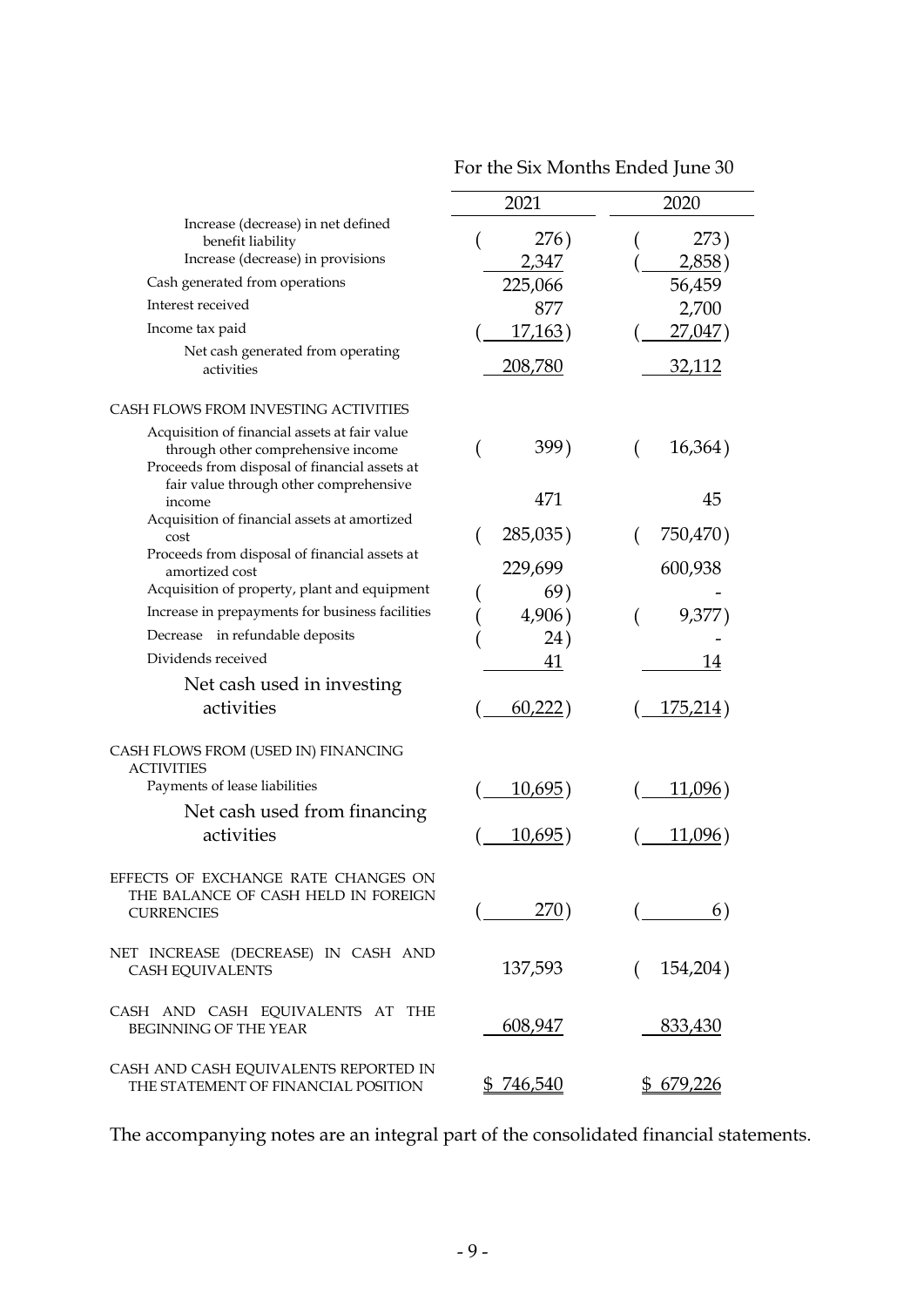# **PROMATE SOLUTIONS CORPORATION AND SUBSIDIARIES NOTES TO CONSOLIDATED FINANCIAL STATEMENTS FOR THE SIX MONTHS ENDED JUNE 30, 2021 AND 2020 (In Thousands of New Taiwan Dollars, Unless Stated Otherwise) (Reviewed, Not Audited)**

# **1. GENERAL INFORMATION**

Promate Solutions Corporation (the "Company") is a listed company established on May 29. 2000. The main business of the Company include research & development and manufacture of medical touch screen displays, embedded control systems, special application and industrial displays, and research & development of applicable software and hardware.

According to resolutions of the shareholders' meeting on June 10, 2013 , the department of special application product of Promate Electronic Co., Ltd had been transfer to the Company based on Business Mergers And Acquisitions Act. The purpose of division was due to organization adjustment of Promate Electronic Co. According to Board resolutions, the reference date of the division was August 1.2013. , the value of the division department was 123,900 thousand. The Company had been issued 8,260 thousand ordinary share priced at 15 for division.

The parent company of the Company is Promate Electronic Co., Ltd. with equity interests of 66.21% on March 31, 2021 and 2020.

The Company's shares have been listed on OTC trading at Taipei Exchange since March 2004.

The functional currency of the Company is the New Taiwan Dollar.

# **2. APPROVAL OF FINANCIAL STATEMENTS**

The consolidated financial statements were approved by the board of directors on August 5, 2021.

# **3. APPLICATION OF NEW, AMENDED AND REVISED STANDARDS AND INTERPRETATIONS**

a. Initial application of the amendments to the Regulations Governing the Preparation of Financial Reports by Securities Issuers and the International Financial Reporting Standards (IFRS), International Accounting Standards (IAS), Interpretations of IFRS (IFRIC), and Interpretations of IAS (SIC) (collectively, the "IFRSs") endorsed and issued into effect by Financial Supervisory Commission (FSC).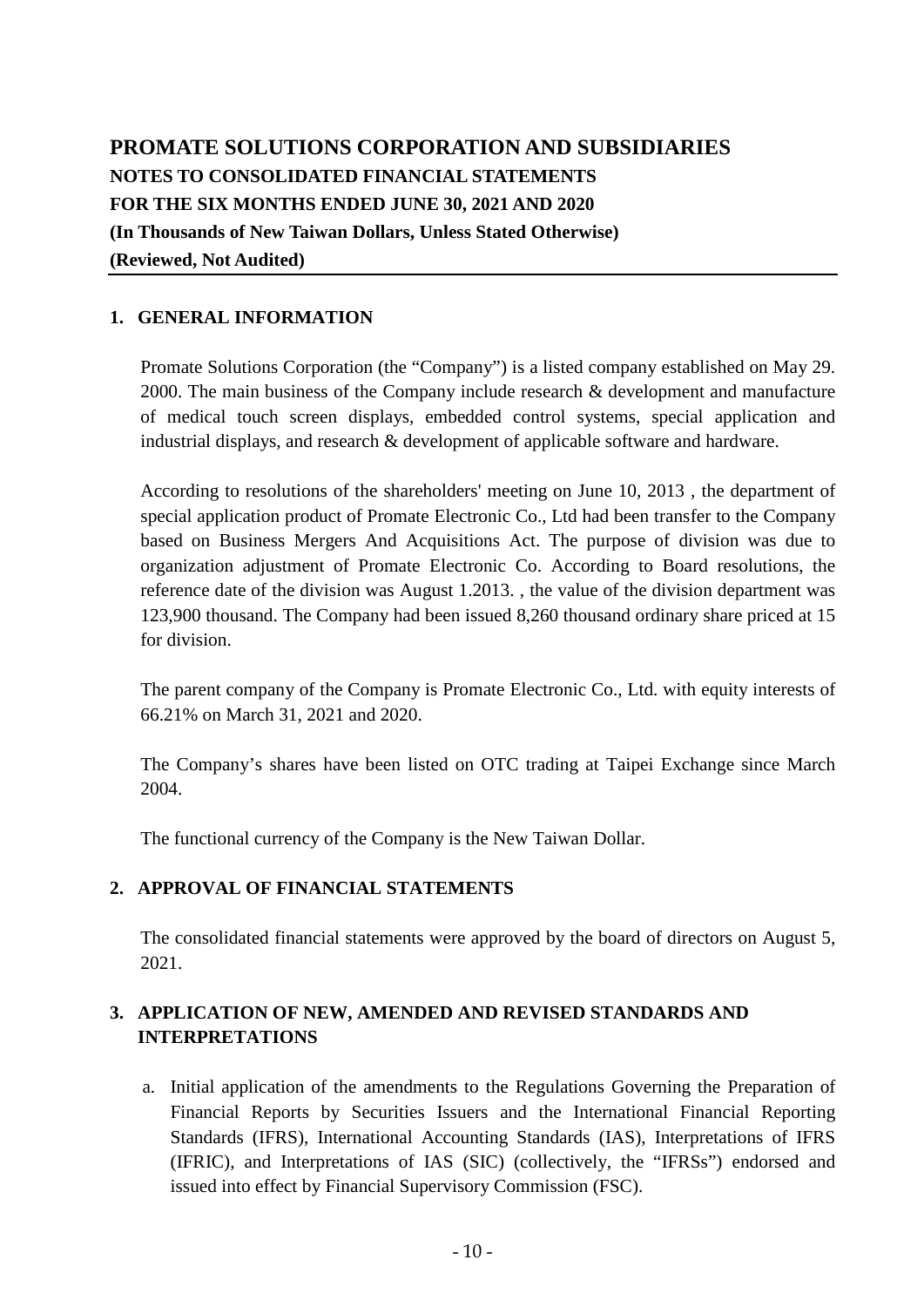Except for the following, the initial application of the amendments to the Regulations Governing the Preparation of Financial Reports by Securities Issuers and the IFRSs endorsed and issued into effect by the FSC did not have any material impact on the Group's accounting policies.

b. The IFRs endorsed by FSC for application starting from 2022:

|                                                       | <b>Effective Date Announced</b> |
|-------------------------------------------------------|---------------------------------|
| New IFRSs                                             | by IASB                         |
| "Annual Improvements to IFRS Standards 2018-2020"     | January 1, 2022 (Note 1)        |
| Amendments to IFRS 3 "Reference to the Conceptual     |                                 |
| Framework"                                            | January 1, 2022 (Note 2)        |
| Amendments to IAS 16 "Property, Plant and Equipment - | January 1, 2022 (Note 3)        |
| Proceeds before Intended Use"                         |                                 |
| Amendments to IAS 37 "Onerous Contracts - Cost of     | January 1, 2022 (Note 4)        |
| Fulfilling a Contract"                                |                                 |

Note1: The amendments to IFRS 9 will be applied prospectively to modifications and exchanges of financial liabilities that occur on or after the annual reporting periods beginning on or after 11 January 1, 2022. The amendments to IAS 41 "Agriculture" will be applied prospectively to the fair value measurements on or after the annual reporting periods beginning on or after January 1, 2022. The amendments to IFRS 1 "First-time Adoptions of IFRSs" will be applied retrospectively for annual reporting periods beginning on or after January 1, 2022.

- Note 2: The amendments are applicable to business combinations for which the acquisition date is on or after the beginning of the annual reporting period beginning on or after January 1, 2022.
- Note 3: The amendments are applicable to property, plant and equipment that are brought to the location and condition necessary for them to be capable of operating in the manner intended by management on or after January 1, 2021.
- Note 4: The amendments are applicable to contracts for which the entity has not yet fulfilled all its obligations on January 1, 2022.
- 1) Amendments to IFRS 3 "'Reference to the Conceptual Framework The amendments replace the references to the Conceptual Framework of IFRS 3 and specify that the acquirer shall apply IFRIC 21 "Levies" to determine whether the event that gives rise to a liability for a levy has occurred at the acquisition date.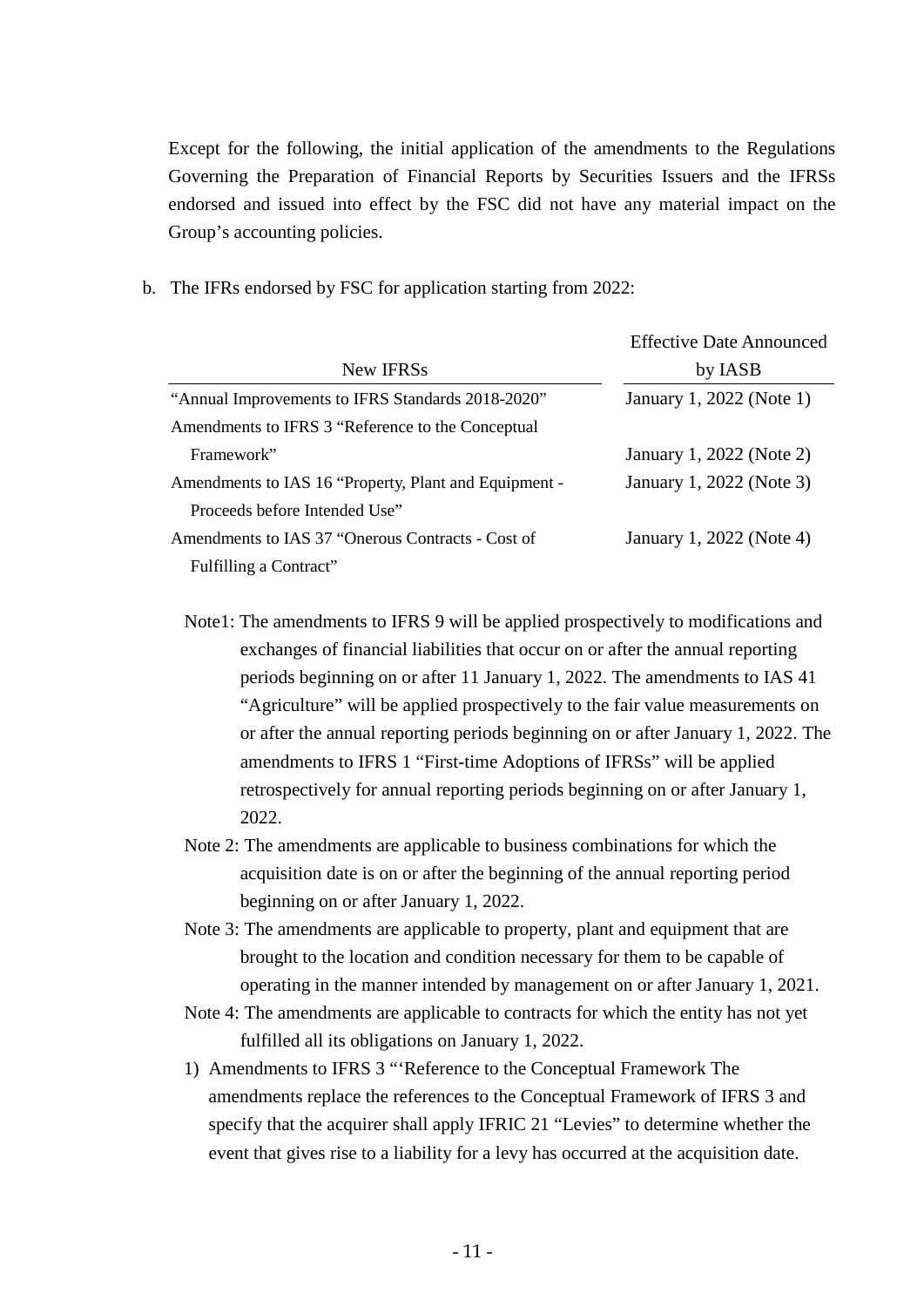2) Amendments to IAS 16 "Property, Plant and Equipment: Proceeds before Intended  $Use$ 

The amendments prohibit an entity from deducting from the cost of an item of property, plant and equipment any proceeds from selling items produced while bringing that asset to the location and condition necessary for it to be capable of operating in the manner intended by management. The cost of those items is measured in accordance with IAS 2 "Inventories". Any proceeds from selling those items and the cost of those items are recognized in profit or loss in accordance with applicable standards.

The amendments are applicable only to items of property, plant and equipment that are brought to the location and condition necessary for them to be capable of operating in the manner intended by management on or after January 1, 2021. The Group will restate its comparative information when it initially applies the aforementioned amendments.

Except for the above impact, as of the date the consolidated financial statements were authorized for issue, the Group is continuously assessing the possible impact that the application of other standards and interpretations will have on the Group's financial position and financial performance and will disclose the relevant impact when the assessment is completed.

|                                                               | <b>Effective Date Announced by</b> |  |  |  |
|---------------------------------------------------------------|------------------------------------|--|--|--|
| New IFRSs                                                     | IASB (Note 1)                      |  |  |  |
| Amendments to IFRS 10 and IAS 28 "Sale or Contribution of     | To be determined by IASB           |  |  |  |
| Assets between An Investor and Its Associate or Joint         |                                    |  |  |  |
| Venture"                                                      |                                    |  |  |  |
| <b>IFRS 17 "Insurance Contracts"</b>                          | January 1, 2023                    |  |  |  |
| Amendments to IFRS 17                                         | January 1, 2023                    |  |  |  |
| Amendments to IAS 1 "Classification of Liabilities as Current | January 1, 2023                    |  |  |  |
| or Non-current"                                               |                                    |  |  |  |
| Amendments to IAS 1 "Disclosure of Accounting Policies"       | January 1, 2023 (Note 2)           |  |  |  |
| Amendments to IAS 8 "Definition of Accounting Estimates"      | January 1, 2023 (Note 3)           |  |  |  |
| Amendments to IAS 12 "Deferred Tax related to Assets and      | January 1, 2023 (Note 4)           |  |  |  |
| Liabilities arising from a Single Transaction"                |                                    |  |  |  |

c. New IFRSs in issue but not yet endorsed and issued into effect by the FSC

Note 1: Unless stated otherwise, the above New IFRSs are effective for annual reporting periods beginning on or after their respective effective dates.

Note 2: The amendments will be applied prospectively for annual reporting periods beginning on or 12 after January 1, 2023.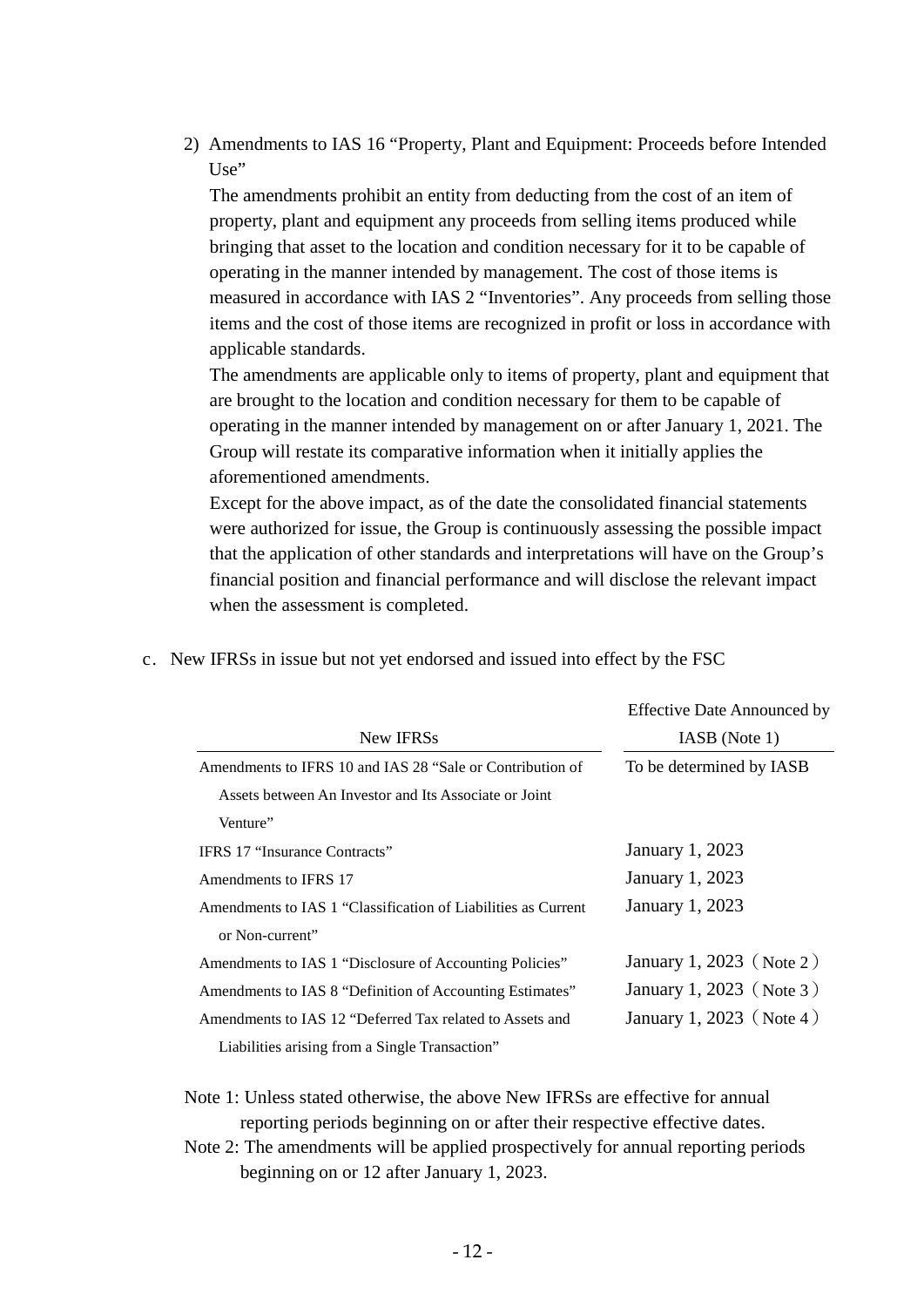- Note 3: The amendments are applicable to changes in accounting estimates and changes in accounting policies that occur on or after the beginning of the annual reporting period beginning on or after January 1, 2023.
- Note 4: Except that deferred taxes will be recognized on January 1, 2022 for temporary differences associated with leases and decommissioning obligations, the amendments will be applied prospectively to transactions that occur on or after January 1, 2022.
- 1) Amendments to IFRS 10 and IAS 28 "Sale or Contribution of Assets between an Investor and its Associate or Joint Venture" The amendments stipulate that, when the Group sells or contributes assets that constitute a business (as defined in IFRS 3) to an associate, the gain or loss resulting from the transaction is recognized in full. Also, when the Group loses control of a subsidiary that contains a business but retains significant influence or joint control, the gain or loss resulting from the transaction is recognized in full. Conversely, when the Group sells or contributes assets that do not constitute a business to an associate, the gain or loss resulting from the transaction is recognized only to the extent of the Group's interest as an unrelated investor in the associate, i.e., the Group's share of the gain or loss is eliminated. Also, when the Group loses control of a subsidiary that does not contain a business but retains significant influence over an associate, the gain or loss resulting from the transaction is recognized only to the extent of the Group's interest as an unrelated investor in the associate, i.e., the Group's share of the gain or loss is eliminated.。
- 2) Amendments to IAS 1 "Classification of Liabilities as Current or Non-current" The amendments clarify that for a liability to be classified as non-current, the Group shall assess whether it has the right at the end of the reporting period to defer settlement of the liability for at least twelve months after the reporting period. If such rights are in existence at the end of the reporting period, the liability is classified as non-current regardless of whether the Group will exercise that right. The amendments also clarify that, if the right to defer settlement is subject to compliance with specified conditions, the Group must comply with those conditions at the end of the reporting period even if the lender does not test compliance until a later date. The amendments stipulate that, for the purpose of liability classification, the aforementioned settlement refers to a transfer of cash, other economic resources or the Group's own equity instruments to the counterparty that results in the extinguishment of the liability. However, if the terms of a liability that could, at the option of the counterparty, result in its settlement by a transfer of the Group's own equity instruments, and if such option is recognized separately as equity in accordance with IAS 32: Financial Instruments: Presentation, the aforementioned terms would not affect the classification of the liability.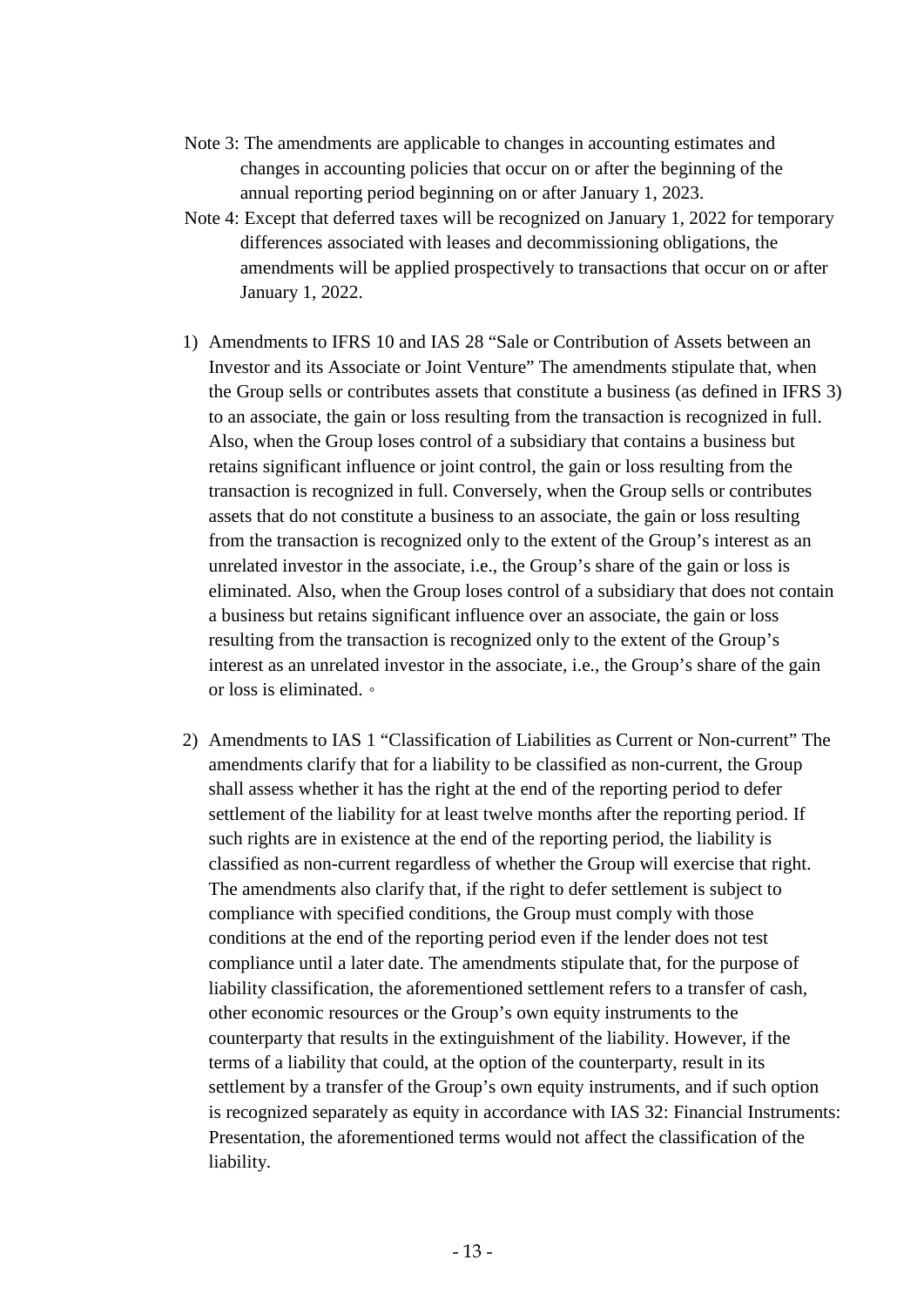- 3) Amendments to IAS 1 "Disclosure of Accounting Policies" The amendments specify that the Group should refer to the definition of material to determine its material accounting policy information to be disclosed. Accounting policy information is material if it can reasonably be expected to influence decisions that the primary users of general purpose financial statements make on the basis of those financial statements. The amendments also clarify that:
	- ●Accounting policy information that relates to immaterial transactions, other events or conditions is immaterial and need not be disclosed;  $\Box$
	- ●The Group may consider the accounting policy information as material because of the nature of the related transactions, other events or conditions, even if the amounts are immaterial; and  $\Box$
	- ●Not all accounting policy information relating to material transactions, other events or conditions is itself material.

The amendments also illustrate that accounting policy information is likely to be considered as material to the financial statements if that information relates to material transactions, other events or conditions and:

- a) The Group changed its accounting policy during the reporting period and this change resulted in a material change to the information in the financial statements;
- b) The Group chose the accounting policy from options permitted by the standards;
- c) The accounting policy was developed in accordance with IAS 8 "Accounting Policies, Changes in Accounting Estimates and Errors" in the absence of an IFRS that specifically applies;
- d) The accounting policy relates to an area for which the Group is required to make significant judgements or assumptions in applying an accounting policy, and the Group discloses those judgements or assumptions; or
- e) The accounting is complex and users of the financial statements would otherwise not understand those material transactions, other events or conditions.

#### 4) Amendments to IAS 8 "Definition of Accounting Estimates

The amendments define that accounting estimates are monetary amounts in financial statements that are subject to measurement uncertainty. In applying accounting policies, the Group may be required to measure items at monetary amounts that cannot be observed directly and must instead be estimated. In such a case, the Group uses measurement techniques and inputs to develop accounting estimates to achieve the objective. The effects on an accounting estimate of a change in a measurement technique or a change in an input are changes in accounting estimates unless they result from the correction of prior period errors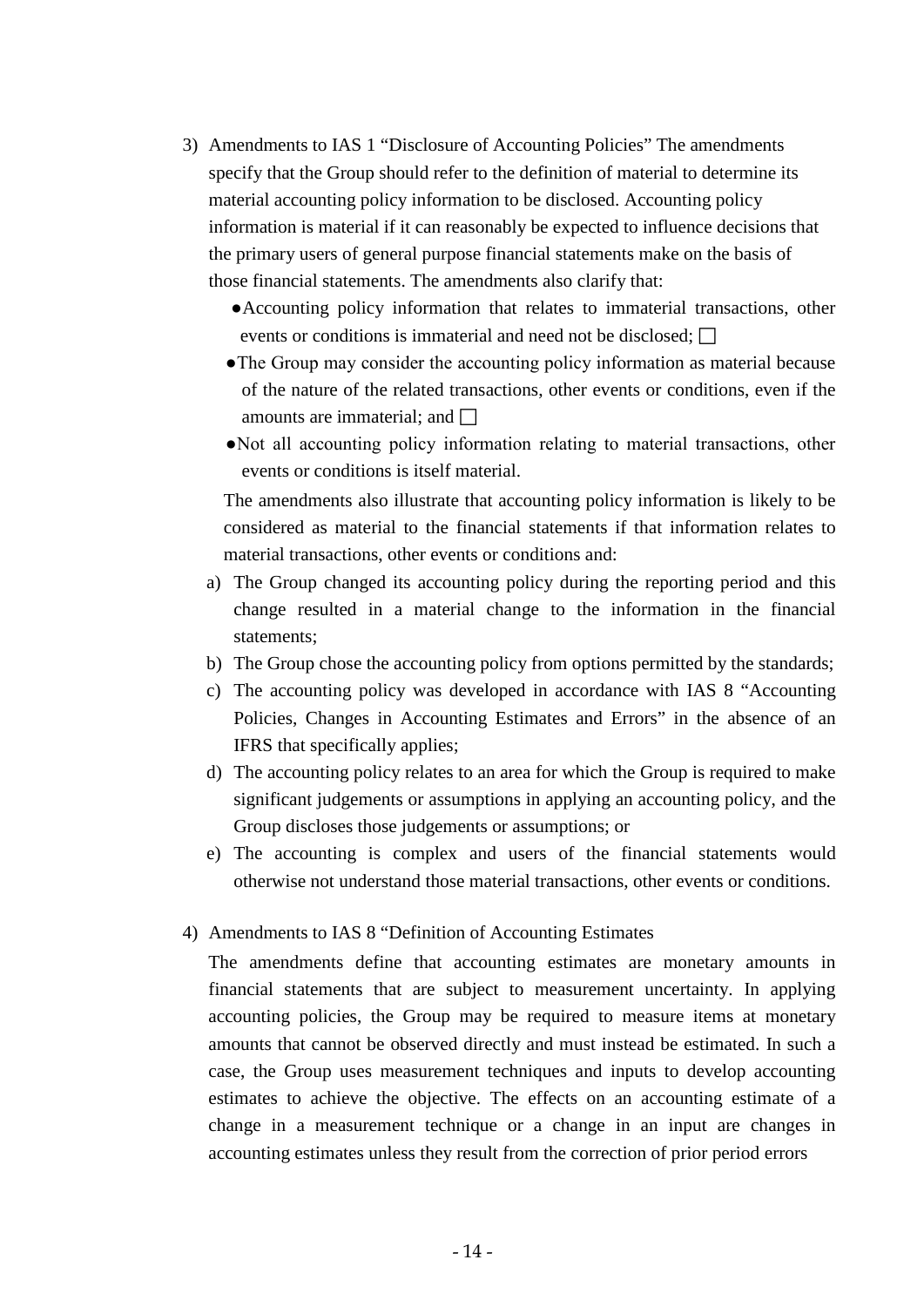5) Amendments to IAS 12 "Deferred Tax related to Assets and Liabilities arising from a Single Transaction"

The amendments clarify that the initial recognition exemption under IAS 12 does not apply to transactions in which equal taxable and deductible temporarydifferences arise on initial recognition. The Group will recognize a deferred tax asset (to the extent that it is probable that taxable profit will be available against which the deductible temporary difference can be utilized) and a deferred tax liability for all deductible and taxable temporary differences associated with leases and decommissioning obligations on January 1, 2022, and recognize the cumulative effect of initial application in retained earnings at that date. The Group will apply the amendments prospectively to transactions other than leases and decommissioning obligations that occur on or after January 1, 2022.) Except for the above impact, as of the date the consolidated financial statements were authorized for issue, the Group is continuously assessing the possible impact that the application of other standards and interpretations will have on the Group's financial position and financial performance and will disclose the relevant impact when the

# **4. SUMMARY OF SIGNIFICANT ACCOUNTING POLICIES**

a. Statement of compliance

The consolidated financial statements have been prepared in accordance with the Regulations Governing the Preparation of Financial Reports by Securities Issuers and IFRSs as endorsed and issued into effect by the FSC.

b. Basis of preparation

The consolidated financial statements have been prepared on the historical cost basis except for financial instruments which are measured at fair value and net defined benefit liabilities which are measured at the present value of the defined benefit obligation less the fair value of plan assets.

The fair value measurements, which are grouped into Levels 1 to 3 based on the degree to which the fair value measurement inputs are observable and based on the significance of the inputs to the fair value measurement in its entirety, are described as follows:

1) Level 1 inputs are quoted prices (unadjusted) in active markets for identical assets or liabilities;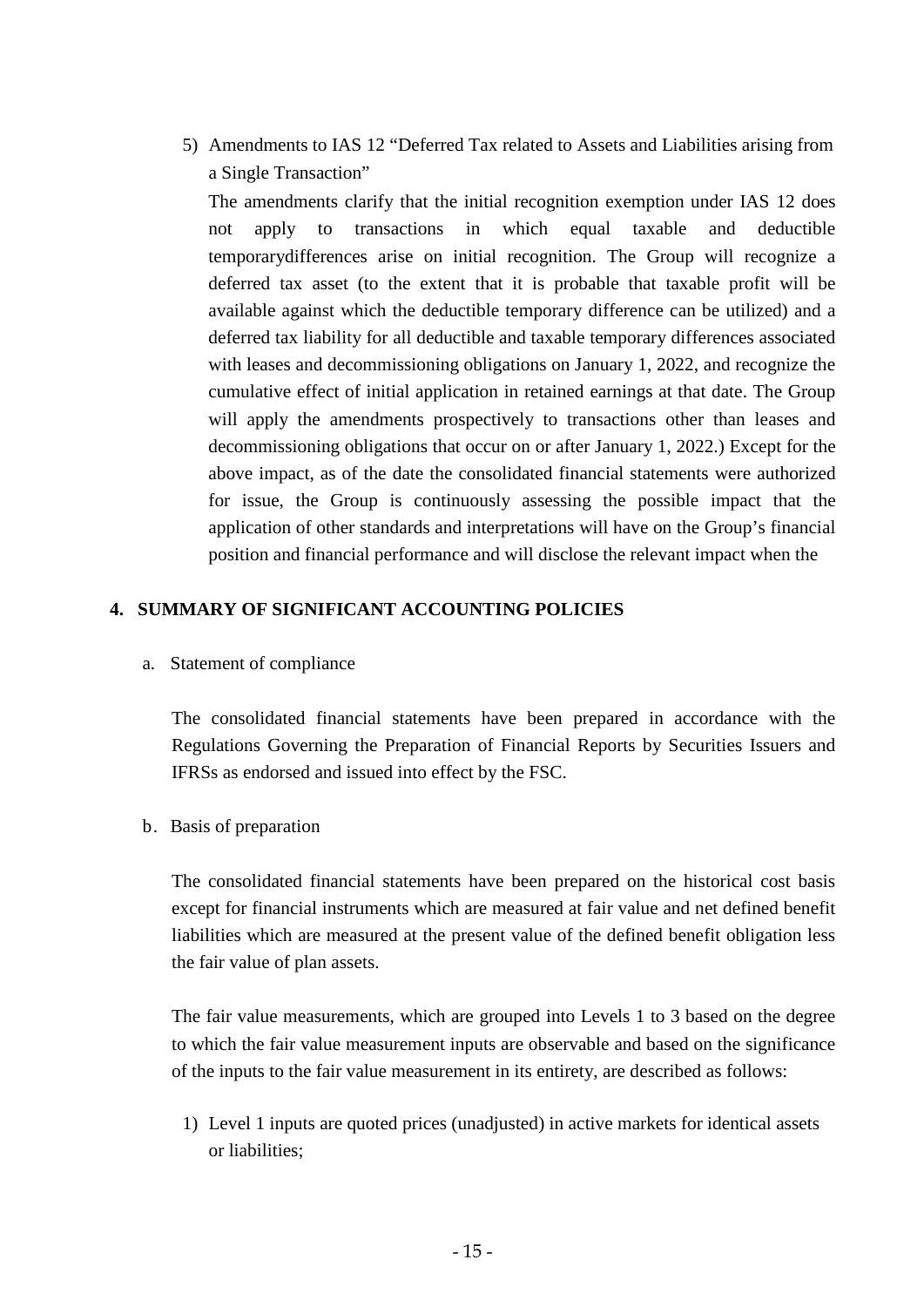- 2) Level 2 inputs are inputs other than quoted prices included within Level 1 that are observable for an asset or liability, either directly (i.e., as prices) or indirectly (i.e., derived from prices); and
- 3) Level 3 inputs are unobservable inputs for the asset or liability.
- c. Basis of Consolidation

The consolidated financial statements incorporate the financial statements of the Company and the entities controlled by the Company. Income and expenses of subsidiaries acquired or disposed of during the period are included in the consolidated statement of comprehensive income from the effective dates of acquisitions up to the effective dates of disposals, as appropriate. When necessary, adjustments are made to the financial statements of subsidiaries to bring their accounting policies into line with those of the Group. All intra-group transactions, balances, income and expenses are eliminated in full upon consolidation. Total comprehensive income of subsidiaries is attributed to the owners of the Company and to the non-controlling interests even if this results in the non-controlling interests having a deficit balance.

Changes in the Group's ownership interests in subsidiaries that do not result in the Group losing control over the subsidiaries are accounted for as equity transactions. The carrying amounts of the interests of the Group and the non-controlling interests are adjusted to reflect the changes in their relative interests in the subsidiaries. Any difference between the amount by which the non-controlling interests are adjusted and the fair value of the consideration paid or received is recognized directly in equity and attributed to the owners of the Company.

See Note 13 and Table 2 for detailed information on subsidiaries (including the percentages of ownership and main businesses).

d. Other significant accounting policies

Except for the following, for the summary of other significant accounting policies, refer to the consolidated financial statements for the year ended December 31, 2020.

1) Retirement benefits

Pension cost for an interim period is calculated on a year-to-date basis by using the actuarially determined pension cost rate at the end of the prior financial year, adjusted for significant market fluctuations since that time and for significant plan amendments, settlements, or other significant one-off events.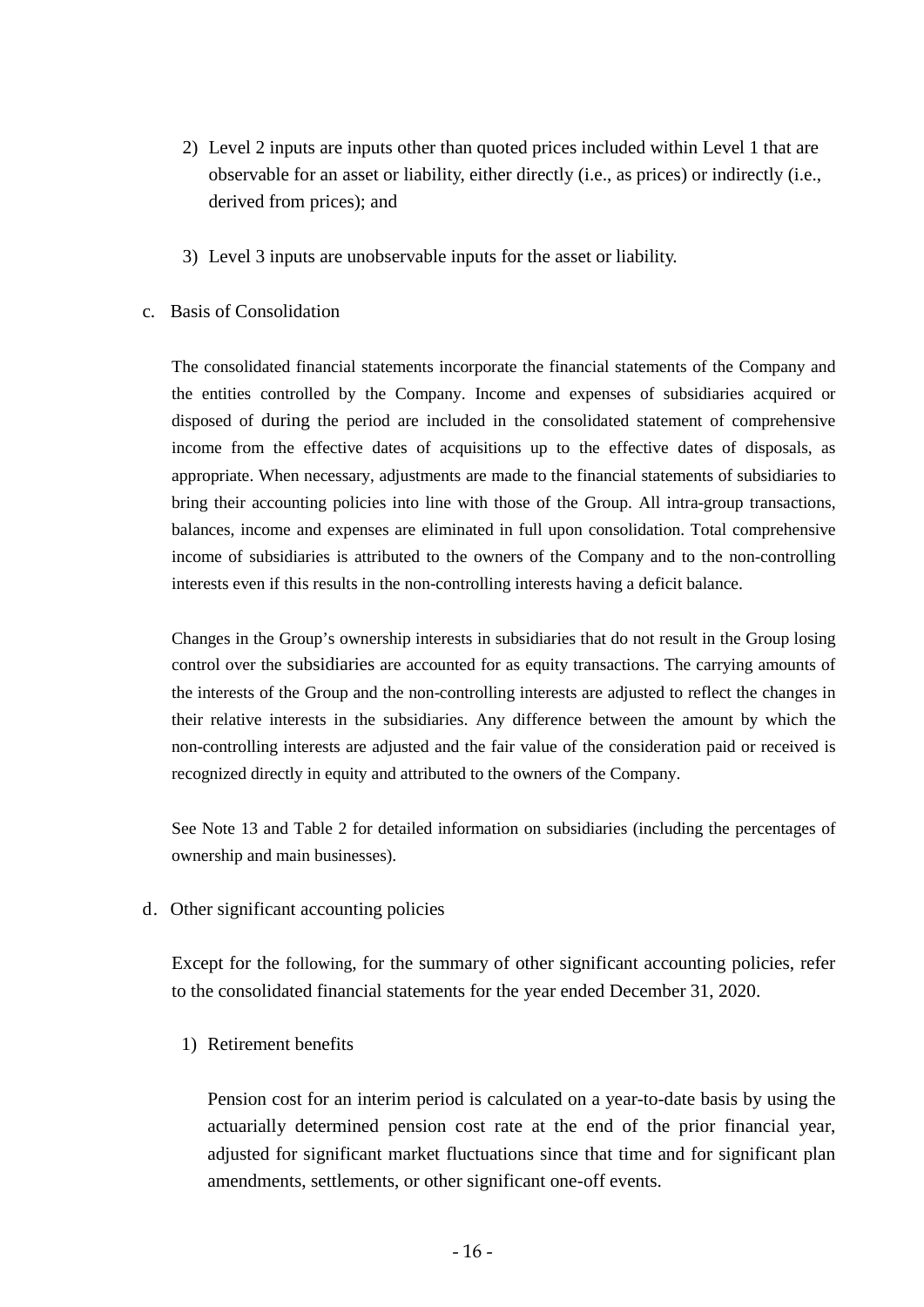#### 2) Taxation

Income tax expense represents the sum of the tax currently payable and deferred tax. Interim period income taxes are assessed on an annual basis and calculated by applying to an interim period's pre-tax income the tax rate that would be applicable to expected total annual earnings.

# **5. CRITICAL ACCOUNTING JUDGMENTS AND KEY SOURCES OF ESTIMATION UNCERTAINTY**

In the application of the Group's accounting policies, management is required to make judgments, estimates and assumptions about the carrying amounts of assets and liabilities that are not readily apparent from other sources. The estimates and associated assumptions are based on historical experience and other factors that are considered relevant. Actual results may differ from these estimates

The Group considers the economic implications of the COVID-19 when making its critical accounting estimates. The estimates and underlying assumptions are reviewed on an ongoing basis. Revisions to accounting estimates are recognized in the period in which the estimates are revised if the revisions affect only that period or in the period of the revisions and future periods if the revisions affect both current and 15 future periods.

There were no significant uncertainties in the accounting policies, estimates and basic assumptions adopted by the Group after being evaluated by the management of the Group.

#### **6. CASH AND CASH EQUIVALENTS**

|                                       | <b>June 30, 2021</b> |         | <b>December 31, 2020</b> |         | <b>June 30, 2020</b> |
|---------------------------------------|----------------------|---------|--------------------------|---------|----------------------|
| Cash on hand                          | \$                   | 233     | \$                       | 873     | \$<br>941            |
| Checking accounts and demand deposits | 376,307              |         | 348,074                  |         | 388,285              |
| Cash equivalents (investment with     |                      |         |                          |         |                      |
| original maturities less than three   |                      |         |                          |         |                      |
| months time deposits)                 |                      |         |                          |         |                      |
| Bank time deposit                     |                      | 370,000 |                          | 260,000 | 290,000              |
|                                       |                      | 746,540 |                          | 608,947 | 679,226              |

The market rate intervals of cash in bank, at the end of the reporting period were as follows:

|                 | <b>June 30, 2021</b>  | <b>December 31, 2020</b> | <b>June 30, 2020</b> |
|-----------------|-----------------------|--------------------------|----------------------|
| Demand deposits | $0.001\% \sim 0.08\%$ | $0.001\% \sim 0.05\%$    | $0.001\% \sim 0.2\%$ |
| Time deposits   | $0.05\% \sim 0.34\%$  | $0.34\%$ ~ $0.4\%$       | $0.34\% \sim 0.35\%$ |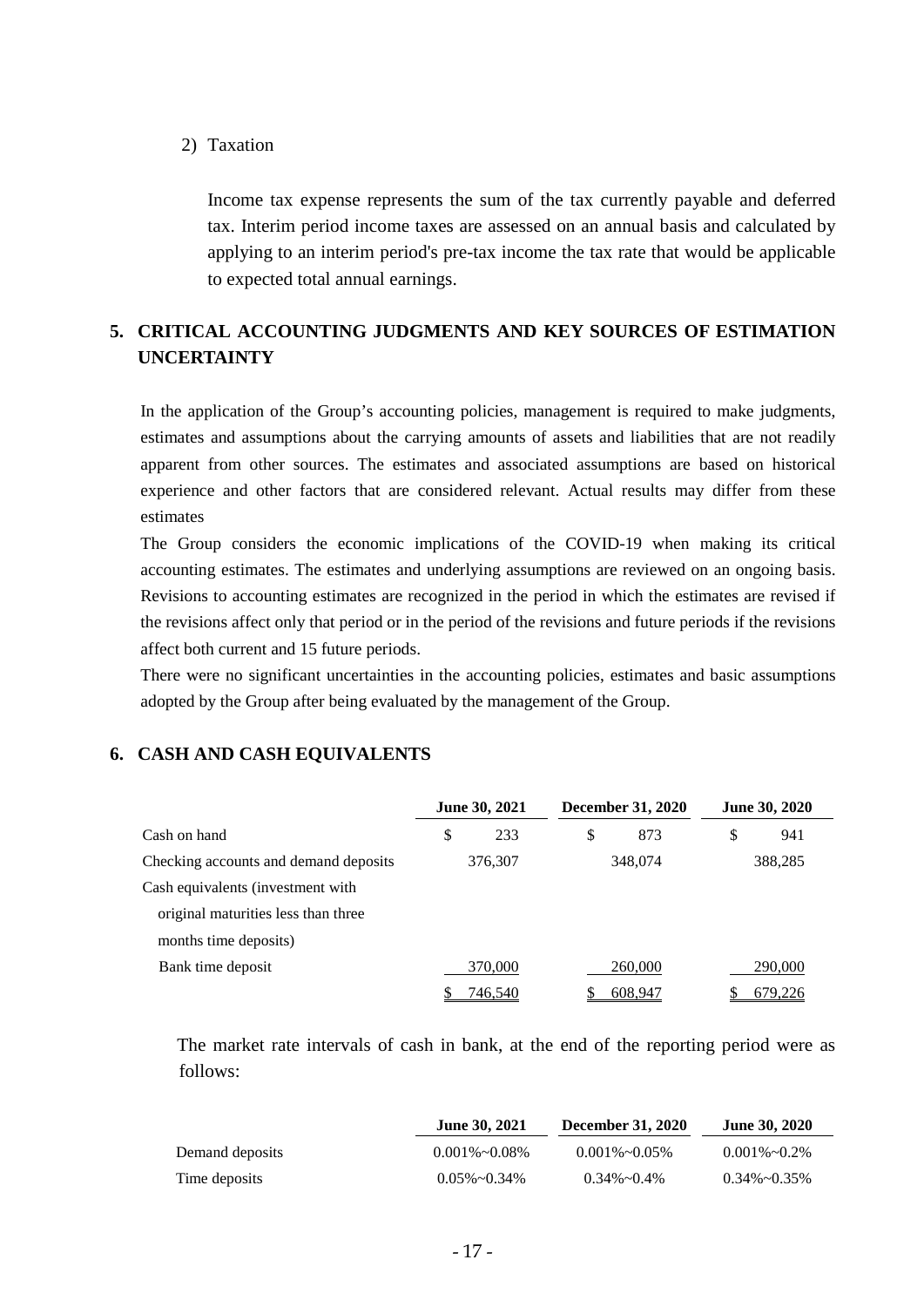## **7. FINANCIAL INSTRUMENTS AT FAIR VALUE THROUGH PROFIT OR LOSS**

|                                            | <b>June 30, 2021</b> | <b>December 31, 2020</b> | <b>June 30, 2020</b> |
|--------------------------------------------|----------------------|--------------------------|----------------------|
| Financial assets at FVTPL - current        |                      |                          |                      |
| Financial assets mandatorily classified as |                      |                          |                      |
| at FVTP:                                   |                      |                          |                      |
| Non-derivative financial assets            |                      |                          |                      |
| -Domestic quoted shares                    | 11,247               | 12,354                   | 10,803               |
|                                            | 11,247               | 12.354                   | 10,803               |

# **8. FINANCIAL ASSETS AT FAIR VALUE THROUGH OTHER COMPREHENSIVE INCOME**

|                                             | June 30, 2021 | <b>December 31, 2020</b> | <b>June 30, 2020</b> |
|---------------------------------------------|---------------|--------------------------|----------------------|
| Non-current                                 |               |                          |                      |
| Investments in equity instruments           | 43,489        | S<br>43,607              | 48,413               |
| Investments in equity instruments at FVTOCI |               |                          |                      |
|                                             | June 30, 2021 | <b>December 31, 2020</b> | <b>June 30, 2020</b> |
| Non-current                                 |               |                          |                      |
| Domestic investments                        |               |                          |                      |
|                                             |               |                          |                      |
| Listed shares                               |               |                          |                      |

These investments in equity instruments are held for medium to long-term strategic purposes. Accordingly, the management elected to designate these investments in equity instruments as at FVTOCI as they believe that recognizing short-term fluctuations in these investments' fair value in profit or loss would not be consistent with the Group's strategy of holding these investments for long-term purposes.

# **9. FINANCIAL ASSETS AT AMORTIZED COSTS**

|                       |   | June 30, 2021 | <b>December 31, 2020</b> |                          | June 30, 2020 |  |
|-----------------------|---|---------------|--------------------------|--------------------------|---------------|--|
| Current               |   |               |                          |                          |               |  |
| Foreign investments   |   |               |                          |                          |               |  |
| Repurchase agreement  |   |               |                          |                          |               |  |
| -BOC Aviation         | S | 27,860        | \$                       | $\overline{\phantom{a}}$ | S             |  |
| —First Abu Dhabi Bank |   | 55,107        |                          |                          |               |  |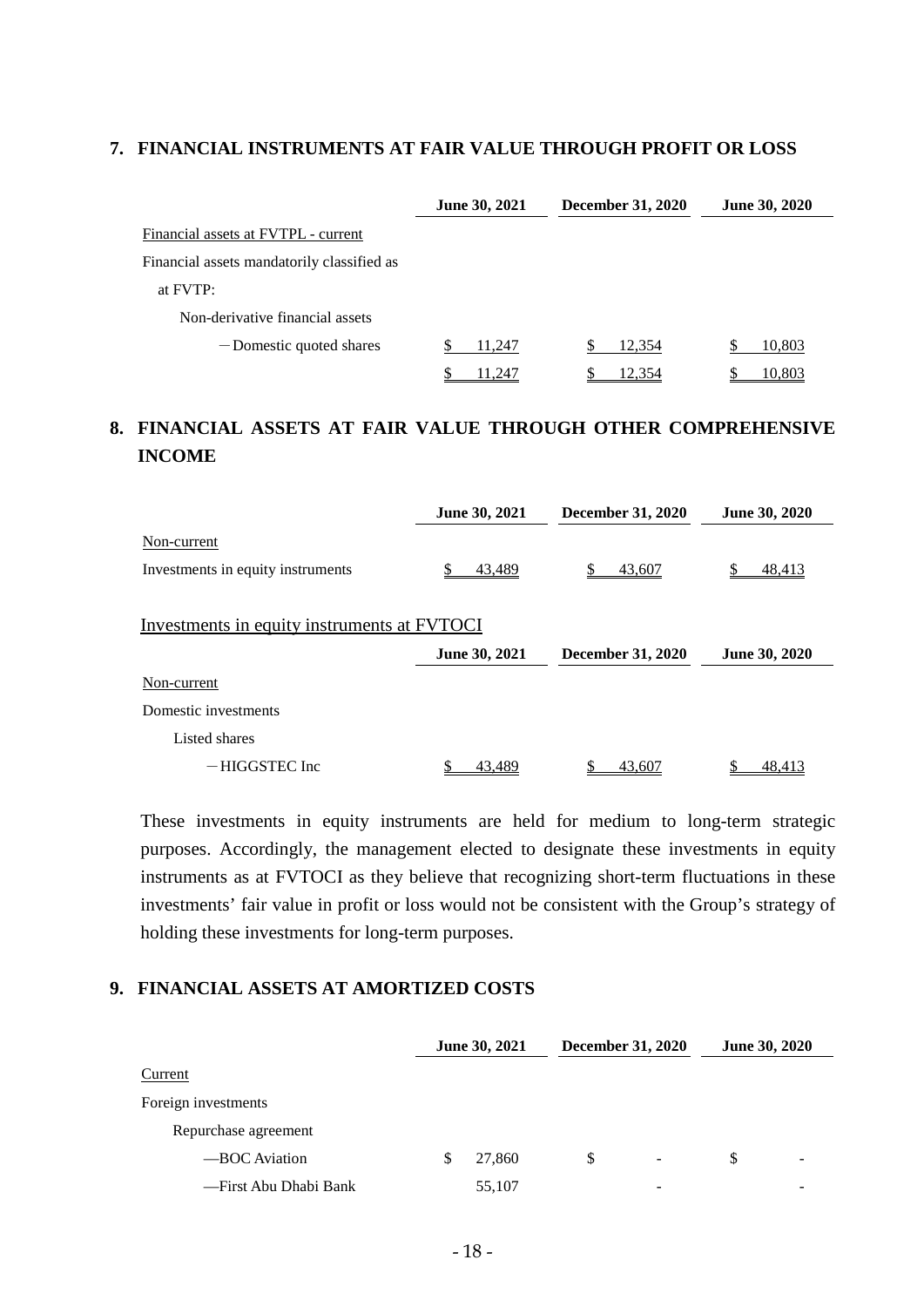|                               | June 30, 2021 | December 31, 2020 | June 30, 2020 |
|-------------------------------|---------------|-------------------|---------------|
| -Bank of Communications       |               |                   |               |
| Co., Ltd.                     | 613           |                   |               |
| -CNOOC Petroleum North        |               |                   |               |
| America                       | 27,860        |                   |               |
| -PERTAMINA                    |               | 28,715            |               |
| -CITIC Group Corporation      |               |                   |               |
| Ltd.                          |               | 28,567            |               |
| -Corporacion Nacional del     |               |                   |               |
| Cobre de Chile                |               | 28,517            |               |
| - Sumitomo Mitsui Trust Bank  |               |                   | 29,798        |
| -Mizuho Bank, Ltd.            |               |                   | 29,804        |
| -Bank of China                |               | 28,515            | 29,630        |
| -Goldman Sachs group Inc.     |               |                   | 29,717        |
| -Internationale Nederlanden   |               |                   |               |
| Groep                         |               |                   | 29,630        |
| Time deposits with original   |               |                   |               |
| maturities of more than three |               |                   |               |
| months                        | 60,000        |                   |               |
|                               | 171,440       | 114,314           | 148,579       |

As of June 30, 2021, December 31, 2020 and June 30,2020, the Group purchased repurchase agreements issued by China Bills Finance Corporation and International Bills Finance Corporation, with coupon rates ranging from 0.20% to 0.40%, 0.45% to 0.5% and 0.70% to 1.25%, respectively.

The interest rates for time deposits with original deposits with original maturities of more than three months is 0.4% as of June 30, 2021

Refer to Note 10 for information related to credit risk management and impairment evaluation of financial assets at amortized cost.

#### **10. CREDIT RISK MANAGEMENT FOR INVESTMENTS IN DEBT INSTRUMENTS**

Investments in debt instruments were classified as at amortized cost: June 30, 2021

|                                     | At Amortized Cost |
|-------------------------------------|-------------------|
| Gross carrying amount               | 171,440<br>S.     |
| Less: Allowance for impairment loss |                   |
| Amortization costs                  | 171,440           |
| Fair value adjust                   |                   |
|                                     |                   |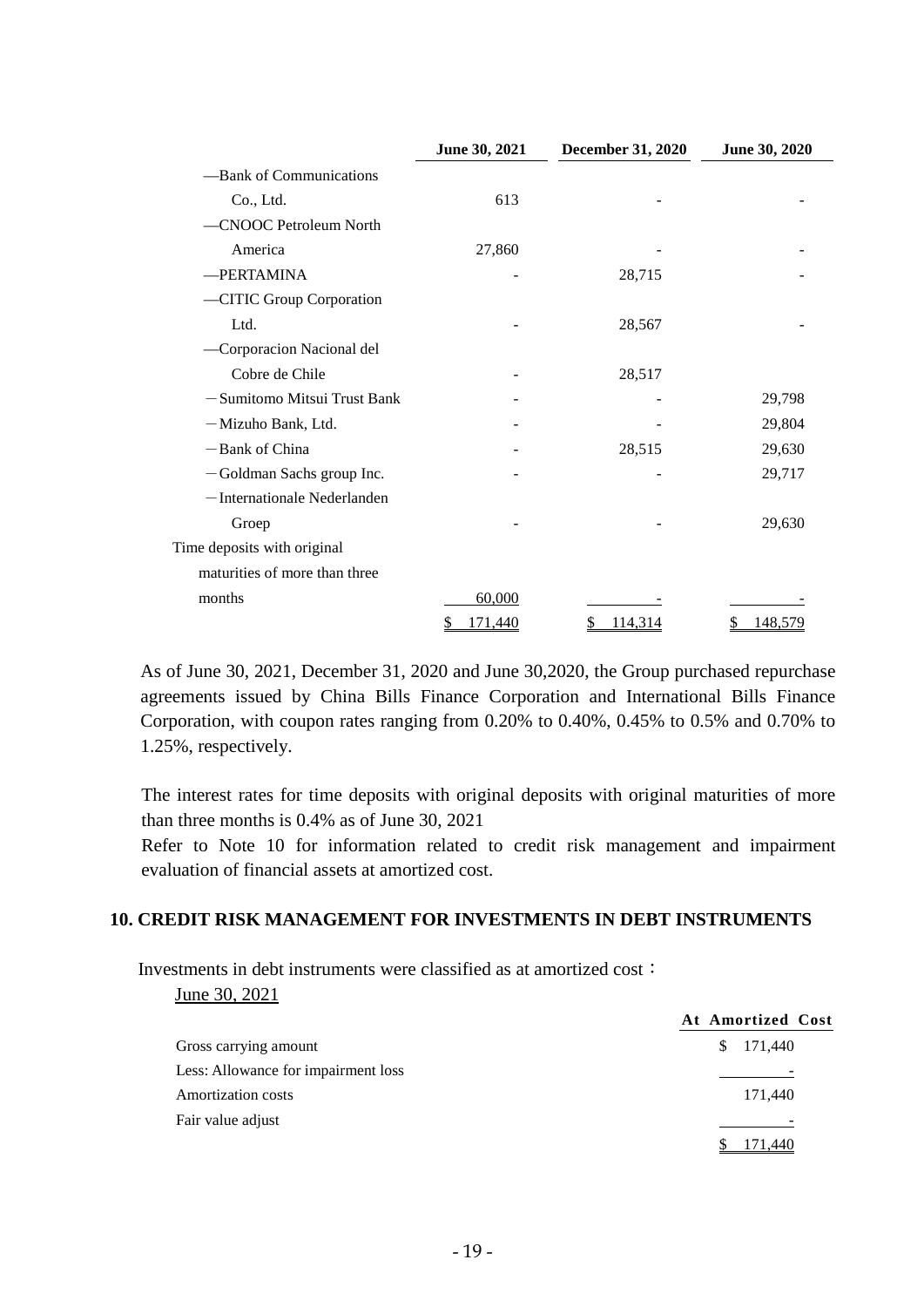#### December 31, 2020

|                                     | At Amortized Cost |
|-------------------------------------|-------------------|
| Gross carrying amount               | 114,314<br>S.     |
| Less: Allowance for impairment loss |                   |
| Amortization costs                  | 114,314           |
| Fair value adjust                   |                   |
|                                     | 114.314           |

#### June 30, 2020

|                                     | At Amortized Cost |
|-------------------------------------|-------------------|
| Gross carrying amount               | 148,579<br>S      |
| Less: Allowance for impairment loss |                   |
| Amortization costs                  | 148,579           |
| Fair value adjust                   |                   |
|                                     | 148.579           |

In order to minimize credit risk, the management of the Group has delegated a dedicated team to build a credit rating database, with a view to assessing the default risk of investments in debt instruments. For items without external credit ratings, appropriate internal ratings can be given by reference to publicly available financial information. The Group continuously tracks major information from financial institutions to monitor changes in the credit risk of investments in debt instruments, and uses such information to assess whether there is a significant increase in the initially recognized credit risk of investments in debt instruments the Group has tasked its credit management committee with the development and maintenance of a credit risk grading framework for categorizing exposures according to the degree of the risk of default. The credit rating information may be obtained from independent rating agencies, where available, and if not available, the credit management committee uses other publicly available financial information to rate the debtors.

The Group considers the historical default records and current financial status of financial institutions supplied by the internal rating team to measure the 12-month or lifetime expected credit losses of investments in debt instruments.

|                      |                                       | Dasis of <i>inecognition</i> of |
|----------------------|---------------------------------------|---------------------------------|
| <b>Credit Rating</b> | <b>Definition</b>                     | <b>Expected Credit Losses</b>   |
| Normal               | The counterparty has a low risk of    | 12-month ECLs                   |
|                      | default and a strong capacity to meet |                                 |
|                      | contractual cash flows                |                                 |

**Basis of Recognition of** 

The Group's current credit risk rating mechanism is as follows: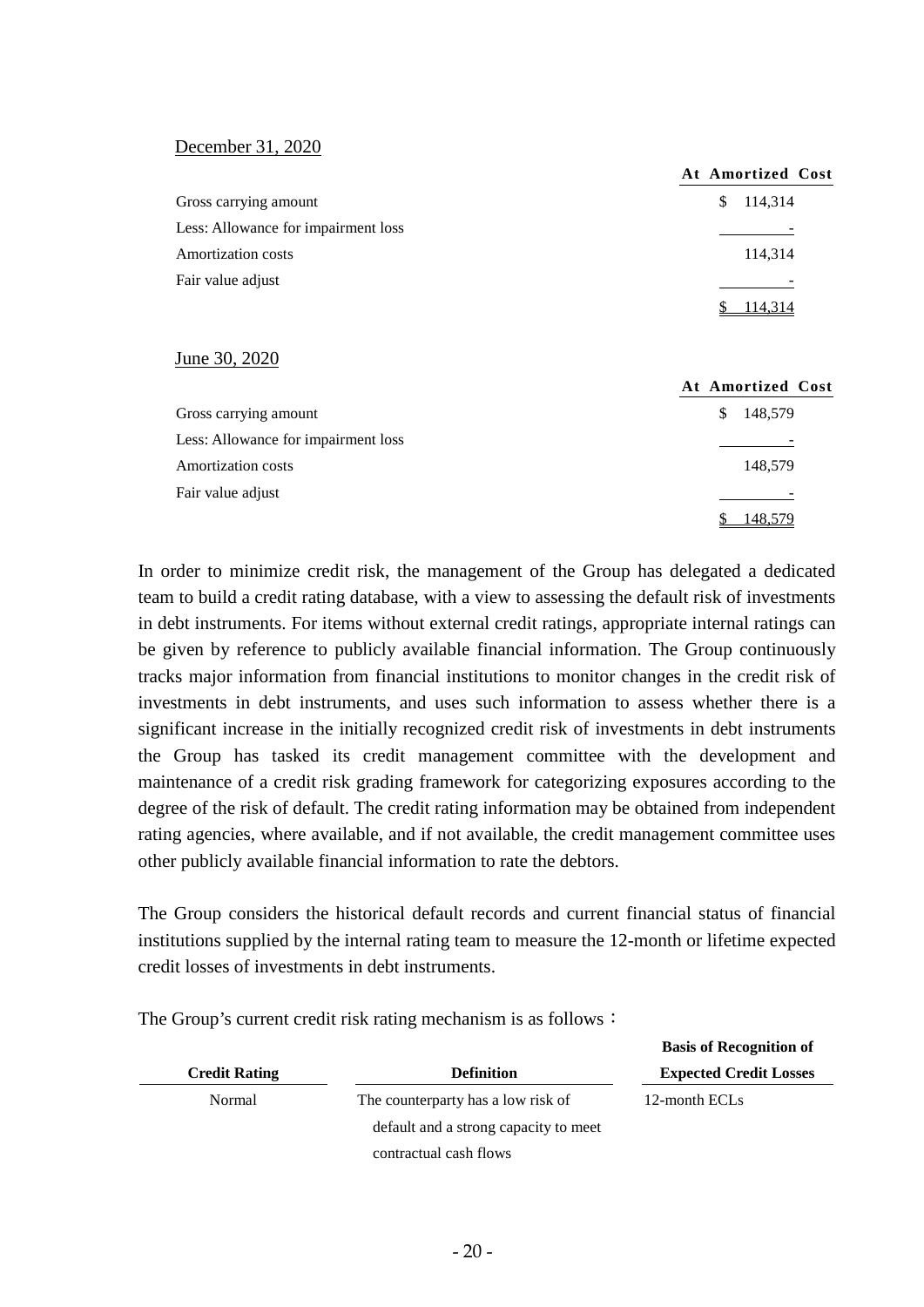The gross carrying amount and applicable expected credit loss rate of investments in debt instruments are as follows: June 30, 2021

|                      |                                                   | Gross carrying amount |
|----------------------|---------------------------------------------------|-----------------------|
| <b>Credit Rating</b> | <b>Basis of Recognition of Rate Credit Losses</b> | <b>Amortized Cost</b> |
| Normal               | $0\% \sim 0.01\%$                                 | 171,440               |
| December 31, 2020    |                                                   |                       |
|                      |                                                   | Gross carrying amount |
| <b>Credit Rating</b> | <b>Basis of Recognition of Rate Credit Losses</b> | <b>Amortized Cost</b> |
| Normal               | $0\% \sim 0.01\%$                                 | \$<br>114,314         |
| June 30, 2020        |                                                   |                       |
|                      |                                                   | Gross carrying amount |
| <b>Credit Rating</b> | <b>Basis of Recognition of Rate Credit Losses</b> | <b>Amortized Cost</b> |
| Normal               | $0\% \sim 0.01\%$                                 | 148,579               |

There was no change in the allowance for impairment loss of investments in debt instruments at amortized cost for the six months ended June 30, 2021 and 2020.

#### **11. NOTES RECEIVABLE, ACCOUNTS RECEIVABLES AND OTHER RECEIVABLES**

|                             | June 30, 2021 |         | December 31, 2020 |         | June 30, 2020 |         |
|-----------------------------|---------------|---------|-------------------|---------|---------------|---------|
| Notes receivables           |               |         |                   |         |               |         |
| At amortized cost           |               |         |                   |         |               |         |
| Gross carrying amount       | \$            | 825     | \$                |         | $\mathbb{S}$  |         |
| Less: Allowance for         |               |         |                   |         |               |         |
| impairment loss             |               |         |                   |         |               |         |
|                             | \$            | 825     | \$                |         | \$            |         |
| <b>Accounts receivables</b> |               |         |                   |         |               |         |
| At amortized cost           |               |         |                   |         |               |         |
| Gross carrying amount       | \$            | 154,786 | \$                | 277,005 | \$            | 289,725 |
| Gross carrying amount-      |               |         |                   |         |               |         |
| related parties             |               | 5,688   |                   | 5,167   |               | 5,754   |
| Less: Allowance for         |               |         |                   |         |               |         |
| impairment loss             |               | 108)    |                   | 6,608)  |               | 2,208)  |
|                             |               | 160,366 |                   | 275,564 |               | 293,271 |
| Overdue receivables         |               |         |                   |         |               |         |
| Overdue receivables         | \$            | 30      | \$                | 30      | \$            | 30      |
| Less: Allowance for         |               |         |                   |         |               |         |
| impairment loss             |               | 30)     |                   | 30)     |               | 30)     |
|                             | \$            |         | \$                |         | \$            |         |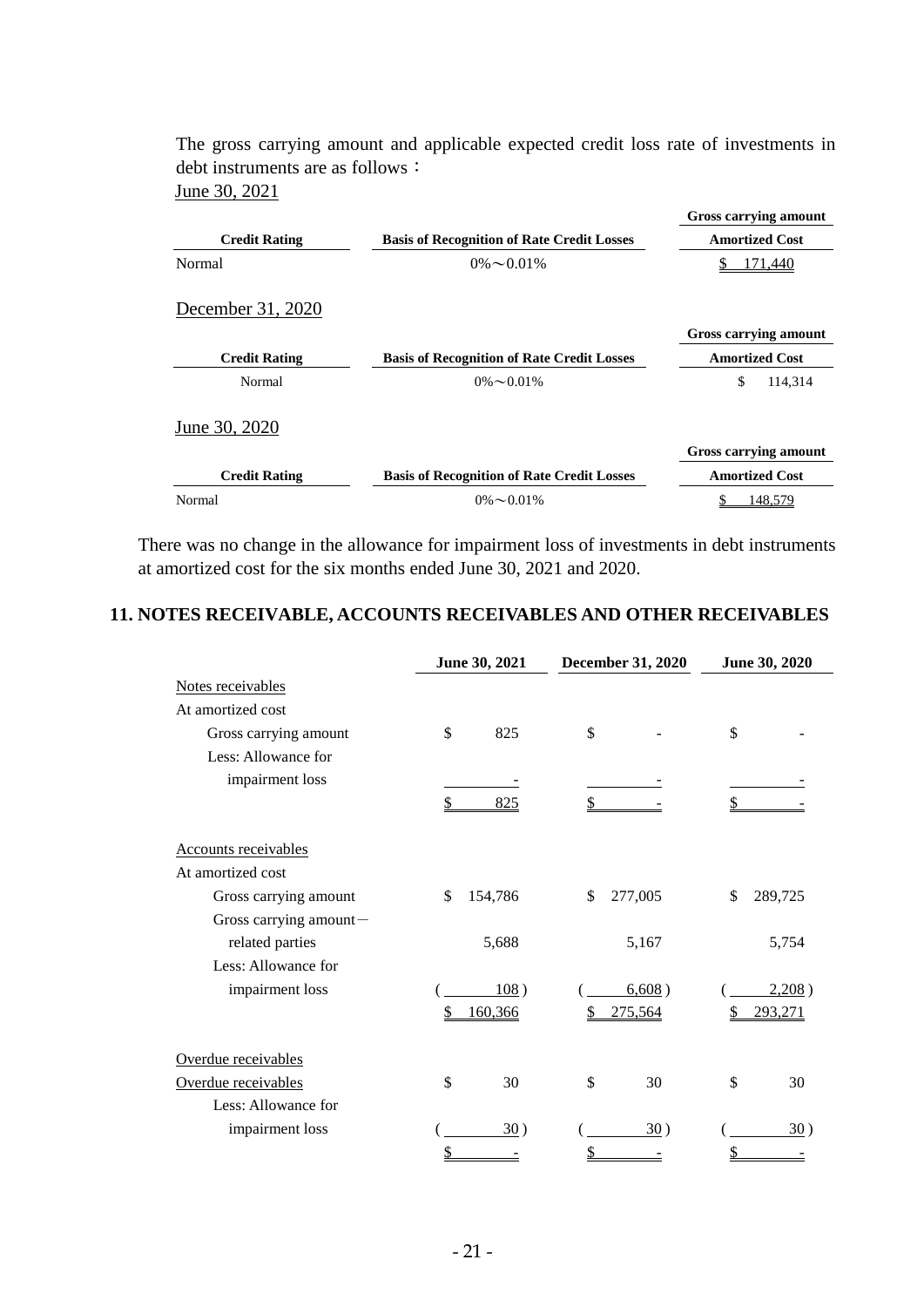| Others receivables         |   |        |   |       |        |
|----------------------------|---|--------|---|-------|--------|
| Tax refund receivables     | S | 7,652  | S | 6,667 | 11,741 |
| Duty Tax refund receivable |   | 1.979  |   | 1.923 | 1,606  |
| Proceeds from sale of      |   |        |   |       |        |
| financial assets           |   | 10.280 |   |       | 7.405  |
|                            |   |        |   | - 590 | 20.752 |

#### a. Accounts receivables

#### At amortized cost

The average credit period of the sales of goods was 90-135 days. No interest was charged on accounts receivables. In order to minimize credit risk, the management of the Group has delegated a team responsible for determining credit limits, credit approvals and other monitoring procedures to ensure that follow-up action is taken to recover overdue debts. In addition, the Group reviews the recoverable amount of each individual trade debt at the end of the reporting period to ensure that adequate allowance is made for possible irrecoverable amounts.

The Group applies the simplified approach to providing for expected credit losses prescribed by IFRS 9, which permits the use of lifetime expected loss provision for all accounts receivables. The expected credit losses on accounts receivables are estimated using an allowance matrix, which takes into consideration the historical credit loss experience with the respective debtor, the current financial position of the debtor, and the current and future economic conditions of the industry as well as the overall economy. As the Group's historical credit loss experience does not show significantly different loss patterns for different customer segments, the provision for loss allowance based on past due status is not further distinguished according to the Group's different customer base.

The Group writes off a accounts receivable when there is information indicating that the debtor is in severe financial difficulty and there is no realistic prospect of recovery. For accounts receivables that have been written off, the Group continues to engage in enforcement activity to attempt to recover the receivables due. Where recoveries are made, these are recognized in profit or loss.

The following table details the loss allowance of accounts receivables based on the Group's provision matrix:

| June 30, 202 |  |
|--------------|--|
|              |  |

|                               |              | Less than   | Less than  | Less than  | Less than            |           |
|-------------------------------|--------------|-------------|------------|------------|----------------------|-----------|
|                               | Not Past Due | $1-30$ Days | 31-60 Days | 61-90 Days | Over-91 Days         | Total     |
| Expected credit loss rate     | 0.01%        | 0.15%       | 5.28%      | 18.97%     | $18.13 \times 100\%$ |           |
| Gross carrying amount         | \$141.435    | \$19.740    | 84<br>S.   | \$<br>۰.   | 40                   | \$161,299 |
| Loss allowance (Lifetime ECL) | 16)          | 36)         | 16)        |            | 40)                  | 108)      |
| Amortized cost                | 141,419      | 19,704      | 68         |            |                      | 161,191   |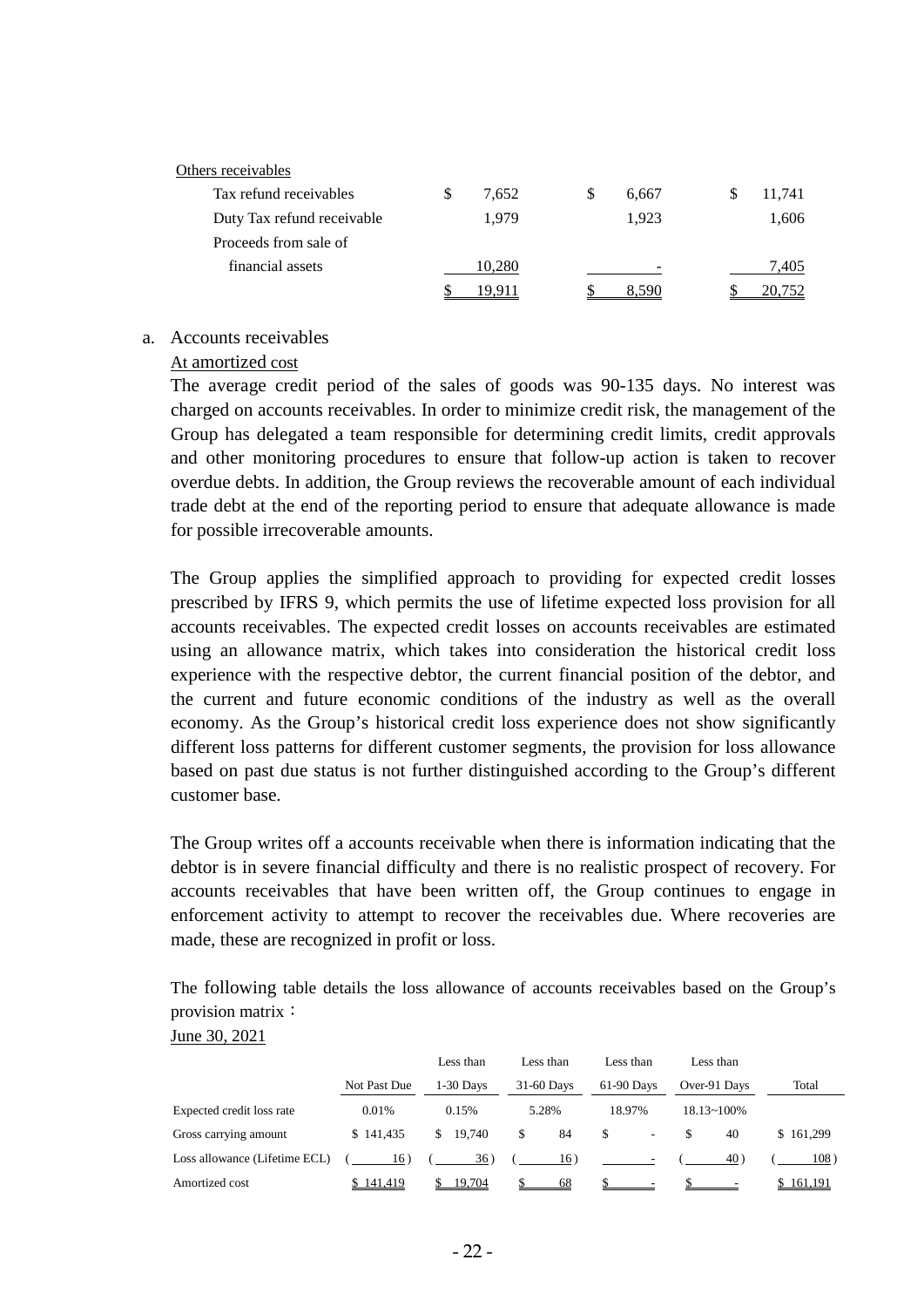#### December 31, 2020

|                               |              | Less than   | Less than    | Less than   | Less than            |           |
|-------------------------------|--------------|-------------|--------------|-------------|----------------------|-----------|
|                               | Not Past Due | $1-30$ Days | 31-60 Days   | 61-90 Days  | Over-91 Days         | Total     |
| Expected credit loss rate     | 0.01%        | 0.27%       | 30.21%       | 56.2%       | $71.15 \times 100\%$ |           |
| Gross carrying amount         | \$238.514    | \$25,201    | 14.853<br>S. | \$<br>3.564 | \$<br>40             | \$282,172 |
| Loss allowance (Lifetime ECL) | 24)          | 67)         | 4,478)       | $1.999$ )   | 40                   | 6,608)    |
| Amortized cost                | 238,490      | 25,134      | 10,375       | 1,565       |                      | 275,564   |

#### June 30, 2020

|                               |              | Less than   | Less than  | Less than  | Less than    |           |
|-------------------------------|--------------|-------------|------------|------------|--------------|-----------|
|                               | Not Past Due | $1-30$ Days | 31-60 Days | 61-90 Days | Over-91 Days | Total     |
| Expected credit loss rate     | 0.23%        | 1.07%       | 7.36%      | 31.93%     | 41.23%       |           |
| Gross carrying amount         | \$205,809    | \$77.044    | \$12.530   | \$<br>33   | 63<br>\$     | \$295,479 |
| Loss allowance (Lifetime ECL) | 436)         | 814)        | 921)       | 11)        | $26^{\circ}$ | 2,208)    |
| Amortized cost                | \$205,373    | 76,230      | 11,609     | 22         | 37           | \$293,271 |

The movements of the loss allowance of notes receivables and accounts receivables were as follows:

|                                    | For the Six Months | <b>For the Six Months</b> |
|------------------------------------|--------------------|---------------------------|
|                                    | Ended June 30 2021 | Ended June 30 2020        |
| Notes receivables and Accounts     |                    |                           |
| receivables                        |                    |                           |
| Balance on January 1               | \$<br>6,608        | \$<br>248                 |
| Add: Amount of expected loss       |                    |                           |
| recognized                         |                    | 1,960                     |
| Less: : Rotational impairment loss | 6,500)             |                           |
| Balance on June 30                 | 108                | 2,208                     |
|                                    |                    |                           |
| Overdue receivables                |                    |                           |
| Balance on January 1               | \$<br>30           | 30                        |
| Balance on June 30                 | <u>30</u>          | <u>30</u>                 |

Compared to the balance on January 1, 2021 and 2020, the gross carrying amount of accounts receivables on June 30, 2021 and 2020 decreased \$120,873 thousand and increase \$66,571 thousand. Due to increase in projected credit loss, the loss allowance decreased \$6,500 thousand and increase \$1,960 thousand.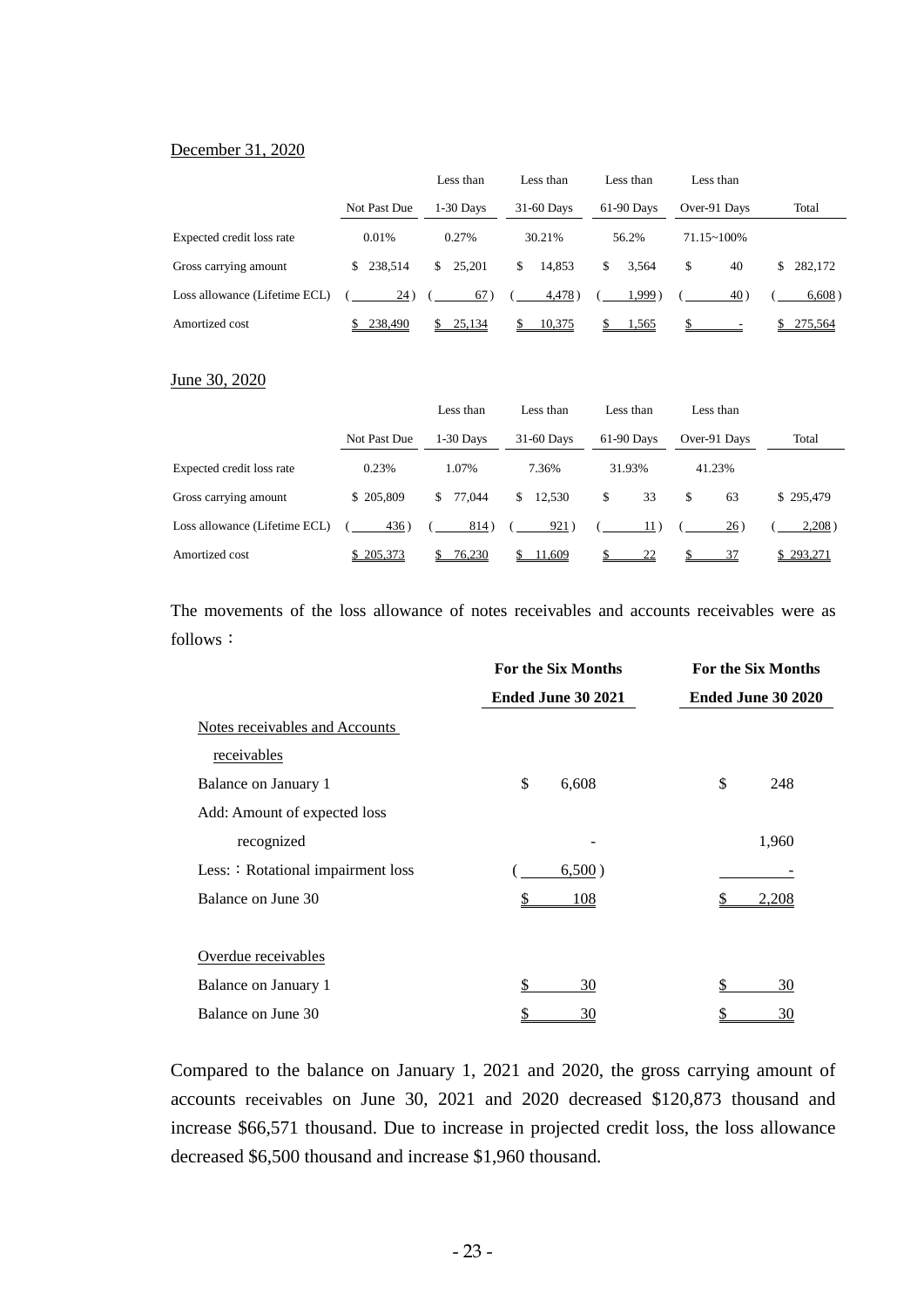#### b. Other receivables

The Group does not accrue interest on other receivables. When determining the recoverability of other receivables, the Group considers any changes in the credit quality of other receivables from the original credit date to the balance sheet date. As historical experience shows that other receivables overdue for more than one year are not recoverable, the Company recognizes 100% allowance for bad debts for other receivables aged over one year. For other receivables aged within one year, the Company determines allowance for bad debt by reference to the past arrears of counterparties and analyzing their current financial position, in order to evaluate irrecoverable amounts.

There was no allowance for impairment loss of other receivables on June 30, 2021, December 31, 2020, and June 30, 2020.

#### **12. INVENTORIES**

|                         | <b>June 30, 2021</b> | <b>December 31, 2020</b> | <b>June 30, 2020</b> |
|-------------------------|----------------------|--------------------------|----------------------|
| Raw materials           | 143,630<br>S         | 103,410<br>S             | 196,052<br>S         |
| Work in process         | 29,790               | 24,214                   | 45,876               |
| Finished goods          | 116,258              | 166,134                  | 144,903              |
| Merchandise inventories | 2,054                | 4,529                    | 2,247                |
|                         | 291,732              | 298,287                  | 389,078              |

Cost of Goods Sold were as follows:

|                          |   | For the Three | For the Three | For the Six   |   | For the Six  |
|--------------------------|---|---------------|---------------|---------------|---|--------------|
|                          |   | Months Ended  | Months Ended  | Months Ended  |   | Months Ended |
|                          |   | June 30 2021  | June 30 2010  | June 30 2021  |   | June 30 2010 |
| Cost of Goods Sold       | S | 228,776       | \$<br>319,700 | \$<br>454,852 | S | 617,608      |
| Loss (gain) on inventory |   |               |               |               |   |              |
| impairment               |   | $4,000$ )     | 4,000         | $10,000$ )    |   | 3,000        |
|                          |   | 224,776       | 323,700       | 444,852       |   | 620,608      |

The net realizable value of inventories is the increase in the sales price of the inventory in specific markets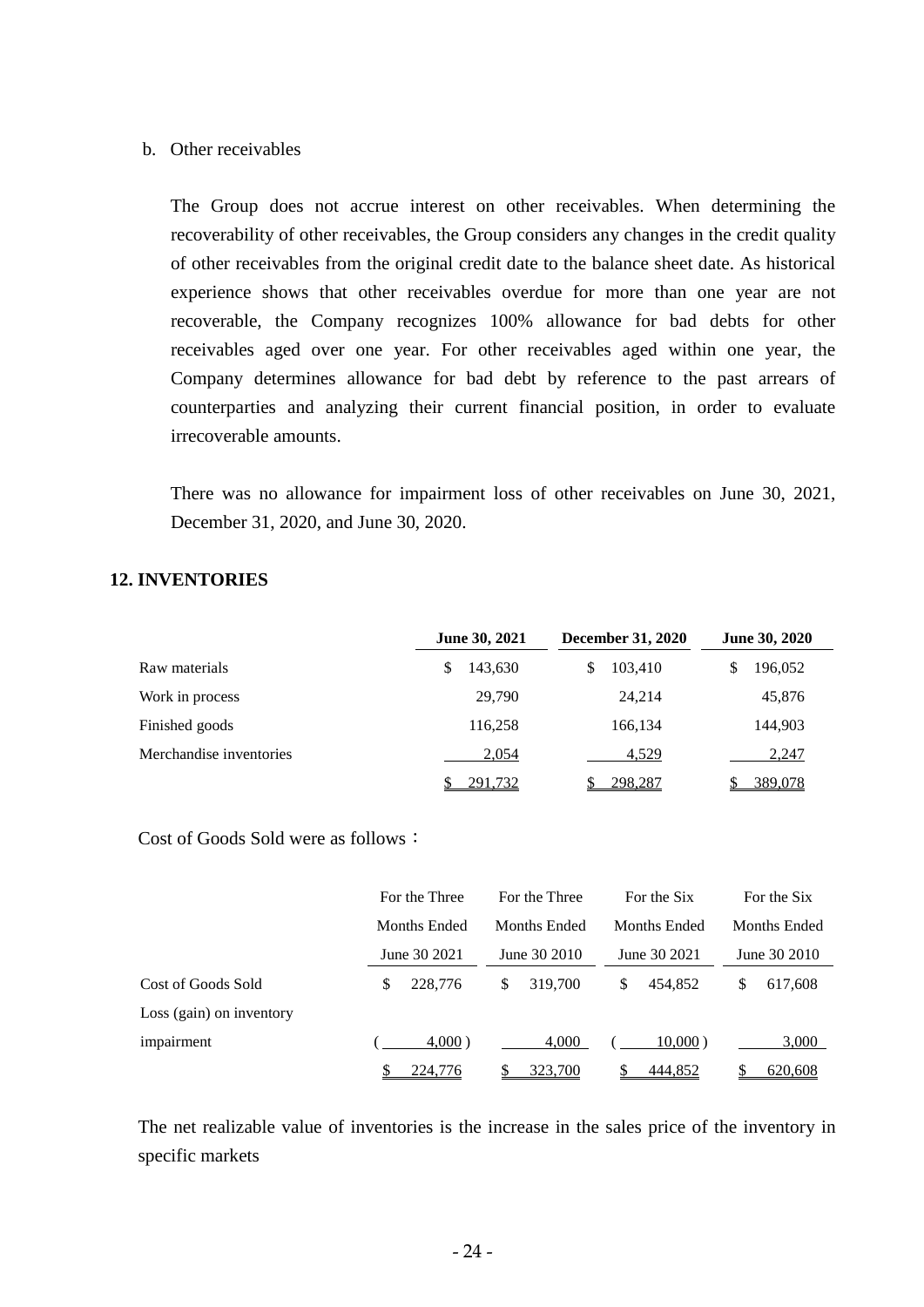#### **13. SUBSIDIARIES**

Subsidiaries Included in the Consolidated Financial Statements The entity included in the consolidated statements is listed below:

|                            |                   |                     | <b>Proportion of Ownership (%)</b> |         |                 |             |
|----------------------------|-------------------|---------------------|------------------------------------|---------|-----------------|-------------|
|                            |                   | Nature of           | <b>June 30.</b>                    | Dec 31. | <b>June 30.</b> |             |
| Investor                   | Investee          | <b>Activities</b>   | 2021                               | 2020    | 2020            | <b>Note</b> |
| Promate Solutions Co., Ltd | Promate Japan Inc | Trade of electronic | 100%                               | 100%    | 100%            | a& b        |
|                            |                   | commodities         |                                    |         |                 |             |

- a. Promate Japan Inc. was incorporated on March 2017 in Tokyo, Japan. It is 100% owner by the Company and the nature of its activities include trade of electronic commodities.
- b. Promate Japan Inc. is not a significant subsidiary and their financial statements has not been reviewed

The financial statements of some non-significant subsidiaries included in the consolidated financial statements referred to in the first paragraph were not reviewed. As of June 30, 2021 and 2020, the combined total assets of these non-significant subsidiaries were NT\$5,260thousand and NT\$3,883 thousand, respectively, representing 0.34% and 0.22%, respectively, of the consolidated total assets, and the combined total liabilities of these subsidiaries were NT\$1,197 thousand and NT\$1,724 thousand, respectively, representing 0.20% and 0.23%, respectively, of the consolidated total liabilities; for the three months ended June 30, 2020 and 2019 and for the six months ended June 30, 2021 and 2020, the amounts of combined comprehensive income (loss) of these subsidiaries were NT\$1,316 thousand, NT\$(453) thousand, NT\$1,596 thousand, and NT\$(418) thousand, respectively, representing 1.65%, 0.63%, 2.19% and 0.33%, respectively, of the consolidated total comprehensive income.

#### **14. PROPERTY, PLANT AND EQUIPMENT**

|                          | June 30, 2021 | <b>December 31, 2020</b> | June 30, 2020 |  |  |
|--------------------------|---------------|--------------------------|---------------|--|--|
| Assets used by the Group | 46,476        | 48.946                   | 48,070        |  |  |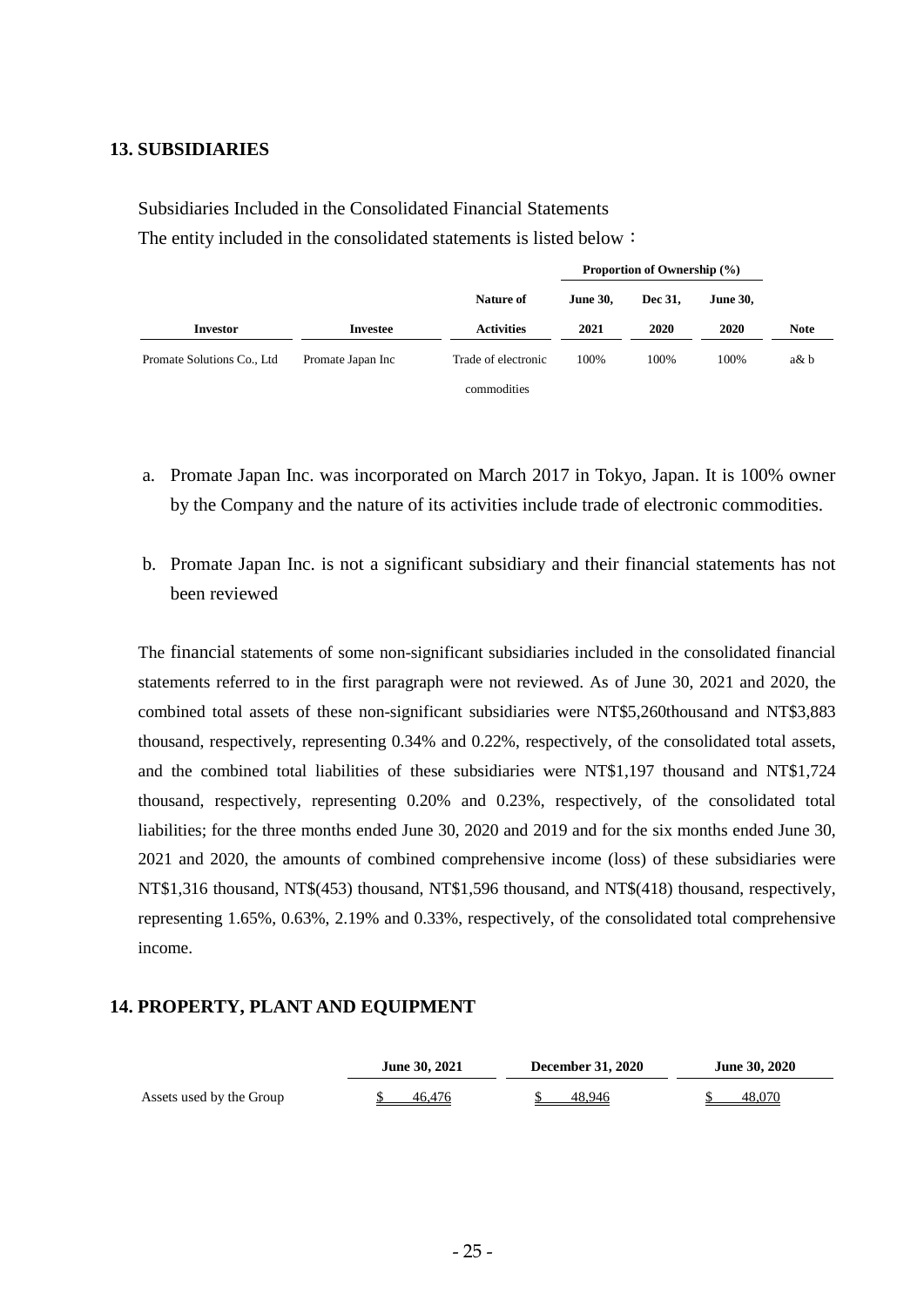|                                      | <b>Machinery</b>       | <b>Transporta-tion</b> | <b>Office</b>            | Miscellane-ous           | Leasehold                |               |
|--------------------------------------|------------------------|------------------------|--------------------------|--------------------------|--------------------------|---------------|
|                                      | Equipment              | Equipment              | Equipment                | Equip2ment               | <b>Improveme-nnts</b>    | <b>Total</b>  |
| Cost                                 |                        |                        |                          |                          |                          |               |
| Balance at January 1,                |                        |                        |                          |                          |                          |               |
| 2021                                 | \$<br>72,642           | \$<br>2,810            | \$<br>10,688             | \$<br>62,593             | \$<br>15,083             | \$<br>163,816 |
| Addition                             | L,                     |                        | 69                       |                          |                          | 69            |
| Reclassification                     | 448                    | Ē,                     | ÷,                       | 4,863                    |                          | 5,311         |
| Disposal                             | ÷                      | ÷                      |                          | 2,211)                   |                          | 2,211)        |
| Balance at June 30, 2021             | 73,090<br>\$           | 2,810<br>\$            | 10,757                   | 65,245<br>\$             | 15,083<br>\$             | \$<br>166,985 |
| Accumulated<br>depreciation          |                        |                        |                          |                          |                          |               |
| Balance at January 1,                |                        |                        |                          |                          |                          |               |
| 2021                                 | \$<br>40,911           | 2,810<br>\$            | \$<br>9,739              | \$<br>48,950             | \$<br>12,460             | \$<br>114,870 |
| Depreciation expenses                | 3,471                  | Ē,                     | 236                      | 3,655                    | 488                      | 7,850         |
| Disposal                             |                        |                        |                          | 2,211)                   | $\overline{\phantom{a}}$ | 2,211)        |
| Balance at June 30, 2021             | \$<br>44,382           | 2,810<br>\$            | 9,975                    | 50,394                   | 12,948<br>S              | 120,509<br>\$ |
| Carrying amount at June<br>30, 2021  | 28,708<br>\$           | \$                     | 782                      | 14,851                   | 2,135<br>\$              | 46,476        |
| Carrying amount at<br>January 1,2021 |                        |                        |                          |                          |                          |               |
| December 31, 2020                    | 31,731<br>\$           |                        | 949                      | 13,643                   | 2,623                    | 48,946<br>\$  |
| Cost                                 |                        |                        |                          |                          |                          |               |
| Balance at January 1,                |                        |                        |                          |                          |                          |               |
| 2020                                 | \$<br>61,285           | \$<br>2,810            | 10,381<br>\$             | \$<br>56,923             | \$<br>17,452             | \$<br>148,851 |
| Addition                             |                        | L,                     | $\overline{\phantom{a}}$ | ÷,                       |                          |               |
| Reclassification                     | 7,852                  |                        |                          | 563                      |                          | 8,415         |
| Disposal                             |                        |                        |                          |                          | 2,369)                   | 2,369)        |
| Balance at June 30, 2020             | \$<br>69,137           | 2,810<br>\$            | 10,381                   | 57,486                   | 15,083<br>\$             | \$<br>154,897 |
| Accumulated<br>depreciation          |                        |                        |                          |                          |                          |               |
| Balance at January 1,                |                        |                        |                          |                          |                          |               |
| 2020                                 | $\mathbb{S}$<br>33,910 | \$<br>2,810            | \$<br>9,252              | 41,859<br>\$             | 13,752<br>\$             | 101,583<br>\$ |
| Depreciation expenses                | 3,258                  | $\overline{a}$         | 241                      | 3,560                    | 554                      | 7,613         |
| Disposal                             | $\equiv$               | Ξ                      | $\overline{\phantom{a}}$ | $\overline{\phantom{a}}$ | 2,369)                   | 2,369)        |
| Balance at June 30, 2020             | 37,168<br>\$           | 2,810<br>\$            | 9,493                    | 45,419                   | 11,937<br>S              | 106,827<br>\$ |
| Carrying amount at June              |                        |                        |                          |                          |                          |               |
| 30, 2020                             | 31,969<br>\$           | \$                     | 888                      | 12,067                   | 3,146<br>S               | 48,070<br>\$  |

# Assets used by the Group

There was no indication of an impairment loss; therefore, the Group did not perform impairment assessment. during the three months ended June 30, 2021 and 2020.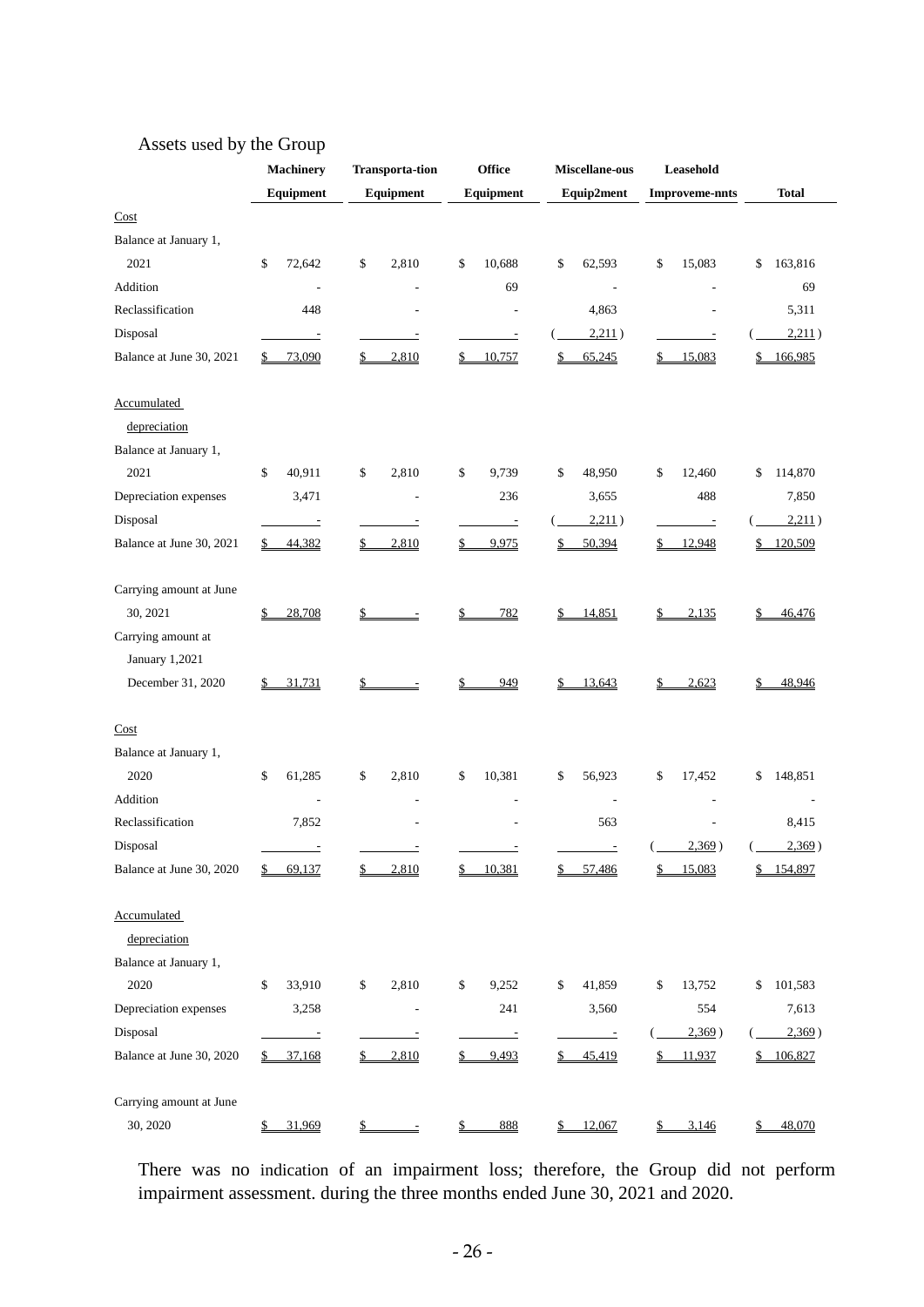The above items of property, plant and equipment are depreciated on a straight-line basis over the estimated useful lives as follows: :

| Machinery equipment      | $3-10$ years |
|--------------------------|--------------|
| Transportation equipment | 5 years      |
| Office equipment         | 3-5 years    |
| Miscellaneous equipment  | $3-20$ years |
| Leasehold improvements   | $3-10$ years |

# **15. LEASE ARRANGEMENTS**

# a. Right-of-use assets

|                  | <b>June 30, 2021</b> | <b>December 31, 2020</b> | <b>June 30, 2020</b> |
|------------------|----------------------|--------------------------|----------------------|
| Carrying amounts |                      |                          |                      |
| <b>Buildings</b> | 51,755               | 63,727<br>S              | 74.119               |
| Transportation   | 1.154                | 1,393                    |                      |
|                  | 52,909               | 65,120                   | 74,119               |

|                                 | For the Three Months | For the Three Months | For the Six Months | For the Six Months |
|---------------------------------|----------------------|----------------------|--------------------|--------------------|
|                                 | Ended June 30 2021   | Ended June 30 2020   | Ended June 30 2021 | Ended June 30 2020 |
| Addition to right-of-use assets | 3,990                |                      | 9,428              |                    |
| Depreciation charge for         |                      |                      |                    |                    |
| right-of-use assets             |                      |                      |                    |                    |
| <b>Buildings</b>                | \$<br>5.128          | \$<br>5,198          | \$<br>10,351       | \$<br>10,398       |
| Transportation                  | 120                  |                      | 239                |                    |
|                                 | 5,248                | 5,198                | 10,590             | 10,398             |

# b. Lease liabilities

|                  | June 30, 2021 | <b>December 31, 2020</b> | June 30, 2020 |
|------------------|---------------|--------------------------|---------------|
| Carrying amounts |               |                          |               |
| Current          | 20,595        | 21,665                   | 21,050        |
| Non-current      | 32.434        | 43,072                   | 52.433        |

# Discounted rate ranges of lease liabilities were as follows:

|                  | June 30, 2021 | <b>December 31, 2020</b> | June 30, 2020            |
|------------------|---------------|--------------------------|--------------------------|
| <b>Buildings</b> | 3%            | 3%                       | 3%                       |
| Transportation   | 5.69%         | 5.69%                    | $\overline{\phantom{a}}$ |

## c. Material lease-in activities and terms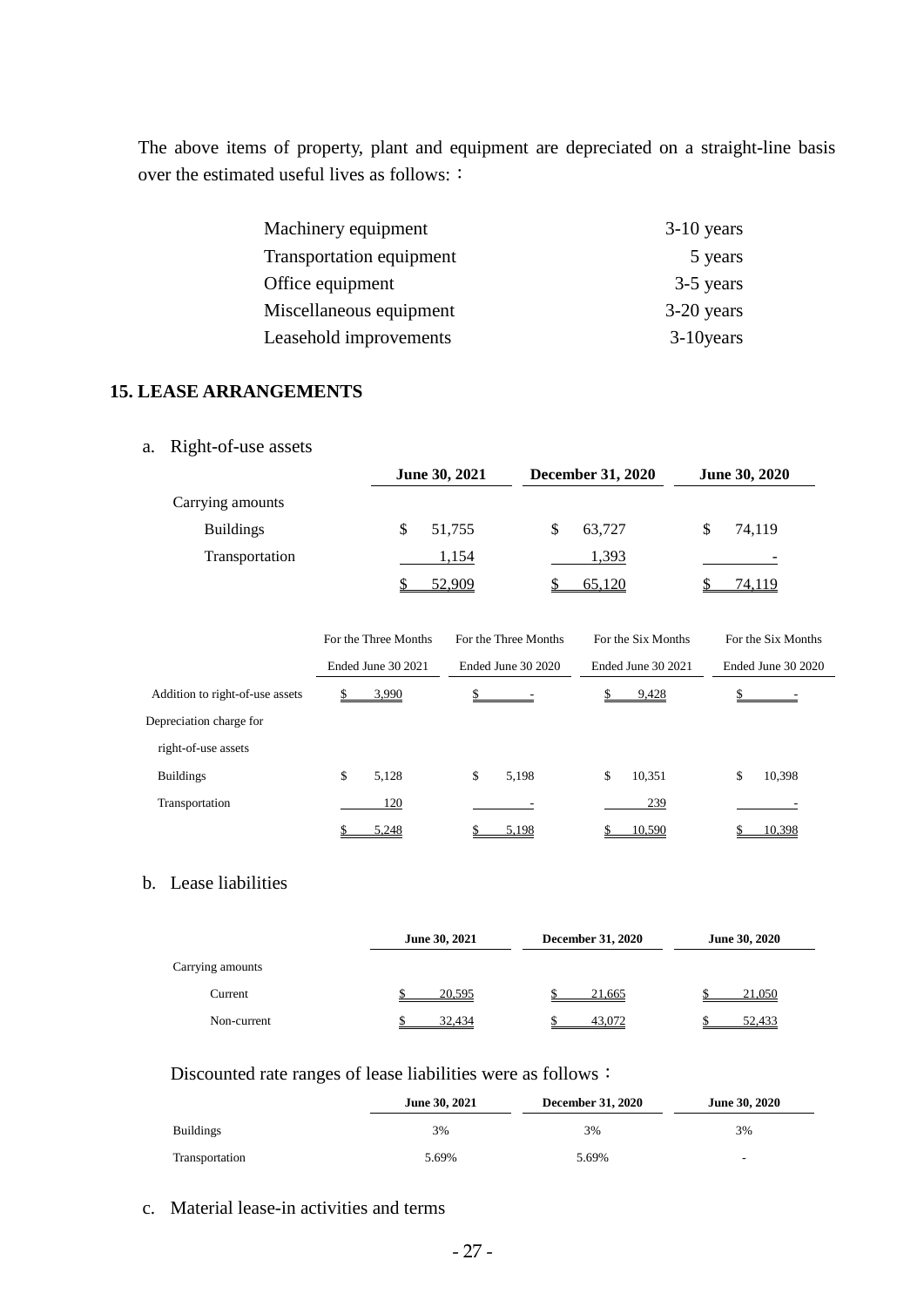The Group also leased certain buildings for the use as plant and office in a period of 5 years. The Group does not have bargain purchase options to acquire the leasehold buildings at the end of the lease terms. In addition, the Group is prohibited from subleasing or transferring all or any portion of the underlying assets without the lessor's consent.

d. Other lease information

|                                | For the Three Months | For the Three Months | For the Six Months | For the Six Months |
|--------------------------------|----------------------|----------------------|--------------------|--------------------|
|                                | Ended June 30 2021   | Ended June 30 2020   | Ended June 30 2021 | Ended June 30 2020 |
| Expenses relating to low-value |                      |                      |                    |                    |
| asset leases                   | 159                  | 50                   | 206                | 100                |
| Total cash outflow for lease   |                      |                      | 10.901             | 1,196              |

#### **16. OTHER INTANGIBLE ASSETS**

|                                  | <b>Computer Software</b> |
|----------------------------------|--------------------------|
| Cost                             |                          |
| Balance on January 1, 2021       | $\frac{1}{2}$<br>18,379  |
| Balance on June 30, 2021         | \$<br>18,379             |
| <b>Accumulated amortization</b>  |                          |
| Balance on January 1, 2021       | \$<br>14,352             |
| Amortization expenses            | 744                      |
| Balance on June 30, 2021         | 15,096<br>\$             |
| Carrying amount on January 1,    |                          |
| 2021/December 31, 2020           | \$<br>4,027              |
| Carrying amount on June 30, 2021 | \$<br>3,283              |
| Cost                             |                          |
| Balance on January 1, 2020       | \$<br>20,179             |
| Addition                         |                          |
| Disposal                         | 1,800)                   |
| Balance on June 30, 2020         | 18,379<br>\$             |
| Accumulated amortization         |                          |
| Balance on January 1, 2020       | \$<br>12,960             |
| Amortization expenses            | 1,695                    |
| Disposals                        | 1,800)                   |
| Balance on June 30, 2020         | 12,855<br>\$             |
| Carrying amount on June 30, 2020 | $\frac{1}{2}$<br>5,524   |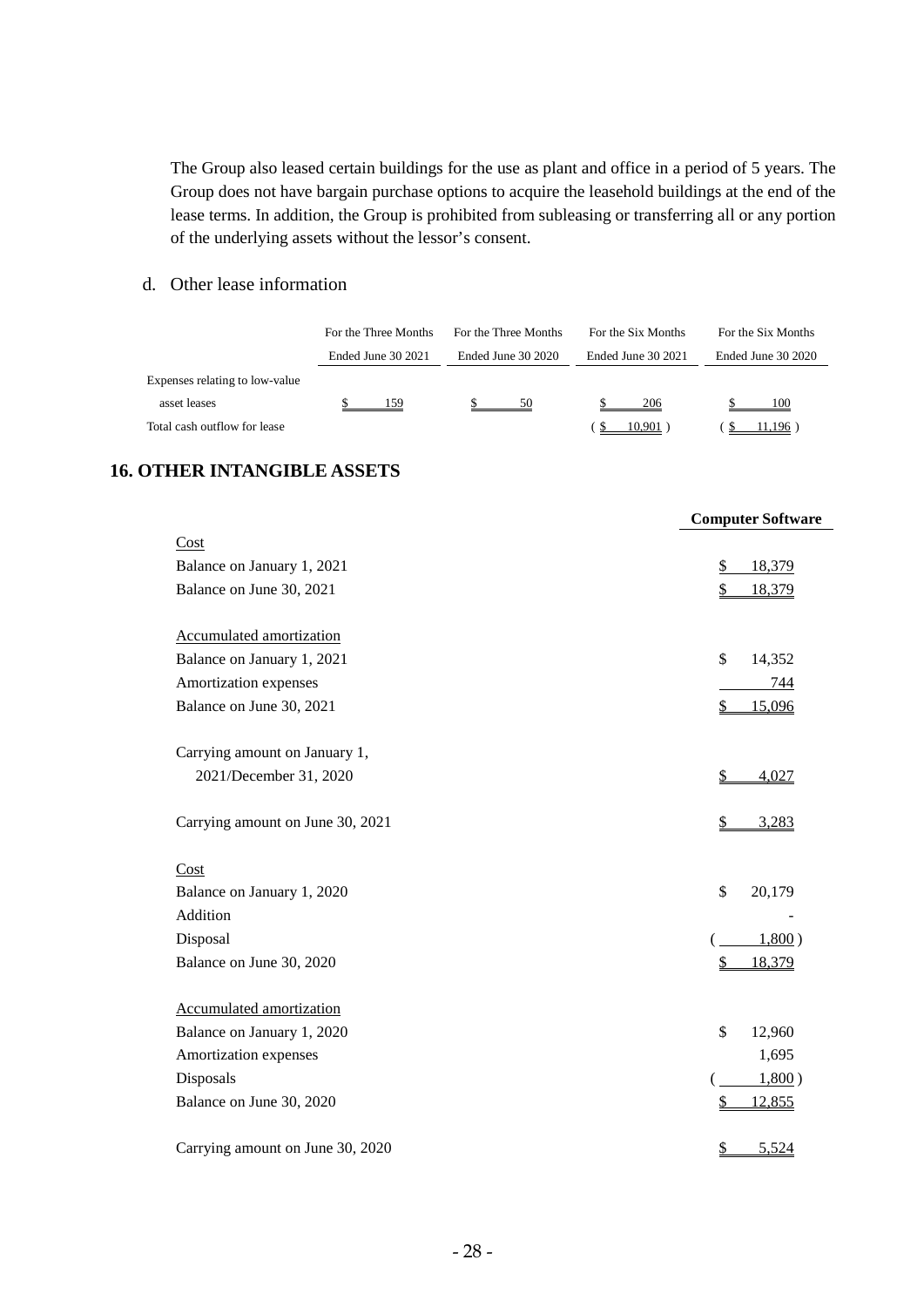Besides amortization expense, the Group did not acquire, dispose, nor impair any other intangible assets between six months ended June 30, 2021 and 2020. Other intangible assets were amortized on a straight-line basis over their estimated useful lives as follows:

# Computer software 3-10 years

#### Amortization expenses summarized by function:

|                                     | For the Three Months           | For the Three Months | For the Six Months | For the Six Months |
|-------------------------------------|--------------------------------|----------------------|--------------------|--------------------|
|                                     | Ended June 30 2021             | Ended June 30 2020   | Ended June 30 2021 | Ended June 30 2020 |
| Operating costs                     | \$<br>$\overline{\phantom{a}}$ | \$<br>٠              | \$                 | \$                 |
| Selling and marketing expenses      | 27                             | 26                   | 54                 | 53                 |
| General and administrative expenses | 178                            | 679                  | 690                | 1,357              |
| Research and development expenses   |                                | 143                  |                    | 285                |
|                                     | 205                            | 848                  | 744                | .695               |

# **17. OTHER ASSETS**

|                                 | June 30, 2021 | December 31, 2020 | June 30, 2020 |
|---------------------------------|---------------|-------------------|---------------|
| Current                         |               |                   |               |
| Prepayments                     |               |                   |               |
| Prepayment for purchases and    |               |                   |               |
| expenses                        | \$<br>3,793   | \$<br>2,508       | \$<br>4,635   |
| Others current assets           |               |                   |               |
| Temporary payment               | 105           | 30                | 42            |
|                                 | \$<br>3,898   | 2,538             | 4,677         |
| Non-current                     |               |                   |               |
| Prepayments for equipment       | \$<br>3,483   | \$<br>3,888       | \$<br>4,987   |
| Refundable deposits             | 660           | 636               | 136           |
| Overdue receivables (Note 11)   | 30            | 30                | 30            |
| Allowance for impairment loss - |               |                   |               |
| overdue receivables             | 30)           | 30)               | 30)           |
|                                 | \$<br>4,143   | \$<br>4,524       | \$<br>5,123   |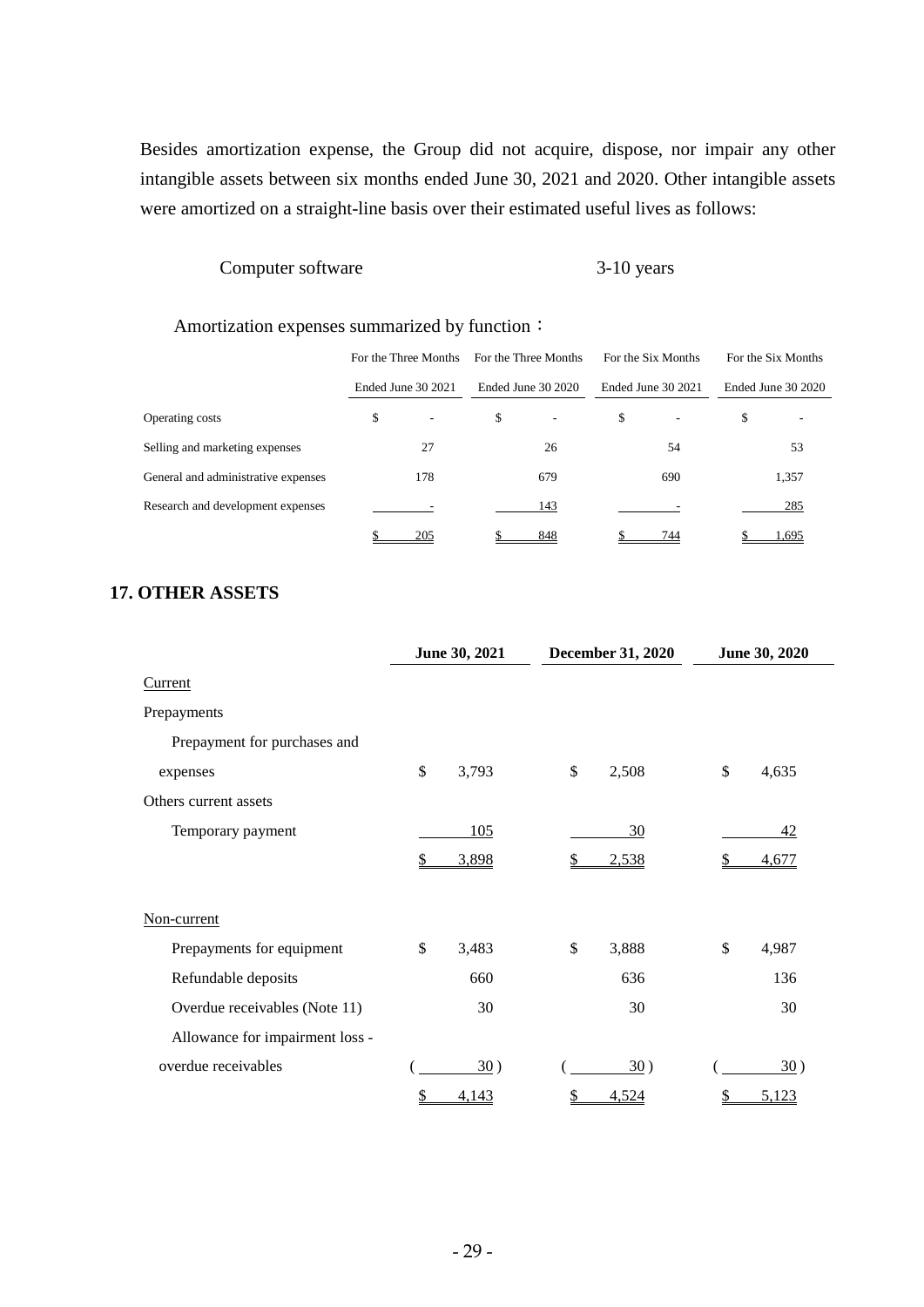# **18. NOTES AND ACCOUNTS PAYABLE**

|                            | June 30, 2021 | December 31, 2020 | <b>June 30, 2020</b> |
|----------------------------|---------------|-------------------|----------------------|
| Notes payable              |               |                   |                      |
| Non-trade                  |               | \$                |                      |
| Accounts payable           |               |                   |                      |
| Accounts payable           | \$<br>113,660 | \$<br>123,026     | 205,106<br>\$        |
| Accounts payable - related |               |                   |                      |
| parties                    | 51,301        | 43,392            | 75,841               |
|                            | 164,961       | <u>166,418</u>    | 280,947              |

The Group has financial risk management policies in place to ensure that all payables are paid within the pre-agreed credit terms.

# **19. OTHER LIABILITIES**

|                                | June 30, 2021                   | <b>December 31, 2020</b> | June 30, 2020 |
|--------------------------------|---------------------------------|--------------------------|---------------|
| Current                        |                                 |                          |               |
| Other payables                 |                                 |                          |               |
| Accrued commissions            | $\mathcal{S}$<br>3,631          | \$<br>2,244              | \$<br>2,150   |
| Payables for salaries or       |                                 |                          |               |
| bonuses                        | 27,356                          | 46,028                   | 51,164        |
| Payables for annual leave      | 8,050                           | 7,750                    | 5,400         |
| Payables for compensation of   |                                 |                          |               |
| employees and remuneration     |                                 |                          |               |
| of directors (Note 24)         | 33,000                          | 24,700                   | 34,300        |
| Payable for service            | 936                             | 1,380                    | 1,596         |
| Dividend Payable (Note 22)     | 64,637                          |                          | 64,637        |
| Accrued freights               | 1,647                           | 1,770                    | 1,714         |
| Others                         | 10,442                          | 10,350                   | 8,447         |
|                                | 149,699                         | 94,222                   | 169,408       |
| Other payables-related parties |                                 |                          |               |
| ( Note 30)                     |                                 |                          |               |
| Dividend Payable (Note 22)     | 126,637                         |                          | 126,637       |
| Others                         | 1,246                           | 955                      | 997           |
|                                | 127,883                         | 955                      | 127,634       |
|                                | 277,582<br>\$                   | 95,177                   | 297,042       |
| Contract liability             |                                 |                          |               |
| Advance payment                | $\frac{1}{2}$<br>56,412         | 30,466<br>\$             | 38,653        |
| Others liability               |                                 |                          |               |
| Receipts under custody and     |                                 |                          |               |
| others                         | $\mathbf{\mathcal{L}}$<br>2,151 | 2,357<br>$\frac{1}{2}$   | 2,170<br>\$   |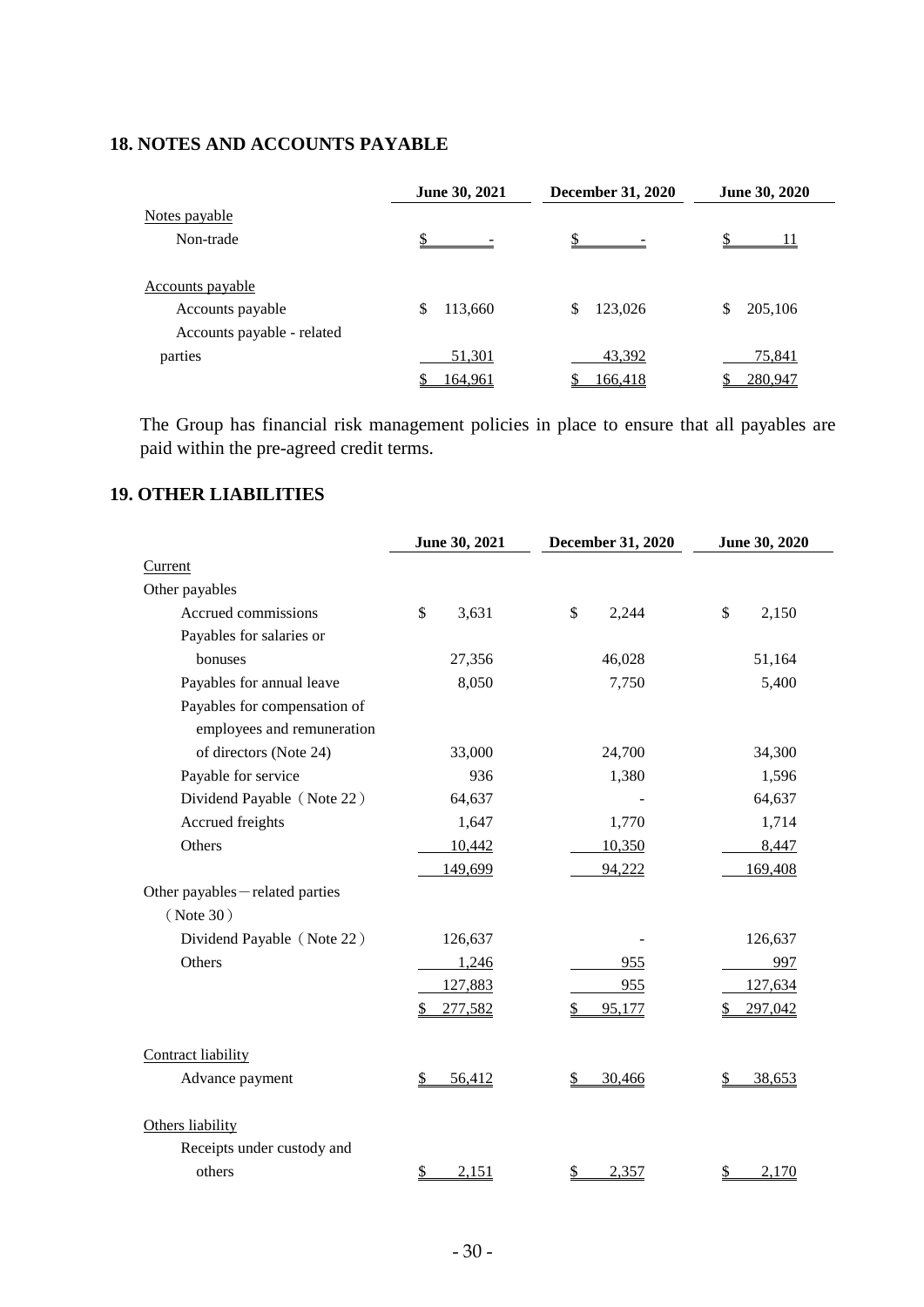#### **20. PROVISIONS**

|                                  | June 30, 2021            | <b>December 31, 2020</b> | June 30, 2020            |
|----------------------------------|--------------------------|--------------------------|--------------------------|
| Current                          |                          |                          |                          |
| Warranties                       | \$<br>13,209             | \$<br>3,285              | \$<br>3,617              |
| Non-current                      |                          |                          |                          |
| Warranties                       | 1,615                    | \$<br>2,239              | 2,107                    |
|                                  | For the Six Months Ended |                          | For the Six Months Ended |
|                                  | June 30 2021             |                          | June 30 2020             |
| Balance on January 1             | \$<br>5,524              | \$                       | 18,124                   |
| Amount used                      |                          |                          | 2,858)                   |
| Additional provisions recognized | 2,347                    |                          |                          |
| Rotate unused                    | 3,047                    |                          | 9,542)                   |
| Balance at June 30               | 4,824                    |                          | 5,724                    |

The provision for warranty claims represents the present value of management's best estimate of the future outflow of economic benefits that will be required under sale of goods legislation. The estimate had been made on the basis of historic warranty trends, and may vary as a result of new materials, altered manufacturing processes or other events affecting product quality.

#### **21. RETIREMENT BENEFIT PLANS**

Employee benefits expense in respect of the Group's defined retirement benefit plans was \$19 thousand and \$28 thousand for the three months ended June 30, 2021 and 2020, respectively, and \$37 thousand and \$56 thousand for the six months ended June 30, 2021 and 2020, respectively. They were calculated using the prior year's actuarially determined pension cost discount rate as of December 31, 2019 and 2018, respectively.

#### **22. EQUITY**

#### a. Share capital

#### Common stock

|                                 | June 30, 2021 | <b>December 31, 2020</b> | <b>June 30, 2020</b> |
|---------------------------------|---------------|--------------------------|----------------------|
| Number of shares authorized (in |               |                          |                      |
| thousands)                      | 50,000        | 50,000                   | 50,000               |
| Shares authorized               | 500,000       | 500,000                  | 500,000              |
| Number of shares issued and     |               |                          |                      |
| fully paid                      |               |                          |                      |
| (in thousands)                  | 38,255        | 38,255                   | 38,255               |
| Shares issued                   | 382,549       | 382.549                  | 382.549              |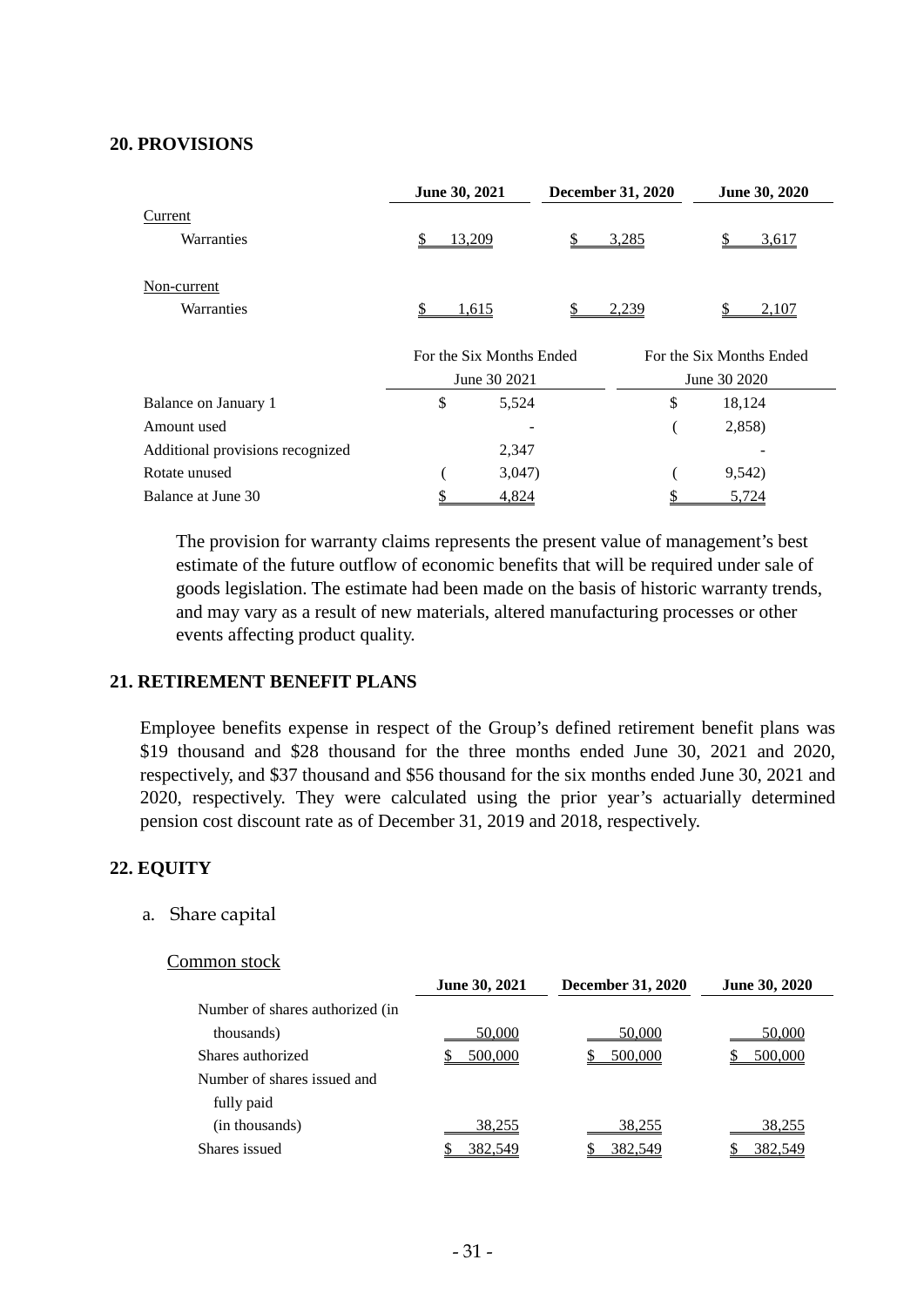The authorized shares include 4,000 thousand shares allocated for the exercise of employee stock options

# b. Capital surplus

|                                  | <b>June 30, 2021</b> | <b>December 31, 2020</b> | <b>June 30, 2020</b> |
|----------------------------------|----------------------|--------------------------|----------------------|
| May be used to offset a deficit, |                      |                          |                      |
| distributed as cash dividends,   |                      |                          |                      |
| or transferred to share          |                      |                          |                      |
| $capital*$                       |                      |                          |                      |
| Issuance of ordinary shares      | 386.829              | 386,829                  | 386.829              |

Such capital surplus may be used to offset a deficit; in addition, when the Company has no deficit, such capital surplus may be distributed as cash dividends or transferred to share capital (limited to a certain percentage of the Company's capital surplus and to once a year)

c. Retained earnings and dividends policy

Under the dividends policy as set forth in the amended Articles, where the Company made a profit in a fiscal year, the profit shall be first utilized for paying taxes, offsetting losses of previous years, setting aside as legal reserve 10% of the remaining profit, setting aside or reversing special reserve in accordance with the laws and regulations, and then any remaining profit together with any undistributed retained earnings shall be used by the Company's board of directors as the basis for proposing a distribution plan, which should be resolved in the shareholders' meeting for distribution of dividends and bonus to shareholders. For the policies on distribution of employees' compensation and remuneration of directors after amendment, refer to employees' compensation and remuneration of directors in Note 24,  $(g)$ .

Taking into account future capital expenditure requirements and long-term financial planning of the Company, the total dividends paid in any given year may not be less than 50% of the distributable earnings in that year. However, cumulative distributable earnings cannot be distributed if it is less than 20% of the total paid-up capital. Dividends could be distributed either through cash or shares, and cash dividends shall not be less than 10% of the total dividends for the year.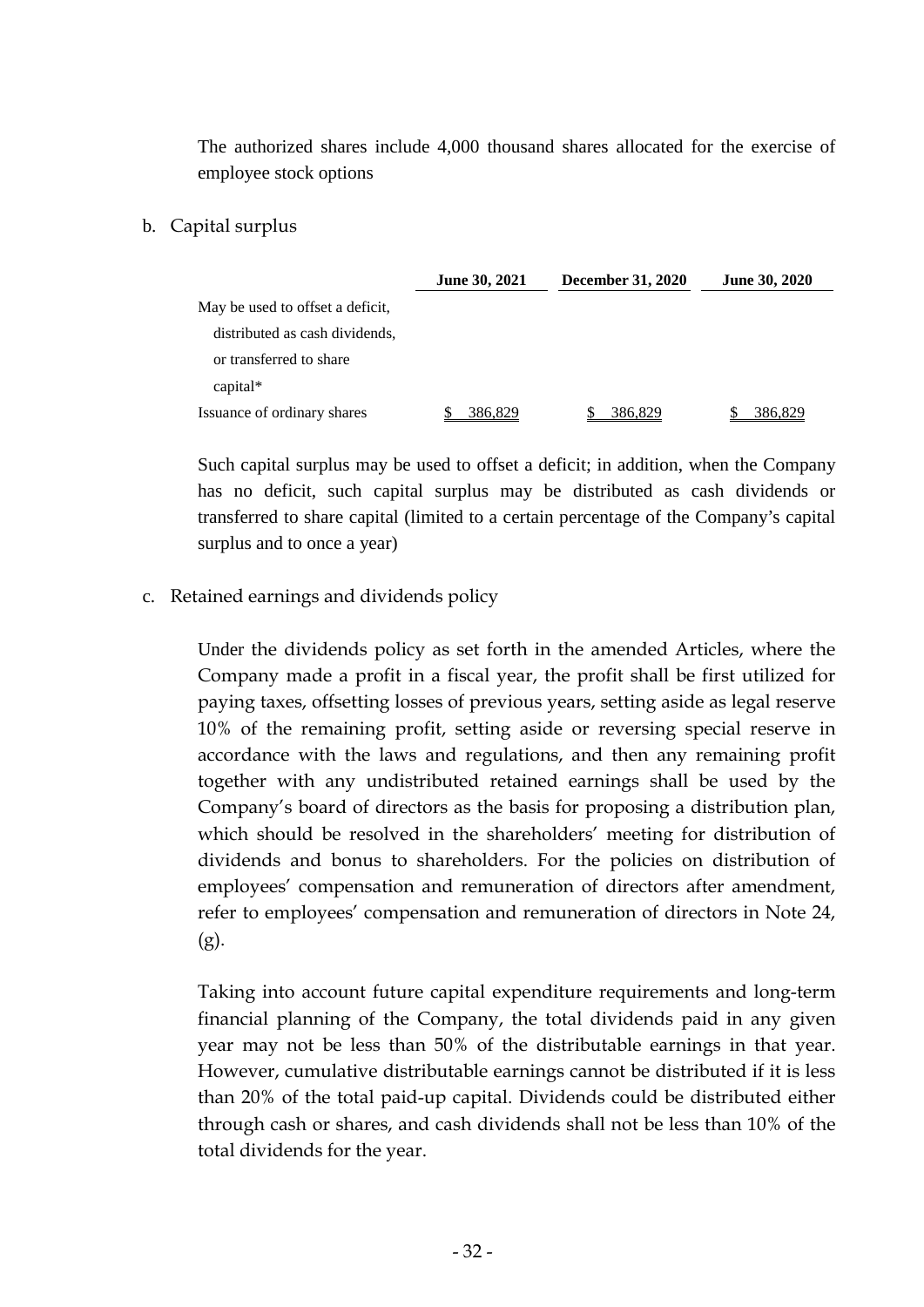An appropriation of earnings to a legal reserve should be made until the legal reserve equals the Company's paid-in capital. The legal reserve may be used to offset deficits. If the Company has no deficit and the legal reserve has exceeded 25% of the Company's paid-in capital, the excess may be transferred to capital or distributed in cash. Items referred to under Rule No. 1090150022

The appropriations of earnings for 2020 and 2019 that were approved in the shareholders' meetings on July 22, 2021 and June 9, 2020, respectively, were as follows:

|                                     | <b>For the Year Ended</b> | <b>For the Year Ended</b> |
|-------------------------------------|---------------------------|---------------------------|
|                                     | <b>December 31, 2020</b>  | <b>December 31, 2019</b>  |
| Legal reserve                       | \$<br>20,859              | \$<br>20,636              |
| Special reserve                     |                           | 2,702                     |
| Reversal of special surplus reserve | $2,728$ )                 |                           |
| Cash dividends                      | 191,274                   | 181,710                   |
| Cash dividends (additional paid-in  |                           |                           |
| capital)                            | -                         | 9,564                     |
| Cash dividends per share (NT\$)     | 5                         | 5                         |

The Group suspends its originally scheduled on June 11,2021 shareholders' meeting in response to the FSC's announcement (For pandemic prevention, the FSC demands public companies to postpone their shareholders' meetings.) The shareholders' meeting will be held on July 22, 2021. However, the voting result by way of electronic transmission regarding the appropriation of earnings for 2020 had reached the legal threshold for resolution and, therefore, the Group adjusted related the amount accordingly

### d. Special reserves

|                                    | <b>For the Six Months</b> |                            | <b>For the Six Months</b> |                            |  |
|------------------------------------|---------------------------|----------------------------|---------------------------|----------------------------|--|
|                                    |                           | <b>Ended June 30, 2021</b> |                           | <b>Ended June 30, 2020</b> |  |
| Balance on January 1               | \$                        | 2,728                      | \$                        | 26                         |  |
| Appropriations of special reserves |                           |                            |                           |                            |  |
| Appropriations other equity        |                           |                            |                           |                            |  |
| items                              |                           |                            |                           | 2.702                      |  |
| Rotate of special reserves         |                           |                            |                           |                            |  |
| Rotate other equity items          |                           | 2.728                      |                           |                            |  |
| Balance at June 30                 |                           |                            |                           |                            |  |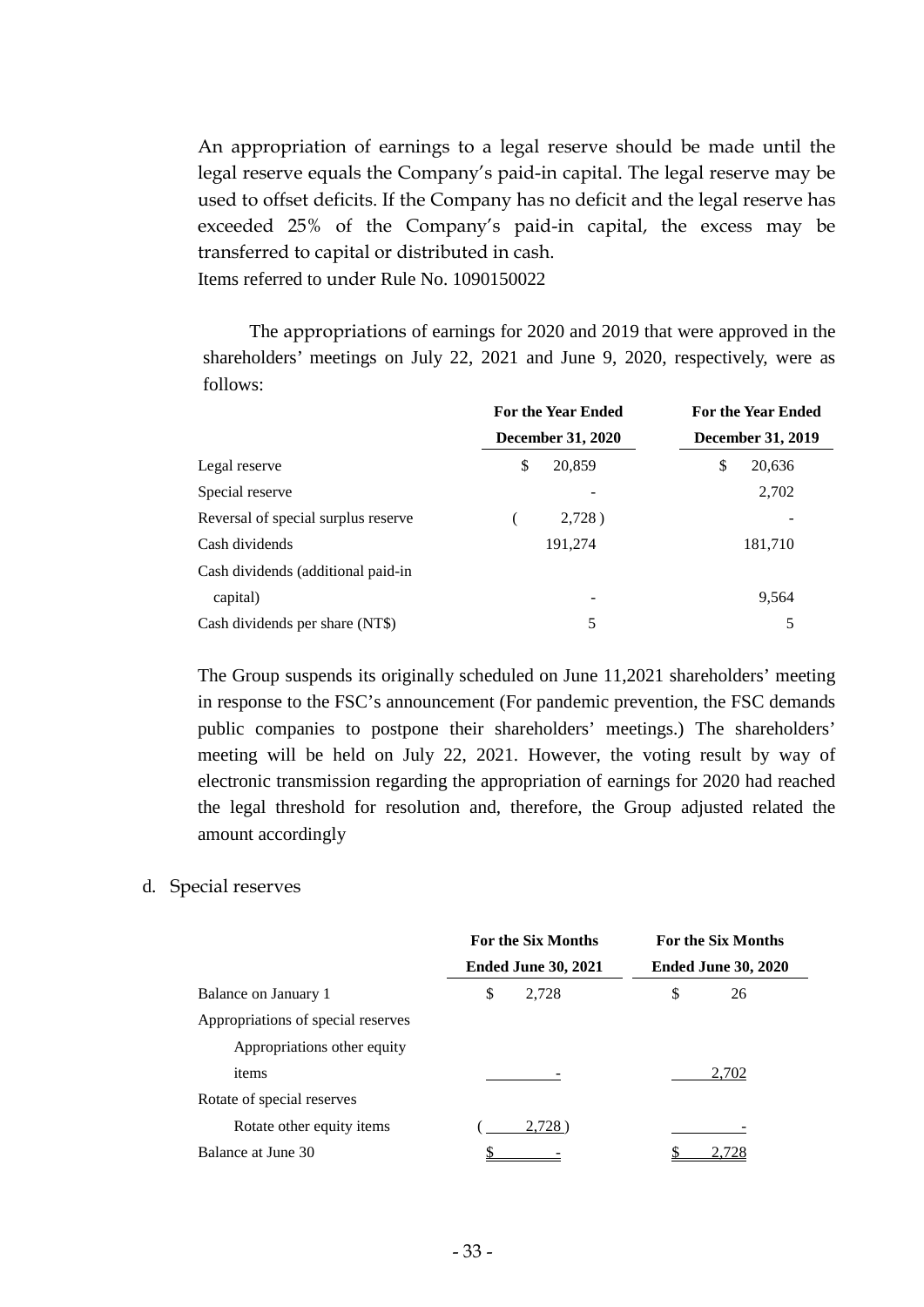# e. Other equity items

1) Exchange differences on translating the financial statements of foreign operations

|                                             | <b>For the Six Months</b> |                            | <b>For the Six Months</b>  |                 |
|---------------------------------------------|---------------------------|----------------------------|----------------------------|-----------------|
|                                             |                           | <b>Ended June 30, 2021</b> | <b>Ended June 30, 2020</b> |                 |
| Balance on January 1                        | S                         | 49)                        | `\$                        | 50)             |
| Exchange differences arising on translating |                           |                            |                            |                 |
| the financials statements of foreign        |                           |                            |                            |                 |
| operations                                  |                           | <b>270</b> )               |                            | 6)              |
| Income tax related to gains arising on      |                           |                            |                            |                 |
| translating the financial statements of     |                           |                            |                            |                 |
| foreign operations                          |                           | 54                         |                            |                 |
| Other comprehensive income recognized       |                           |                            |                            |                 |
| for the period                              |                           | 216)                       |                            | 5)              |
| Balance at June 30                          |                           | $265^{\circ}$              |                            | 55 <sup>2</sup> |

# 2) Unrealized gain or loss on Financial Assets at FVTOCI

|                                               | <b>For the Six Months</b>  | <b>For the Six Months</b>  |
|-----------------------------------------------|----------------------------|----------------------------|
|                                               | <b>Ended June 30, 2021</b> | <b>Ended June 30, 2020</b> |
| Balance on January 1                          | 11,292                     | \$.<br>2,678               |
| Recognized for the period:                    |                            |                            |
| Unrealized gain (loss) - equity instruments   | 46)                        | 17,202                     |
| Other comprehensive income recognized for     |                            |                            |
| the period                                    | 46)                        | 17.202                     |
| Gain (loss) on disposal of equity instruments |                            |                            |
| transfer to retained earnings                 | 166)                       | 13                         |
| Balance at June 30                            |                            | 14.53                      |

#### **23. REVENUE**

|                        | <b>For the Three</b> | <b>For the Three</b> | <b>For the Six</b>   | <b>For the Six</b>   |
|------------------------|----------------------|----------------------|----------------------|----------------------|
|                        | <b>Months Ended</b>  | <b>Months Ended</b>  | <b>Months Ended</b>  | <b>Months Ended</b>  |
|                        | <b>June 30, 2021</b> | <b>June 30, 2020</b> | <b>June 30, 2021</b> | <b>June 30, 2020</b> |
| Revenue from contracts |                      |                      |                      |                      |
| with customers         |                      |                      |                      |                      |
| Revenue from the sale  |                      |                      |                      |                      |
| of goods               | \$297,764            | \$446,773            | \$598,869            | \$859,241            |
| Service revenue        | 16,754               | 11,830               | 41,016               | 21,579               |
|                        | <u>\$314,518</u>     | \$458,603            | \$639,885            | \$880,820            |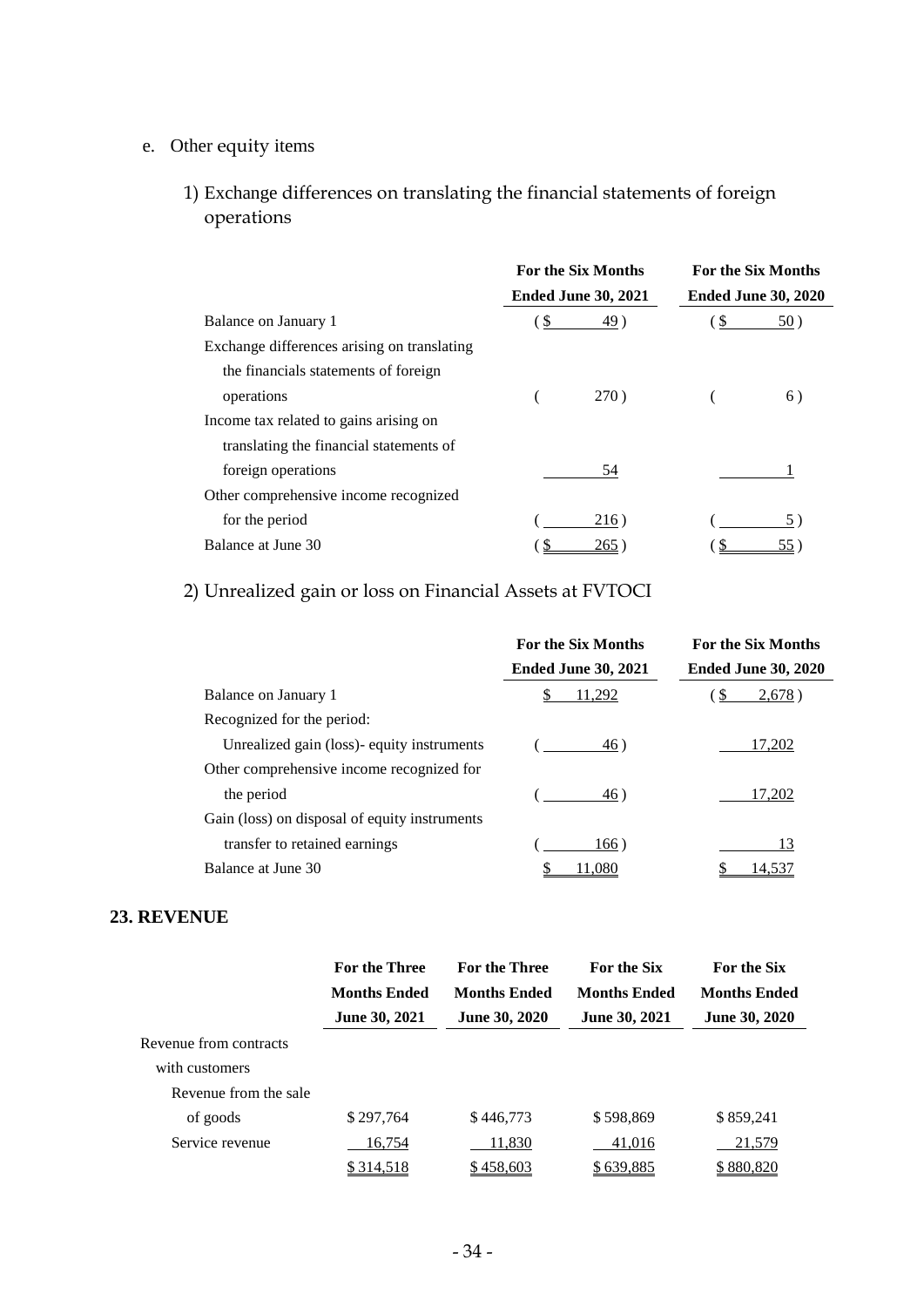a. Revenue from sales to customers

#### Revenue from the sale of goods

Goods are categorized into computer monitors and customized products for manufacturing engineering. The Group engages in the sale of embedded control systems, medical displays, and application-specific display modules at the agreed prices stipulated in contracts, quotations or orders.

#### Service revenue

Service revenue mainly comprises revenue from the design of embedded, medical, and application specific display modules during product development; revenue from customers' request for repair when defects occur in products that exceed the warranty period; and revenue recognized at the agreed prices stipulated in contracts.

## b. Contract balances

|                                | <b>June 30, 2021</b> | <b>December 31,2020</b> | <b>June 30, 2020</b> | <b>January 1,2020</b> |  |
|--------------------------------|----------------------|-------------------------|----------------------|-----------------------|--|
| Trade receivables (Note 11)    | 161,191              | 275.564                 | 293.271              | 283,435               |  |
| Contract liabilities (Note 20) |                      |                         |                      |                       |  |
| Sale of goods                  | 56.412               | 30.466                  | 38.653               | 39.767                |  |

#### c. Disaggregation of revenue

# For the six months ended June 30, 2021

|                            | <b>Embedded</b> | Application   | <b>Medical</b> |               |               |
|----------------------------|-----------------|---------------|----------------|---------------|---------------|
|                            | Control         | specific      | <b>Touch</b>   | <b>Others</b> | <b>Total</b>  |
| Goods or service           |                 |               |                |               |               |
| Revenue from sale of goods | 182,798<br>S    | 112.732<br>\$ | 210,793<br>\$  | \$<br>92.546  | 598,869<br>\$ |
| Service revenue            | 3,979           | 33,338        | 3,582          | 117           | 41,016        |
|                            | 186,777         | 146,070       | 214,375        | 92,663        | 639,885       |

#### For the six months ended June 30, 2020

|                            | <b>Embedded</b> | <b>Application</b> | <b>Medical</b> |               |               |
|----------------------------|-----------------|--------------------|----------------|---------------|---------------|
|                            | <b>Control</b>  | specific           | <b>Touch</b>   | <b>Others</b> | <b>Total</b>  |
| Goods or service           |                 |                    |                |               |               |
| Revenue from sale of goods | 310.697<br>\$   | 160.185<br>\$      | 315,819<br>\$  | \$<br>72,540  | 859,241<br>\$ |
| Service revenue            | 1.283           | 16.870             | 3.422          |               | 21,579        |
|                            | 311,980         | 177,055            | 319,241        | 72,544        | 880,820       |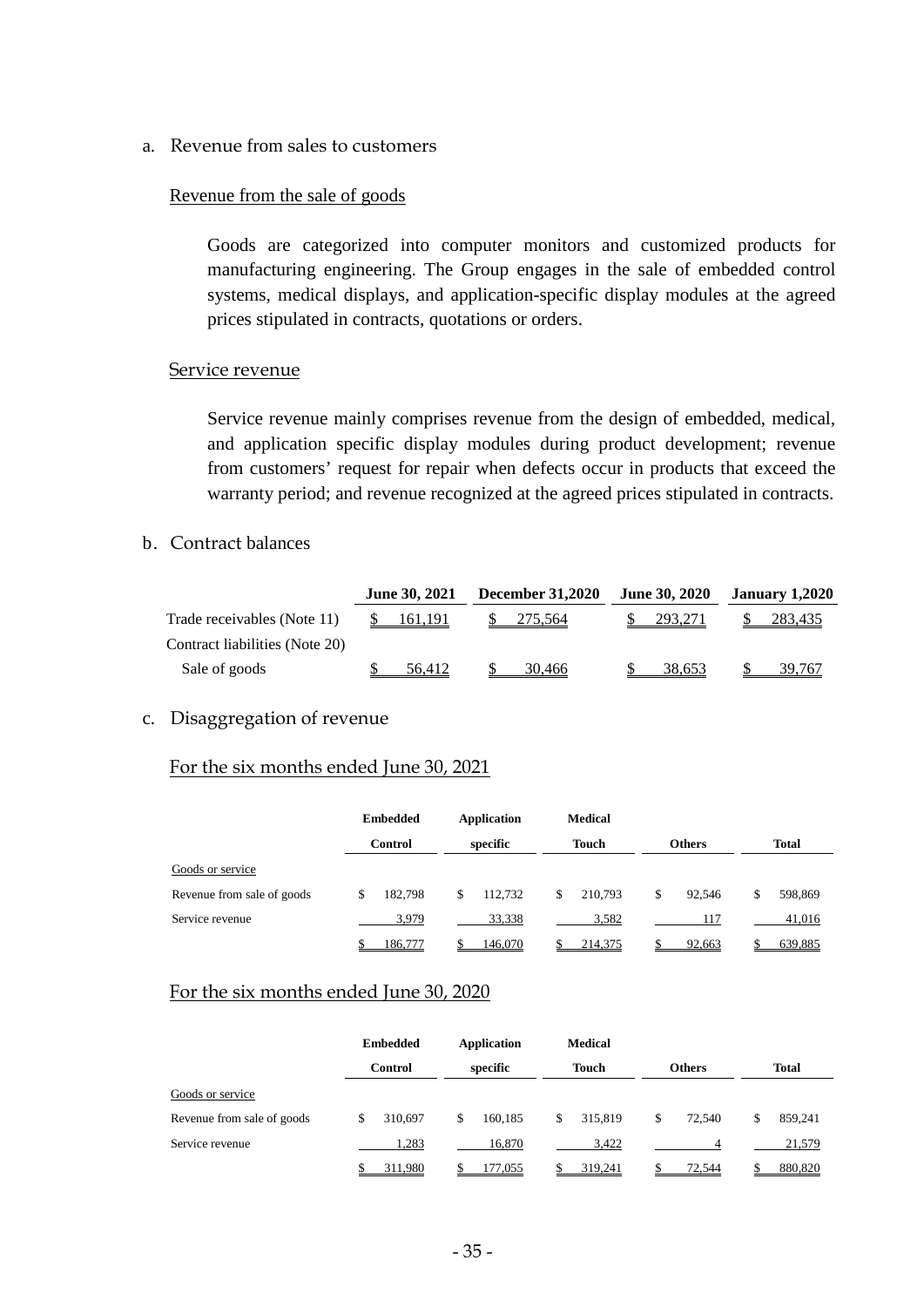# **24. NET PROFIT (LOSS) FROM CONTINUING OPERATIONS AND OTHER COMPREHENSIVE INCOME (LOSS)**

## a. Interest income

|                     |    | For the Three<br><b>Months Ended</b> |    | <b>FortheThree</b>   | <b>For the Six</b><br><b>Months Ended</b> |                      | For the Six<br><b>Months Ended</b> |               |
|---------------------|----|--------------------------------------|----|----------------------|-------------------------------------------|----------------------|------------------------------------|---------------|
|                     |    |                                      |    | <b>Months Ended</b>  |                                           |                      |                                    |               |
|                     |    | <b>June 30, 2021</b>                 |    | <b>June 30, 2020</b> |                                           | <b>June 30, 2021</b> |                                    | June 30, 2020 |
| Bank deposits       | \$ | 401                                  | \$ | 521                  | \$.                                       | 685                  | S                                  | 1.874         |
| Financial assets at |    |                                      |    |                      |                                           |                      |                                    |               |
| amortized cost      |    | 53                                   |    | 516                  |                                           | 192                  |                                    | 826           |
|                     |    | 454                                  |    | 1,037                |                                           | 877                  |                                    | 2,700         |

#### b. Other income

|                 |   | <b>For the Three</b><br><b>Months Ended</b> |               | <b>For the Three</b> |    | For the Six          |                     | For the Six          |  |
|-----------------|---|---------------------------------------------|---------------|----------------------|----|----------------------|---------------------|----------------------|--|
|                 |   |                                             |               | <b>Months Ended</b>  |    | <b>Months Ended</b>  | <b>Months Ended</b> |                      |  |
|                 |   | June 30, 2021                               |               | <b>June 30, 2020</b> |    | <b>June 30, 2021</b> |                     | <b>June 30, 2020</b> |  |
| Dividend income | S | 41                                          | <sup>\$</sup> | 11                   | S. | 41                   |                     | 14                   |  |
| Others          |   | 200                                         |               |                      |    | <b>200</b>           |                     |                      |  |
|                 |   | 241                                         |               | 16                   |    | 241                  |                     | ιū                   |  |

# c. Other gains and losses

|                           | <b>For the Three</b> |                     |    | <b>For the Three</b> | For the Six |                     | For the Six         |               |
|---------------------------|----------------------|---------------------|----|----------------------|-------------|---------------------|---------------------|---------------|
|                           |                      | <b>Months Ended</b> |    | <b>Months Ended</b>  |             | <b>Months Ended</b> | <b>Months Ended</b> |               |
|                           |                      | June 30, 2021       |    | June 30, 2020        |             | June 30, 2021       |                     | June 30, 2020 |
| Gain (loss) on financial  |                      |                     |    |                      |             |                     |                     |               |
| instruments               |                      |                     |    |                      |             |                     |                     |               |
| Mandatorily measured      |                      |                     |    |                      |             |                     |                     |               |
| at FVTPL                  | $($ \$               | 314)                | \$ | 4,918                | \$          | 2,592               | \$                  | 2,192         |
| Gain on Lease             |                      |                     |    |                      |             |                     |                     |               |
| Modification              |                      | 143                 |    |                      |             | 254                 |                     |               |
| Net foreign exchange gain |                      |                     |    |                      |             |                     |                     |               |
| (losses)                  |                      | 7,048)              | (  | 7,315)               | (           | 10,684)             |                     | 2,182)        |
| Others                    |                      | 48)                 |    | 2)                   |             | 48)                 |                     | 1)            |
|                           | \$                   | 267)                |    | $2,399$ )            |             | <u>7,886</u> )      |                     | 9             |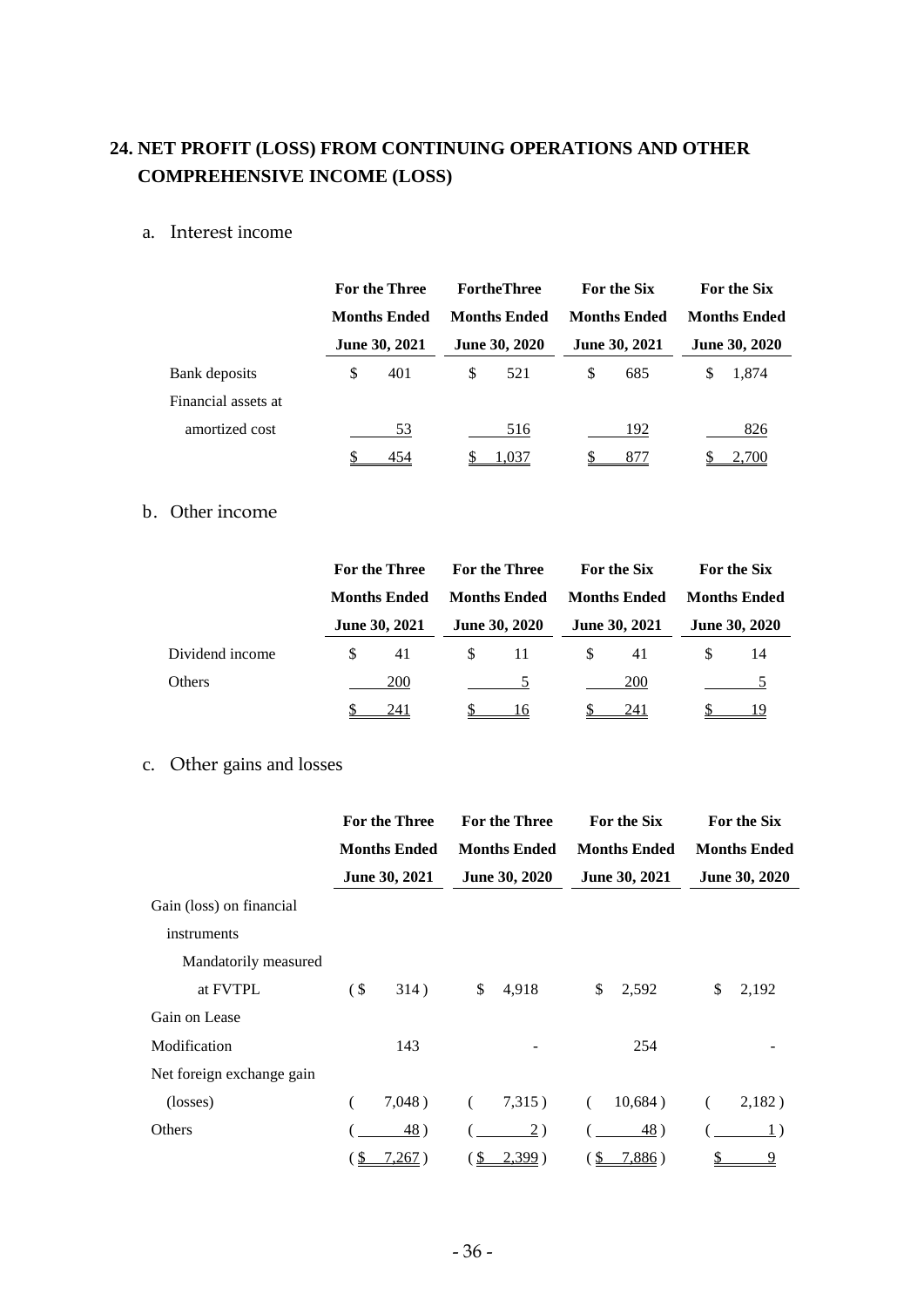#### d. Finance costs

|                                  | <b>For the Three</b> | <b>For the Three</b> | For the Six          | For the Six          |
|----------------------------------|----------------------|----------------------|----------------------|----------------------|
|                                  | <b>Months Ended</b>  | <b>Months Ended</b>  | <b>Months Ended</b>  | <b>Months Ended</b>  |
|                                  | <b>June 30, 2021</b> | <b>June 30, 2020</b> | <b>June 30, 2021</b> | <b>June 30, 2020</b> |
| Interest on lease<br>liabilities | 418)                 | $(S \t 541)$         | 6S<br>862)           | $\sqrt{5}$ 1,111)    |

There was no interest capitalization in the combined company from January 1 to June 30, 2021 and 2020

# e. Depreciation and amortization

|                               | <b>For the Three</b><br><b>Months Ended</b><br>June 30, 2021 | <b>For the Three</b><br><b>Months Ended</b><br>June 30, 2020 | For the Six<br><b>Months Ended</b><br>June 30, 2021 | For the Six<br><b>Months Ended</b><br>June 30, 2020 |
|-------------------------------|--------------------------------------------------------------|--------------------------------------------------------------|-----------------------------------------------------|-----------------------------------------------------|
| An analysis of deprecation by |                                                              |                                                              |                                                     |                                                     |
| function                      |                                                              |                                                              |                                                     |                                                     |
| Operating costs               | \$<br>2,658                                                  | \$<br>2,660                                                  | \$<br>5,320                                         | \$<br>5,321                                         |
| Operating expenses            | 6,469                                                        | 6,402                                                        | 13,120                                              | <u>12,690</u>                                       |
|                               | 9,127                                                        | 9,062                                                        | 18,440                                              | 18,011                                              |
| An analysis of amortization   |                                                              |                                                              |                                                     |                                                     |
| by function                   |                                                              |                                                              |                                                     |                                                     |
| Operating costs               | \$                                                           | \$                                                           | \$                                                  | \$                                                  |
| Operating expenses            | 205                                                          | 848                                                          | 744                                                 | 1,695                                               |
|                               | 205                                                          | 848                                                          | 744                                                 | 1,695                                               |

# f. Employee benefits expense

|                         | <b>For the Three</b> | <b>For the Three</b> | <b>For the Six</b>  | For the Six          |
|-------------------------|----------------------|----------------------|---------------------|----------------------|
|                         | <b>Months Ended</b>  | <b>Months Ended</b>  | <b>Months Ended</b> | <b>Months Ended</b>  |
|                         | <b>June 30, 2021</b> | <b>June 30, 2020</b> | June 30, 2021       | <b>June 30, 2020</b> |
| Short-term benefits     | 40,547<br>S.         | 52,275<br>S.         | 83,722<br>S.        | 96,225<br>S.         |
| Post-employment         |                      |                      |                     |                      |
| benefits(Note 21)       |                      |                      |                     |                      |
| Defined contribution    |                      |                      |                     |                      |
| plans                   | 1,464                | 1,501                | 2,951               | 2,984                |
| Defined benefit plans   | 19                   | 28                   | 37                  | 56                   |
|                         | 1,483                | 1,529                | 2,988               | 3,040                |
| Other employee benefits | 1,633                | 1,784                | 3,080               | 3,411                |
| Total employee benefits |                      |                      |                     |                      |
| expense                 | 43,663               | 55,588               | \$<br>89,790        | \$102,676            |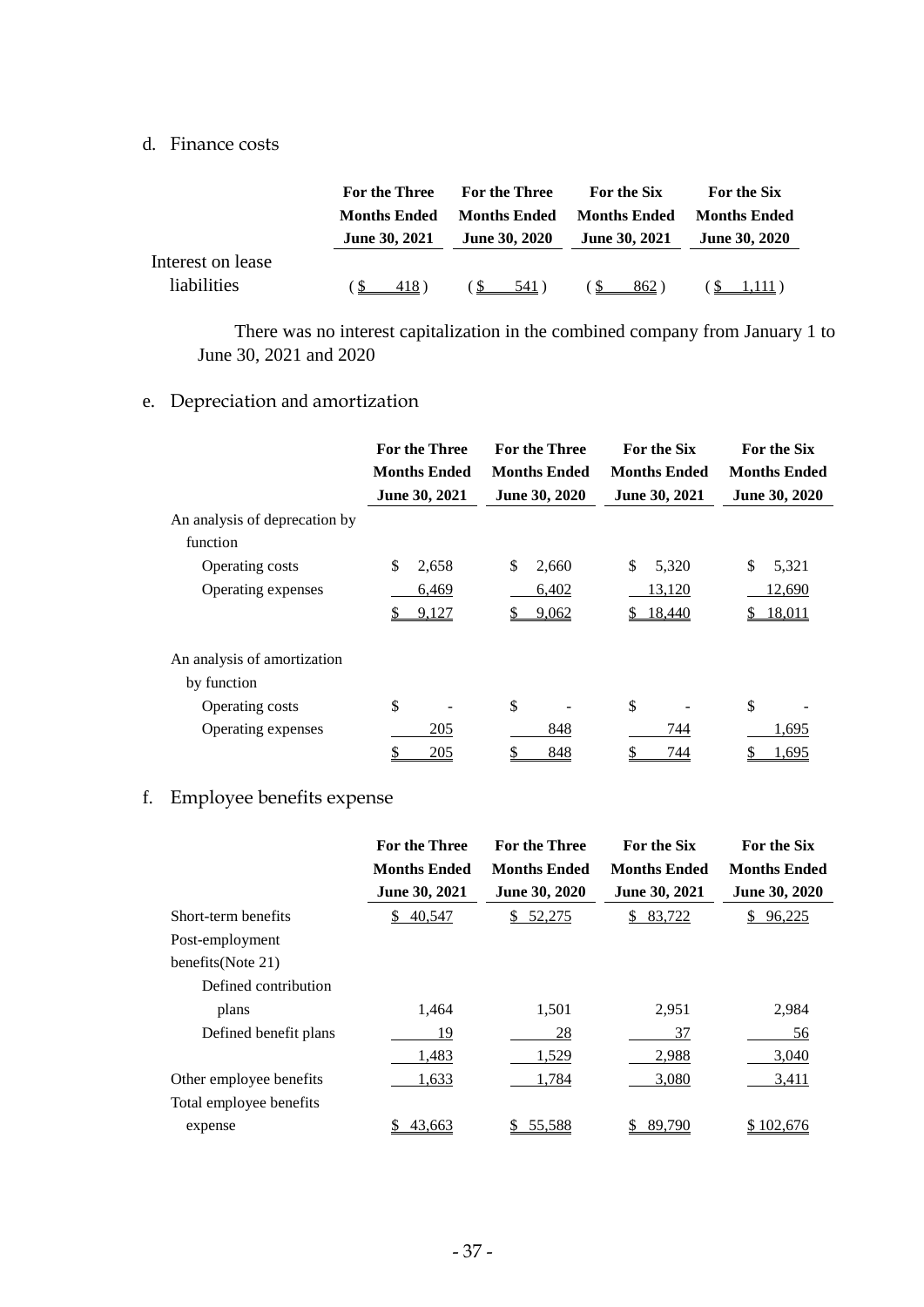|                         | <b>For the Three</b> | <b>For the Three</b> | <b>For the Six</b>   | <b>For the Six</b>  |  |
|-------------------------|----------------------|----------------------|----------------------|---------------------|--|
|                         | <b>Months Ended</b>  | <b>Months Ended</b>  | <b>Months Ended</b>  | <b>Months Ended</b> |  |
|                         | <b>June 30, 2021</b> | <b>June 30, 2020</b> | <b>June 30, 2021</b> | June 30, 2020       |  |
| An analysis of employee |                      |                      |                      |                     |  |
| benefits expense by     |                      |                      |                      |                     |  |
| function                |                      |                      |                      |                     |  |
| Operating costs         | 12,948<br>\$.        | \$13,920             | \$26,133             | 27,701<br>S.        |  |
| Operating expenses      | 30,715               | 41,668               | 63,657               | 74,975              |  |
|                         | 43,663               | \$55,588             | 89,790               | \$102,676           |  |

### g. Employees' compensation and remuneration of directors and supervisors

Accrual rate

The Company accrues compensation of employees and remuneration of directors at the rates 7.5%~10% and no higher than 3%, respectively, of net profit before income tax, compensation of employees, and remuneration of directors. For the three months and six months ended June 30, 2021 and 2020, the compensation of employees and the remuneration of directors were as follows:

|                 | For the Three       | For the Three       | For the Six         | For the Six         |
|-----------------|---------------------|---------------------|---------------------|---------------------|
|                 | <b>Months Ended</b> | <b>Months Ended</b> | <b>Months Ended</b> | <b>Months Ended</b> |
|                 | June 30, 2021       | June 30, 2020       | June 30, 2021       | June 30, 2020       |
| Employees'      |                     |                     |                     |                     |
| compensation    | 7.5%                | 7.5%                | 7.5%                | 7.5%                |
| Remuneration of |                     |                     |                     |                     |
| directors       | 1.5%                | 1.5%                | 1.5%                | 1.5%                |
| Amount          |                     |                     |                     |                     |
|                 | For the Three       | For the Three       | For the Six         | For the Six         |
|                 | <b>Months Ended</b> | <b>Months Ended</b> | <b>Months Ended</b> | <b>Months Ended</b> |
|                 | June 30, 2021       | June 30, 2020       | June 30, 2021       | June 30, 2020       |
| Employees'      |                     |                     |                     |                     |
| compensation    | 2,240<br>S          | 5,270<br>S          | 6,940<br>\$         | <u>11,080</u><br>S  |
| Remuneration of |                     |                     |                     |                     |
| directors       | \$<br>460           | \$<br><u>1,030</u>  | \$<br>1,360         | \$<br>2,120         |

If there is a change in the proposed amounts after the annual consolidated financial statements are authorized for issue, the differences are recorded as a change in accounting estimate and will be adjusted in the next year.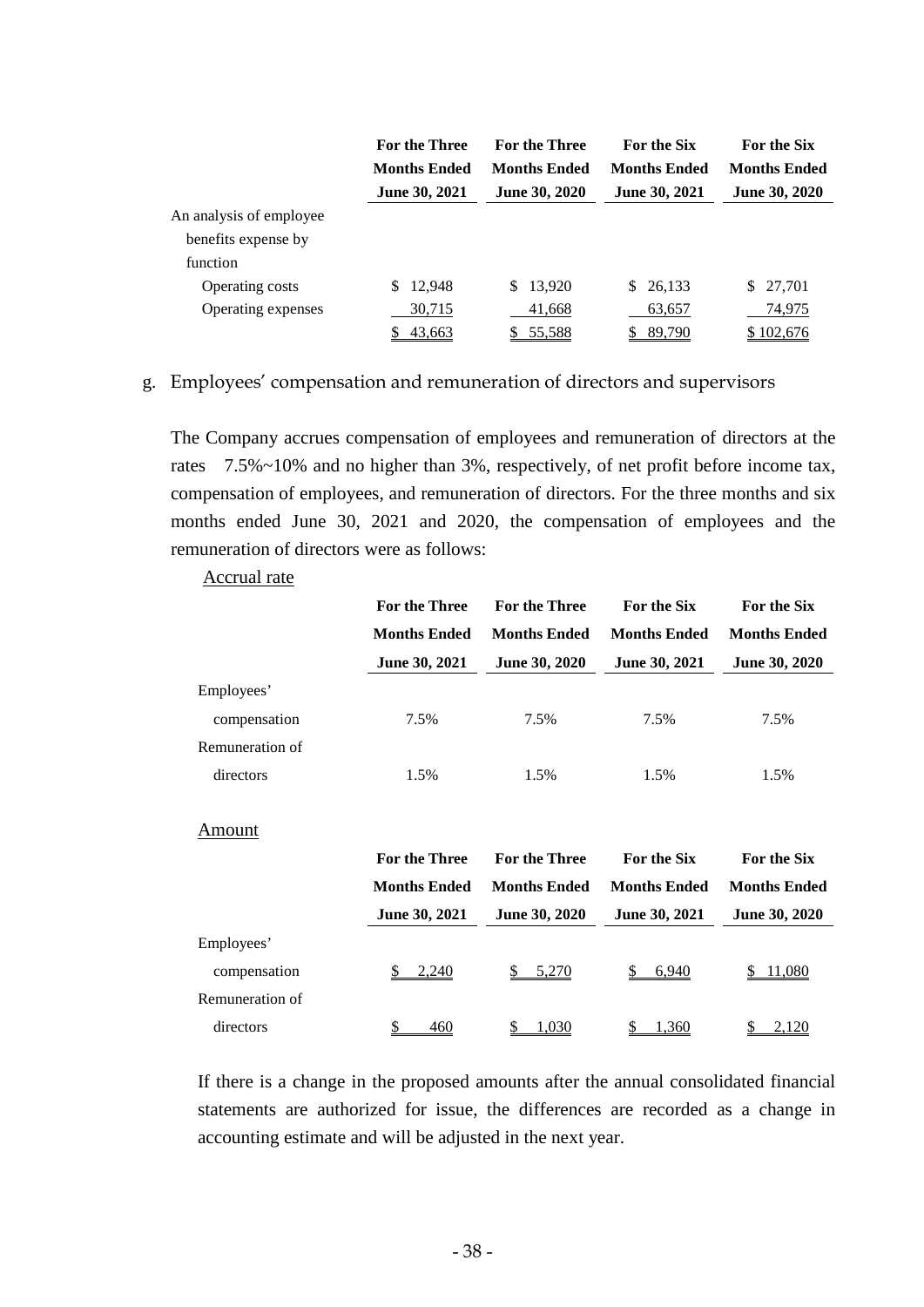The appropriations of compensation of employees and remuneration of directors for 2020 and 2019, which were approved by the Company's board of directors on March 23, 2021 and March 16, 2020, respectively, are as follows:

|                 | For the Year Ended December 31 |                |    |                |      |                                                |    |  |
|-----------------|--------------------------------|----------------|----|----------------|------|------------------------------------------------|----|--|
|                 |                                | 2020           |    |                | 2019 |                                                |    |  |
|                 |                                | Cash Dividends |    |                |      | Share Dividends Cash Dividends Share Dividends |    |  |
| Employees'      |                                |                |    |                |      |                                                |    |  |
| compensation    | \$                             | 20,600         | \$ | $\blacksquare$ | \$   | 21,170                                         | \$ |  |
| Remuneration of |                                |                |    |                |      |                                                |    |  |
| directors       |                                | 4,100          |    |                |      | 4,200                                          |    |  |

There was no difference between the actual amounts of the compensation of employees and the remuneration of directors paid and the amounts recognized in the consolidated financial statements for the years ended December 31, 2020 and 2019. Information on the compensation of employees and remuneration of directors resolved by the Company's board of directors is available at the Market Observation Post System website of the Taiwan Stock Exchange.

# h. Gain or loss on foreign currency exchange

|                         | For the Three Months Ended June 30 |            | For the Six Months Ended | June $301$ |
|-------------------------|------------------------------------|------------|--------------------------|------------|
|                         | 2021                               | 2020       | 2021                     | 2020       |
| Foreign exchange gains  | 3,739<br>S.                        | (S 29,967) | \$ 11,578                | \$ 20,830  |
| Foreign exchange losses | 10,787)                            | 22,652     | 22,262)                  | 23,012)    |
| Net gain (loss)         | 7.048)                             | 7,315)     | 10.684)                  | 2,182      |

### i. The reversal of impairment of non-financial instruments

|                          | For the Three Months Ended June 30 For the Six Months Ended June 30 |       |            |       |
|--------------------------|---------------------------------------------------------------------|-------|------------|-------|
|                          | 2021                                                                | 2020  | 2021       | 2020  |
| Inventories (included in |                                                                     |       |            |       |
| costs of goods sold)     | 4.000                                                               | 4.000 | $10,000$ ) | 3.000 |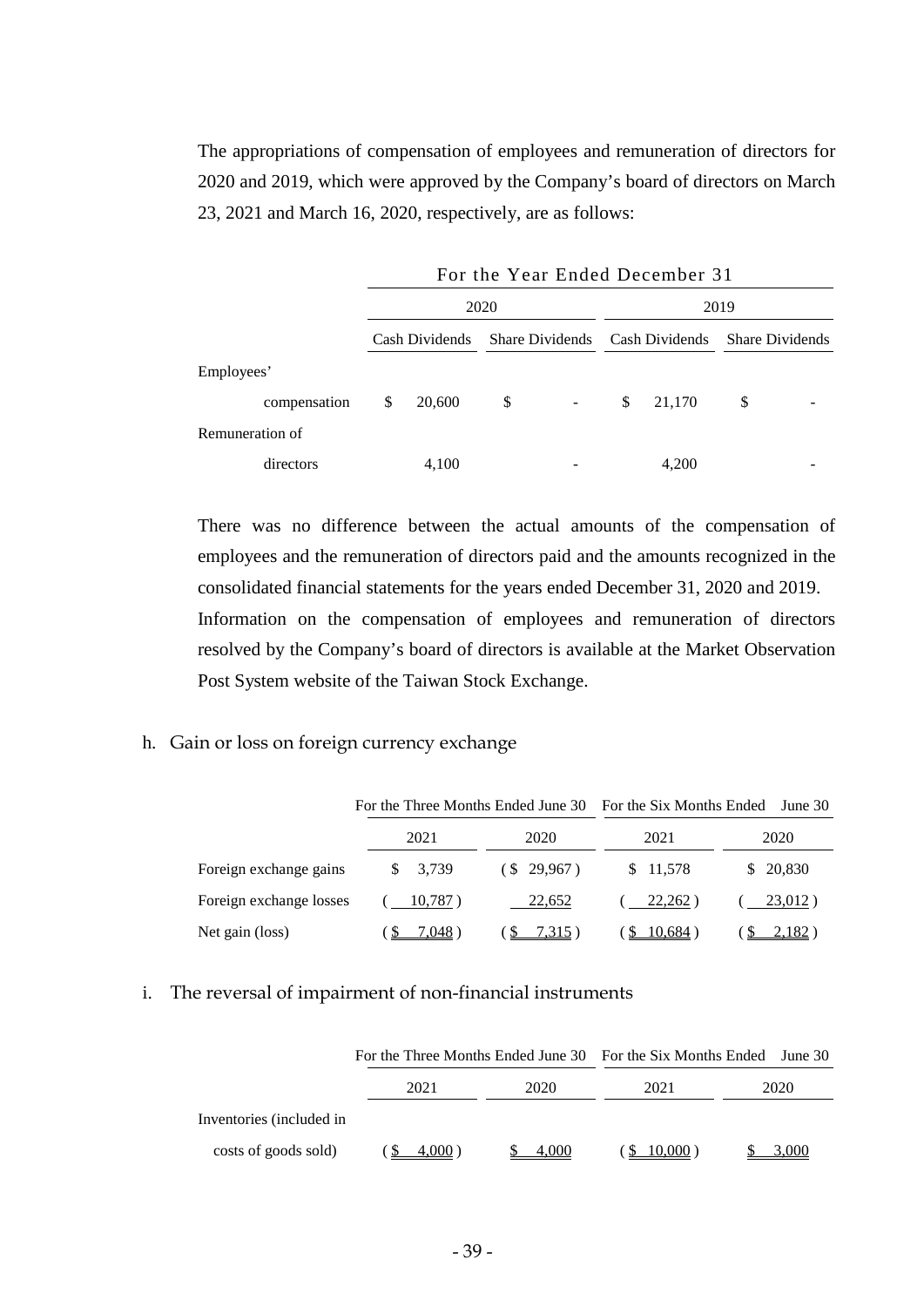# **25. NCOME TAXES RELATING TO CONTINUING OPERATION**

#### a. Income tax recognized in profit or loss

|                         | For the Three Months Ended June 30 |              | For the Six Months Ended | June $30$    |  |
|-------------------------|------------------------------------|--------------|--------------------------|--------------|--|
|                         | 2021                               | 2020         | 2021                     | 2020         |  |
| Current tax             |                                    |              |                          |              |  |
| In respect of the       |                                    |              |                          |              |  |
| current period          | \$<br>5,469                        | 12,935<br>\$ | 13,025<br>\$             | 21,551<br>\$ |  |
| Adjustment for the      |                                    |              |                          |              |  |
| prior year              | 4,919)                             | 1,319)       | 4,919)                   | 1,828)       |  |
|                         | 550                                | 11,616       | 8,106                    | 19,723       |  |
| Deferred tax            |                                    |              |                          |              |  |
| In respect of the       |                                    |              |                          |              |  |
| current period          | 271)                               | 525)         | 3,288                    | 4,907        |  |
| Income tax expense      |                                    |              |                          |              |  |
| recognized in profit or |                                    |              |                          |              |  |
| loss                    | 279                                | 11.091       | 11.394                   | 24,630       |  |

Major components of tax expense were as follows:

# b. Income tax expense recognized in other comprehensive income

|                     | For the Three Months Ended June 30 For the Six Months Ended June 30 |                                   |  |                 |      |                   |      |  |
|---------------------|---------------------------------------------------------------------|-----------------------------------|--|-----------------|------|-------------------|------|--|
|                     | 2021                                                                | 2020                              |  |                 | 2021 |                   | 2020 |  |
| Deferred tax        |                                                                     |                                   |  |                 |      |                   |      |  |
| In respect of the   |                                                                     |                                   |  |                 |      |                   |      |  |
| current year-       |                                                                     |                                   |  |                 |      |                   |      |  |
| Translation of      |                                                                     |                                   |  |                 |      |                   |      |  |
| foreign             |                                                                     |                                   |  |                 |      |                   |      |  |
| operations          | (S<br>5)                                                            | $(\frac{1}{2} \quad \frac{7}{2})$ |  | $\frac{\S}{\S}$ | 54)  | (S <sub>1</sub> ) |      |  |
| Income tax expense  |                                                                     |                                   |  |                 |      |                   |      |  |
| recognized in other |                                                                     |                                   |  |                 |      |                   |      |  |
| comprehensive       |                                                                     |                                   |  |                 |      |                   |      |  |
| income              |                                                                     |                                   |  |                 | 54)  |                   |      |  |

#### c. Income tax assessments

The tax returns of the Company through 2019 have been assessed by tax authorities. The tax returns of subsidiary Promate Japan prior to 2020 have not been assessed by tax authorities.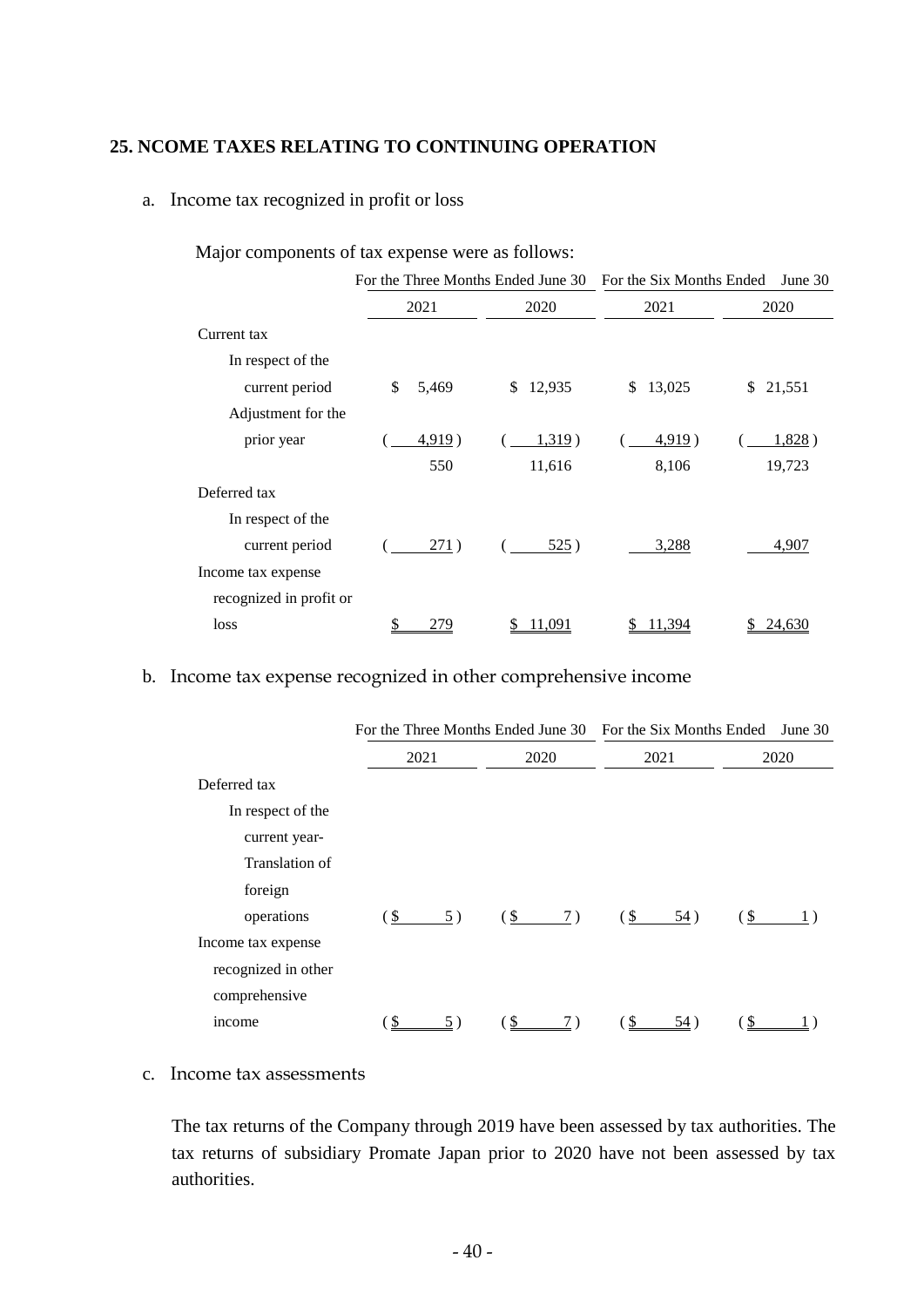## **26. EARNINGS PER SHARE**

#### **Unit: NT\$ Per Share**

|                            | For the Three Months Ended June 30 For the Six Months Ended |      |      | June 30 |
|----------------------------|-------------------------------------------------------------|------|------|---------|
|                            | 2021                                                        | 2020 | 2021 | 2020    |
| Basic earnings per share   |                                                             |      |      |         |
| From continuing and        |                                                             |      |      |         |
| discounted operations      | 0.70                                                        | 1.38 | 1.90 | 2.87    |
| Basic earnings per share   | 0.70                                                        | 1.38 | l.90 | 2.87    |
| Diluted earnings per share |                                                             |      |      |         |
| From continuing and        |                                                             |      |      |         |
| discounted operations      | 0.70                                                        | 1.37 | 1.89 | 2.85    |
| Diluted earnings per share | 0.70                                                        | 1.37 | 1.89 | 2.85    |

The earnings and weighted average number of ordinary shares outstanding in the computation of earnings per share were as follows:

# Net Profit for the Year

|                           | For the Three Months Ended June 30 For the Six Months Ended |           |        | June $30$ |
|---------------------------|-------------------------------------------------------------|-----------|--------|-----------|
|                           | 2021                                                        | 2020      | 2021   | 2020      |
| Income for the year       |                                                             |           |        |           |
| attributable to owners of |                                                             |           |        |           |
| the Company               | 26,912                                                      | \$ 52,793 | 72,796 | \$109,833 |
| Earnings used in the      |                                                             |           |        |           |
| computation of basic      |                                                             |           |        |           |
| earnings per share        | 26,912                                                      | \$52.793  | 72,796 | \$109,833 |
| Earnings used in the      |                                                             |           |        |           |
| computation of diluted    |                                                             |           |        |           |
| earnings per share        | 26,912                                                      | 52,793    | 2.796  | \$109,833 |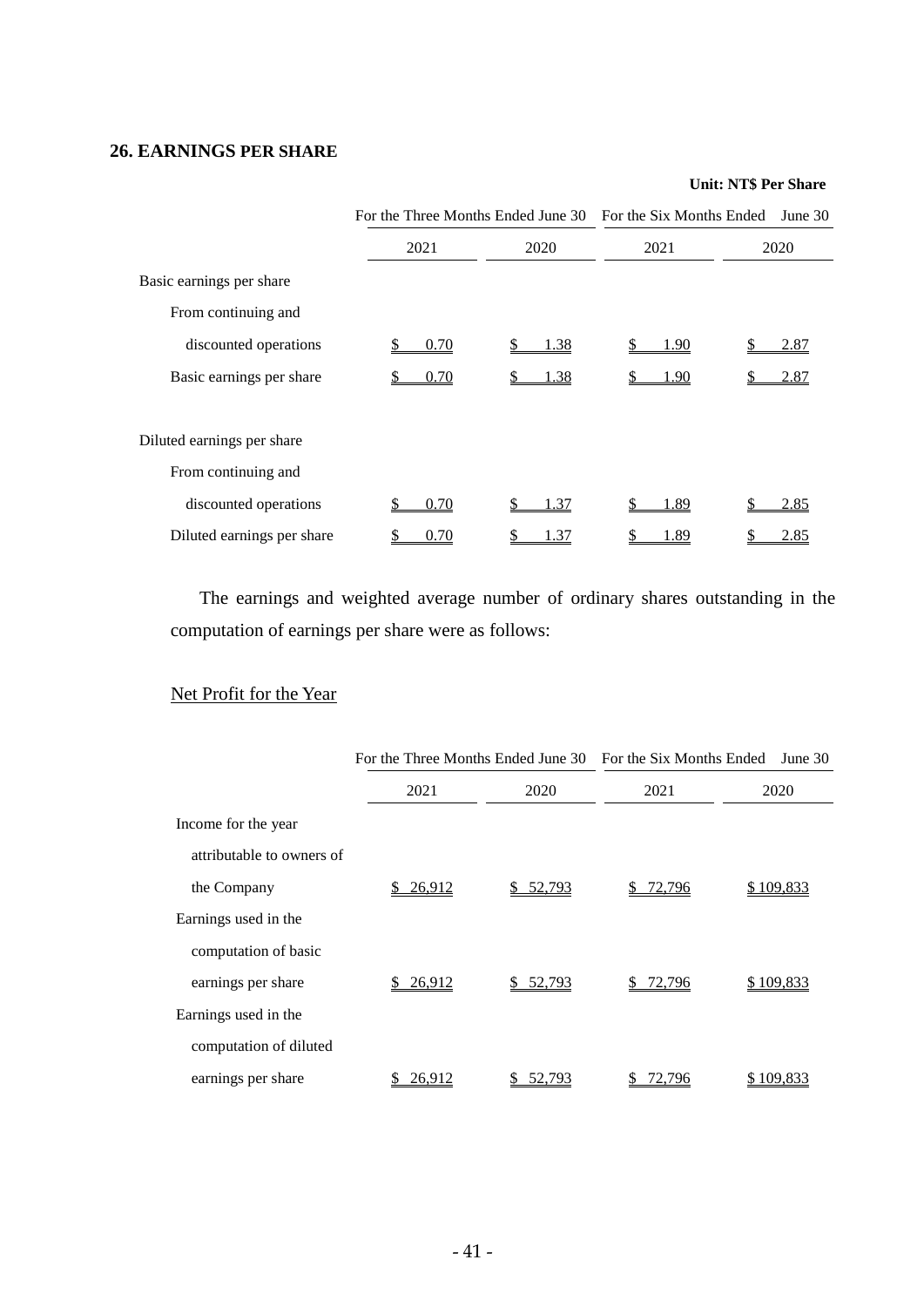|                                | For the Three Months Ended June 30 For the Six Months Ended |        |        | June 30 |
|--------------------------------|-------------------------------------------------------------|--------|--------|---------|
|                                | 2021                                                        | 2020   | 2021   | 2020    |
| Weighted average number of     |                                                             |        |        |         |
| ordinary shares in             |                                                             |        |        |         |
| computation of basic           |                                                             |        |        |         |
| earnings per share             | 38,255                                                      | 38,255 | 38,255 | 38,255  |
| Effect of potentially dilutive |                                                             |        |        |         |
| ordinary shares:               |                                                             |        |        |         |
| Employees'                     |                                                             |        |        |         |
| compensation                   | 103                                                         | 147    | 239    | 292     |
| Weighted average number of     |                                                             |        |        |         |
| ordinary shares used in        |                                                             |        |        |         |
| the computation of diluted     |                                                             |        |        |         |
| earnings per share             | 38,358                                                      | 38,402 | 38,494 | 38,547  |

#### Weighted Average Number of Ordinary Shares Outstanding

If the Group offered to settle compensation paid to employees in cash or shares, the Group assumed the entire amount of the compensation will be settled in shares and the resulting potential shares were included in the weighted average number of shares outstanding used in the computation of diluted earnings per share, as the effect is dilutive. Such dilutive effect of the potential shares is included in the computation of diluted earnings per share until the number of shares to be distributed to employees is resolved in the following year.

### **27. CASH FLOW INFORMATION**

a. Non-cash transactions

For the six months ended June 30, 2021 and 2020, the Group entered into the following non-cash investing and financing activities which were not reflected in the consolidated statements of cash flows:

- 1. The Group reclassified prepayments for equipment amounting to \$5,311 thousand and \$8,415 thousand, respective, to property, plant and equipment for the six months ended June 30, 2021 and 2020, respectively.
- 2. The Group's 2020 annual cash dividend in the amount of NT\$191,274 thousand which were approved at the shareholders' meeting on July 22, 2021 by resolution had not been distributed on June 30, 2021 (see Notes19 and 22) .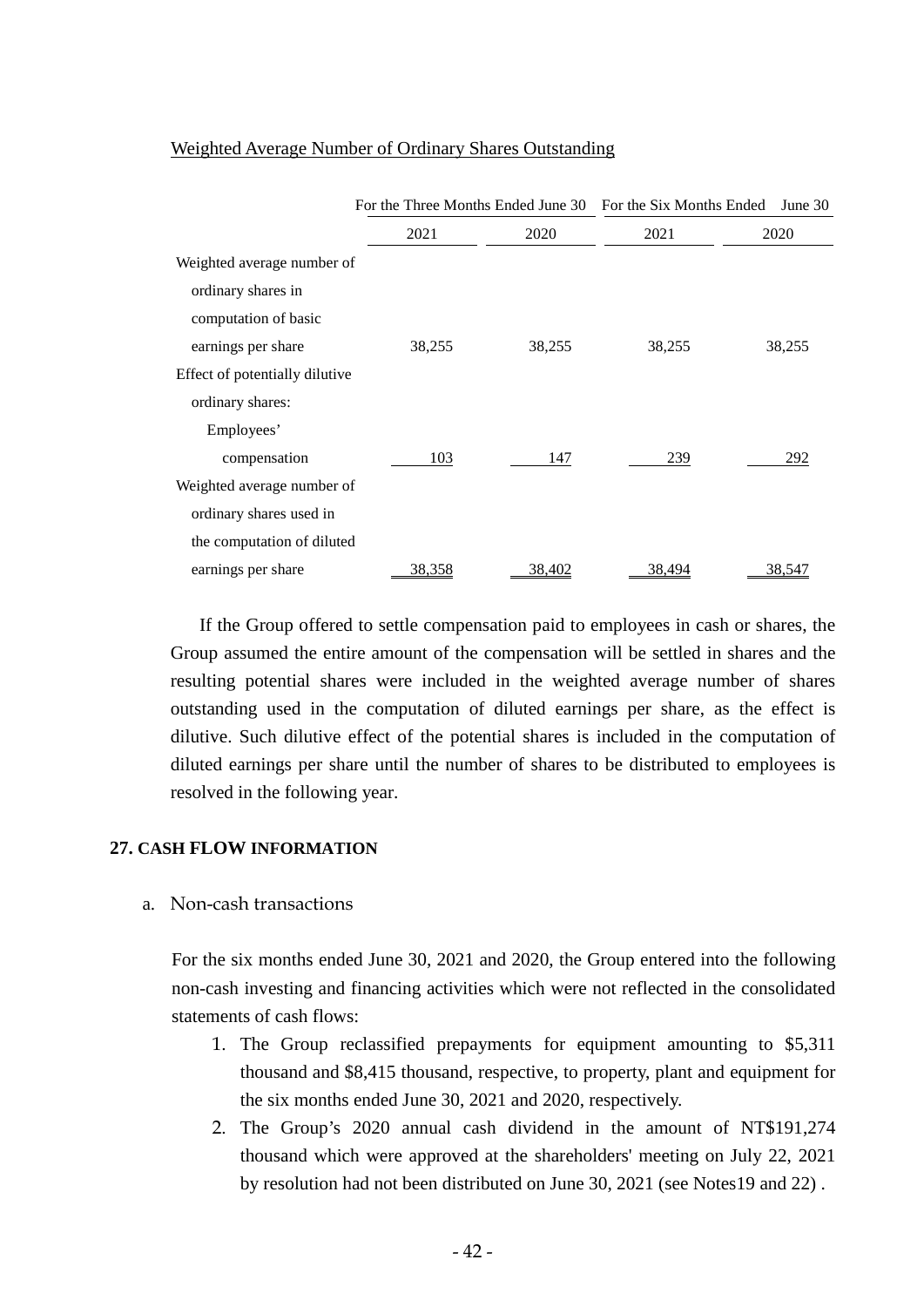- 3. The Group's 2019 annual cash dividend in the amount of NT\$181,710 thousand and the cash in the amount of NT\$9,564 thousand to be allocated from the capital surplus, which were approved at the shareholders' meeting on June 9, 2020 by resolution had not been distributed on June 30, 2020 (see Notes19 and 22)
- b. Reconciliation of liabilities arising from financing activities:

|                   |            |            | Non-cash Changes |              |             |            |             |  |
|-------------------|------------|------------|------------------|--------------|-------------|------------|-------------|--|
|                   | Balance as |            |                  | Amortization |             | Foreign    | Balance as  |  |
|                   | of January |            |                  | of Interest  |             | Exchange   | of June 30, |  |
|                   | 1.2021     | Cash Flows | Add              | Expense      | Disposal    | Difference | 2021        |  |
| Lease liabilities | \$64,737   | \$10,695)  | \$9,428          | 862          | $$11,224$ ) | 79         | \$53,029    |  |

For the six months ended June 30, 2021

For the six months ended June 30, 2020

|                   | Balance as |               |     | Amortization |          | Foreign    | Balance as  |
|-------------------|------------|---------------|-----|--------------|----------|------------|-------------|
|                   | of January |               |     | of Interest  |          | Exchange   | of June 30, |
|                   | 1.2020     | Cash Flows    | Add | Expense      | Disposal | Difference | 2020        |
| Lease liabilities | \$83,470   | $($ \$11,096) |     | \$ 1,111     |          |            | \$73,483    |

# **28. CAPITAL MANAGEMENT**

The Group manages its capital to ensure that entities in the Group will be able to continue as going concerns while maximizing the return to shareholders through the optimization of the debt and equity balance. The Group's overall strategy remains unchanged.

Adopting a prudent risk management strategy and regularly reviewing the strategy, the Group engages in overall planning based on business development strategies and operational needs, in order to determine the appropriate capital structure of the Group. The Group is not subject to any externally imposed capital requirements.

#### **29. FINANCIAL INSTRUMENTS**

a. Fair value of financial instruments not measured at fair value

The management of the Group believes the carrying amounts of financial assets and financial liabilities not measured at fair value that are very close to maturity or whose future prices equals their carrying amounts, approximates their fair values.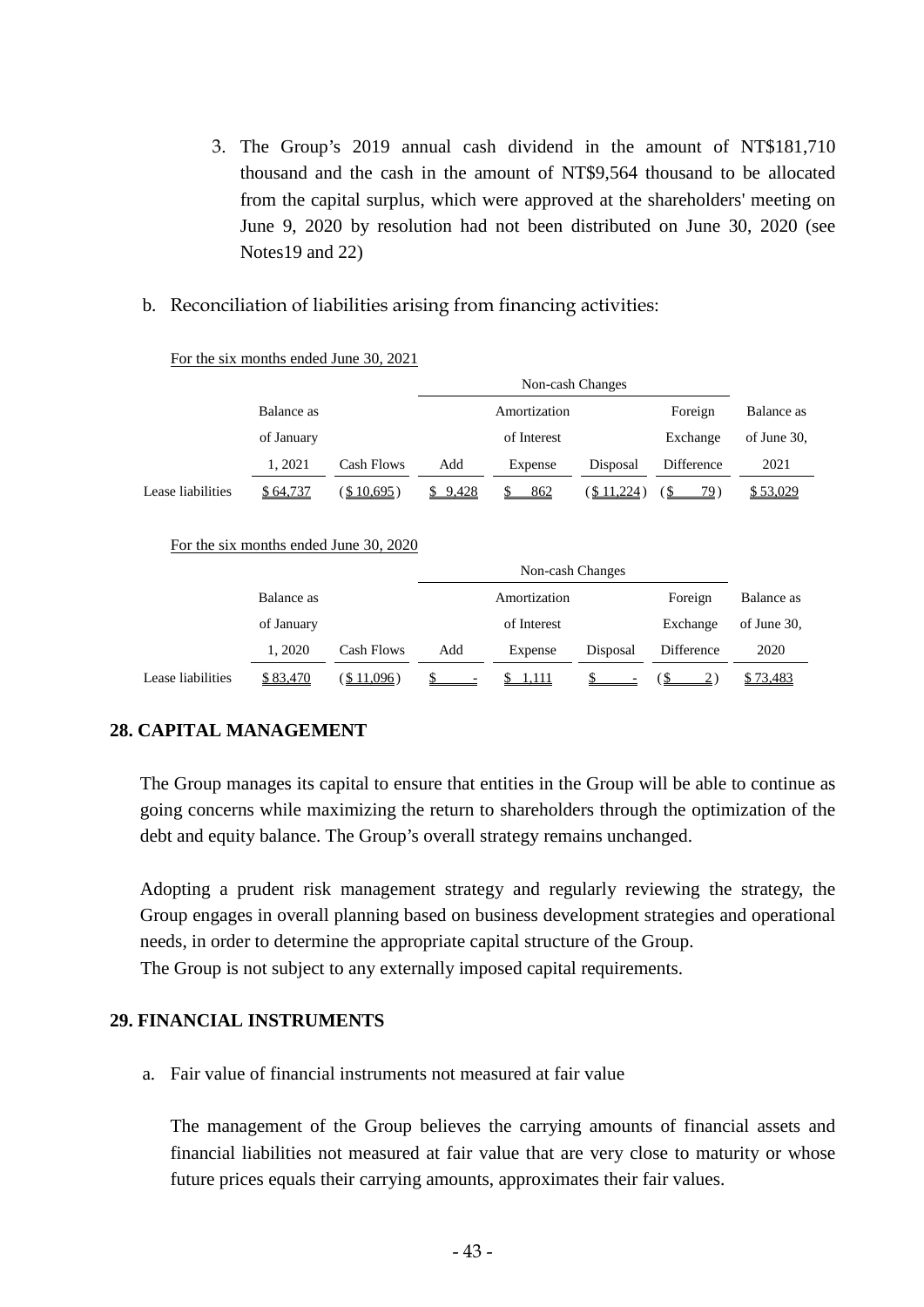b. Fair value of financial instruments measured at fair value on a recurring basis

| Fair value hierarchy            |                |                |                                     |                 |
|---------------------------------|----------------|----------------|-------------------------------------|-----------------|
| Balance as of June 30, 2021     |                |                |                                     |                 |
|                                 | <b>Level 1</b> | Level 2        | Level 3                             | <b>Total</b>    |
| Financial assets at FVTPL       |                |                |                                     |                 |
| Securities listed in ROC        | 11,247<br>SS.  | \$             | S.                                  | 11,247          |
| Financial assets at FVTOCI      |                |                |                                     |                 |
| Investments in equity           |                |                |                                     |                 |
| -Securities listed in           |                |                |                                     |                 |
| <b>ROC</b>                      | 43,489<br>S.   | $s$ – –        | S<br>$\equiv$                       | <u>\$43,489</u> |
| Balance as of December 31, 2020 |                |                |                                     |                 |
|                                 | <b>Level 1</b> | Level 2        | Level 3                             | <b>Total</b>    |
| Financial assets at FVTPL       |                |                |                                     |                 |
| Securities listed in ROC        | 12,354<br>S.   | $\frac{1}{2}$  | $\mathbb{S}$                        | 12,354          |
| Financial assets at FVTOCI      |                |                |                                     |                 |
| Investments in equity           |                |                |                                     |                 |
| -Securities listed in           |                |                |                                     |                 |
| <b>ROC</b>                      | \$43,607       | $s$ – –        | $\frac{\mathcal{S}}{\mathcal{S}}$ - | \$43,607        |
| Balance as of June 30, 2020     |                |                |                                     |                 |
|                                 | <b>Level 1</b> | <b>Level 2</b> | Level 3                             | <b>Total</b>    |
| Financial assets at FVTPL       |                |                |                                     |                 |
| Securities listed in ROC        | 10,803<br>S.   | \$             | \$                                  | 10,803          |
| Financial assets at FVTOCI      |                |                |                                     |                 |
| Investments in equity           |                |                |                                     |                 |
| -Securities listed in           |                |                |                                     |                 |
| <b>ROC</b>                      | 48,413<br>S.   | \$             | S.                                  | 48,413<br>S.    |

There were no transfers between Levels 1 and 2 for the six months ended June 30, 2021 and 2020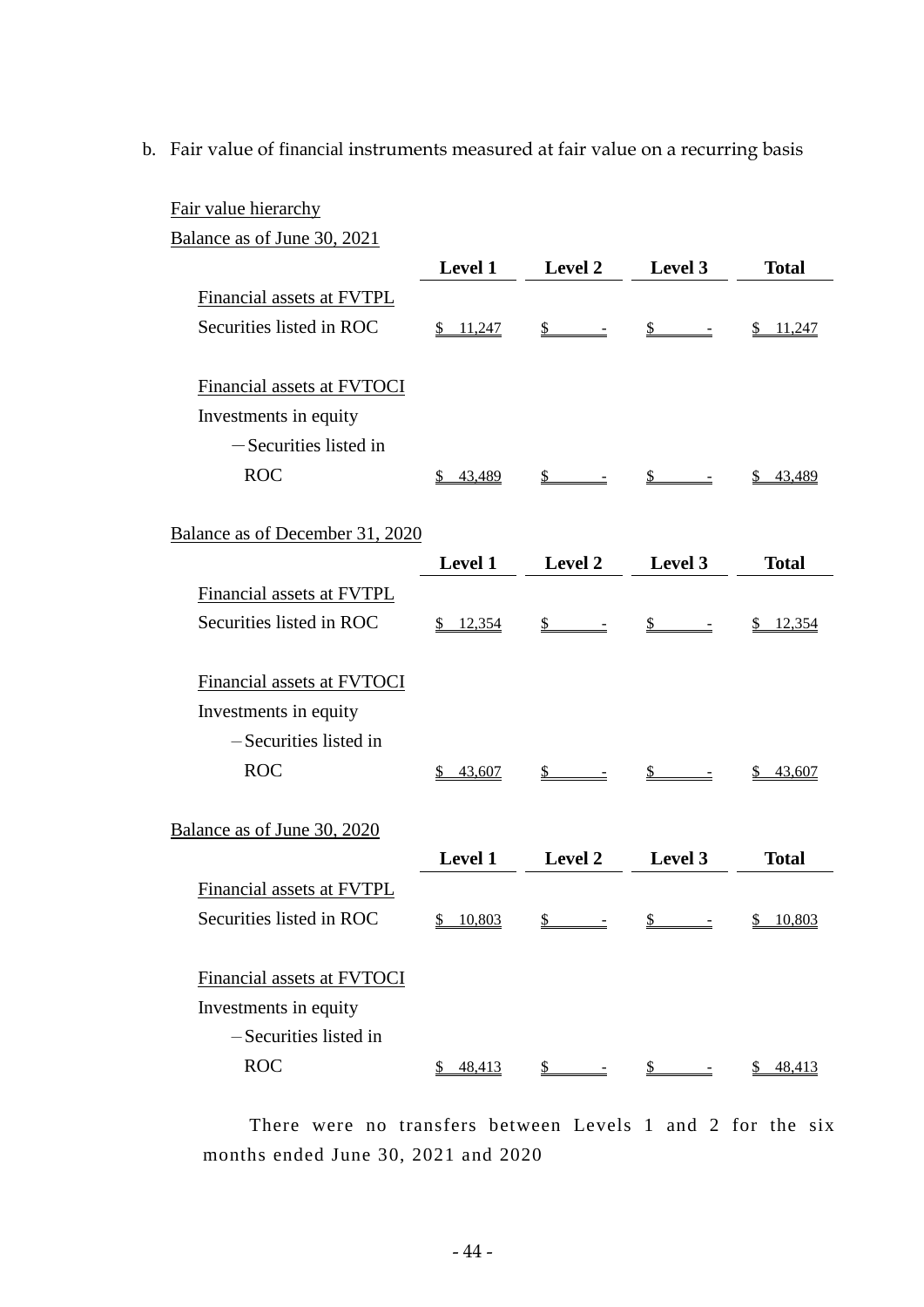#### c. Categories of financial instruments

|                                   | June 30, 2021   | December 31, 2020 |           | June 30, 2020 |           |
|-----------------------------------|-----------------|-------------------|-----------|---------------|-----------|
| Financial assets                  |                 |                   |           |               |           |
| Fair value through profit or loss |                 |                   |           |               |           |
| (FVTPL)                           |                 |                   |           |               |           |
| Mandatory at FVTPL                | \$<br>11,247    | \$                | 12,354    | \$            | 10,803    |
| Financial assets at amortized     |                 |                   |           |               |           |
| (Note 1)                          | \$<br>1,099,742 | \$                | 1,008,051 | \$            | 1,141,964 |
| Financial assets at FVTOCI        |                 |                   |           |               |           |
| equity instruments                |                 |                   |           |               |           |
| Investments in equity             |                 |                   |           |               |           |
| instruments                       | 43,489          |                   | 43,607    |               | 48,413    |
|                                   |                 |                   |           |               |           |
| Financial liabilities             |                 |                   |           |               |           |
| Measured at amortized cost        |                 |                   |           |               |           |
| (Note 2)                          | 442,543         |                   | 261,595   |               | 578,000   |

# Note 1:The balances included financial assets measured at amortized cost, which comprise cash and cash equivalents, accounts receivables, other receivables and refundable deposits.

- Note 2:The balances included financial liabilities measured at amortized cost, which comprise notes payable, accounts payables, and other payable.
- d. Financial risk management objectives and policies

The Group's major financial instruments included equity and debit investments, accounts receivables, accounts payables and Lease liabilities. The Group's Corporate Treasury monitors and manages the financial risks relating to the operations of the Group. These risks include market risk (including foreign currency risk, interest rate risk and other price risk), credit risk, and liquidity risk.

1) Market risk

The Group's activities exposed it primarily to financial risks of changes in foreign currency exchange rates.

There had been no change to the Group's exposure to market risks or the manner in which these risks were managed and measured.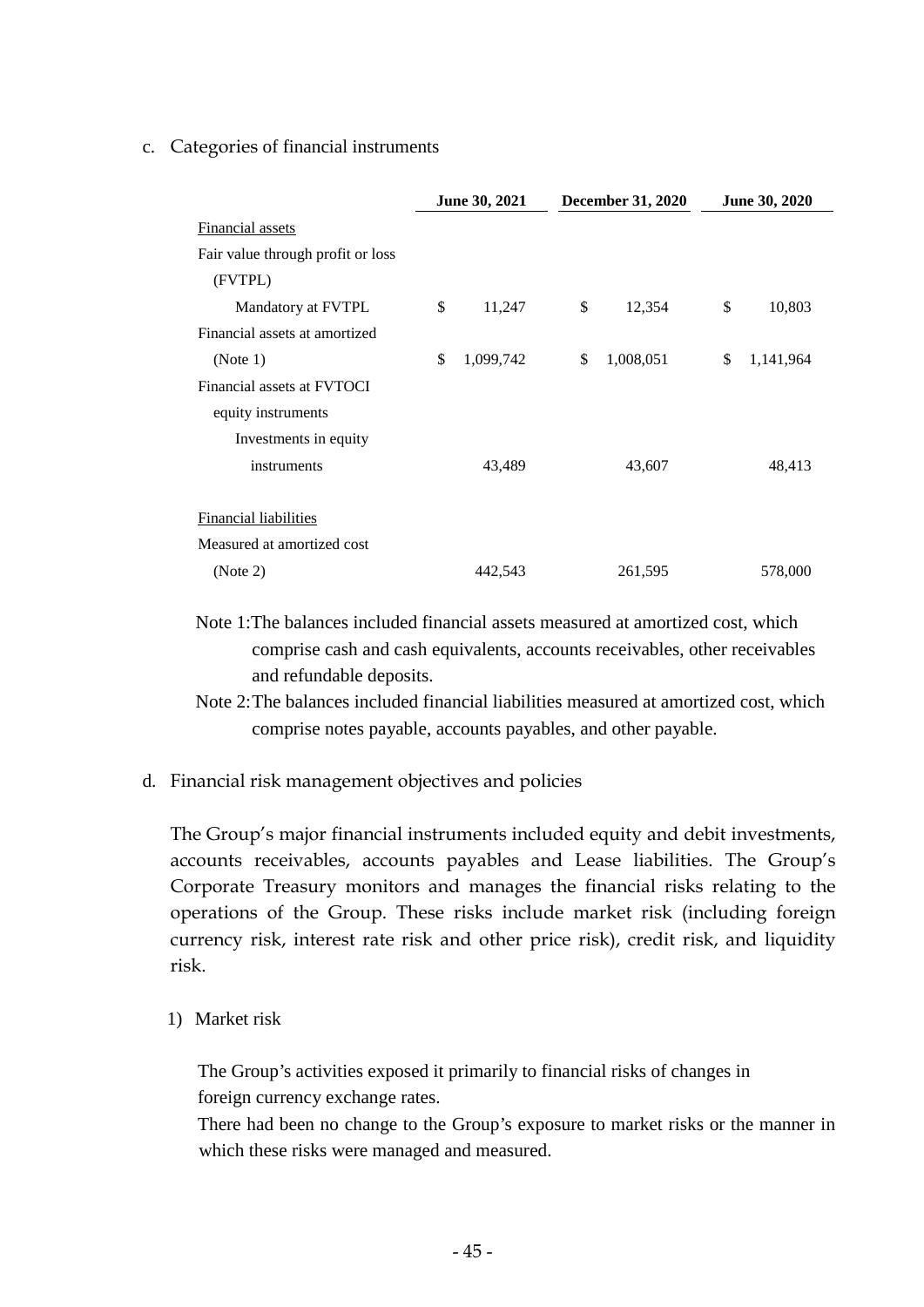#### a) Foreign currency risk

The Group's had foreign currency sales and purchases, which exposed the Group to foreign currency risk. Exchange rate exposures were managed within approved policy parameters utilizing forward exchange contracts and currency swaps. The carrying amounts of the Group's foreign currency denominated monetary assets and monetary liabilities and as for the carrying amounts of derivatives exposing to foreign currency risk at the end of the reporting period, refer to Note 32.

#### Sensitivity analysis

The Group was mainly exposed to the U.S. dollar.

The following table details the Group's sensitivity to a 1% increase in the New Taiwan dollar (i.e., the functional currency) against the relevant foreign currencies. The sensitivity rate used when reporting foreign currency risk internally to key management personnel and representing management's assessment of the reasonably possible change in foreign exchange rates is 1%. The sensitivity analysis included only outstanding foreign currency denominated monetary items and foreign currency exchange forward contracts designated as cash flow hedges, and adjusts their translation at the end of the reporting period for a 1% change in exchange rates. A positive number below indicates an increase in pre-tax profit associated with the New Taiwan dollar weakening 1% against the relevant currency. For a 1% strengthening of the New Taiwan dollar against the relevant currency, there would be an equal and opposite impact on pre-tax profit, and the balances below would be negative.

|                |                            | <b>U.S. Dollar Impact</b>  |
|----------------|----------------------------|----------------------------|
|                | For the Six Months         | <b>For the Six Months</b>  |
|                | <b>Ended June 30, 2021</b> | <b>Ended June 30, 2020</b> |
| Profit or loss | 2.836                      |                            |

(i) This was mainly attributable to the exposure outstanding on U.S. dollar-denominated accounts receivables and accounts payables, which were not hedged at the end of the reporting period.

The Group's sensitivity to foreign currency increase during the current year mainly due to the increase of accounts receivable balance in the USD In management's opinion, the sensitivity analysis did not reflect the inherent exchange rate risk because the exposure at the end of the year did not reflect the exposure during the period.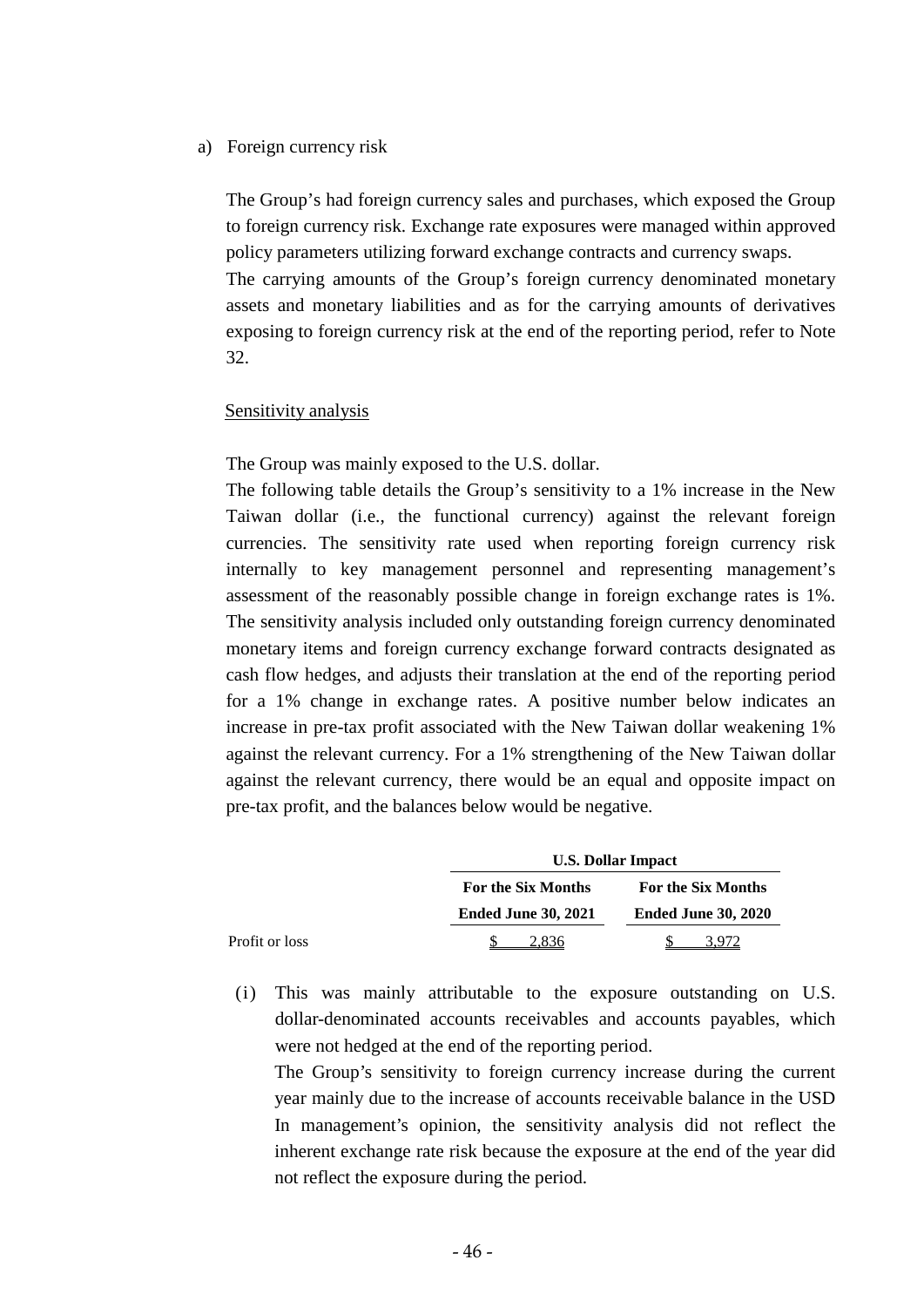#### b) Interest rate risk

The Group evaluates hedging activities regularly to align with interest rate views and defined risk appetite and ensures that the most cost-effective hedging strategies are applied.

The carrying amount of the Group's financial assets and financial liabilities with exposure to interest rates at the end of the reporting period were as follows:

|                                                      | <b>June 30, 2021</b> | <b>December 31, 2020</b> | <b>June 30, 2020</b> |
|------------------------------------------------------|----------------------|--------------------------|----------------------|
| Fair value interest rate risk<br>$-Financial$ assets | 541.440              | 374.314                  | 438.579              |
| Cash flow interest rate risk                         |                      |                          |                      |
| -Financial assets                                    | 376.540              | 348.947                  | 389.226              |

#### Sensitivity analysis

The sensitivity analyses below were determined based on the Group's exposure to interest rates for both derivatives and non-derivative instruments at the end of the reporting period. A 100 basis point increase or decrease was used when reporting interest rate risk internally to key management personnel and represents management's assessment of the reasonably possible change in interest rates.

If interest rates had been 100 basis points higher/lower and all other variables were held constant, the Group's pre-tax profit for the six months ended June 30, 2021 and 2020 would decrease/increase by \$1,883 thousand and \$1,946 thousand, which was mainly attributable to the Group's exposure to the floating-interest rates on bank borrowings and bank deposits

The Group's sensitivity to interest rates reduced during the year, mainly affected by the decrease in bank deposits with variable interest rates.

#### c) Other price risk

The Group was exposed to equity price risk through its investments in mutual funds. The Group has appointed a special team to monitor the price risk and will consider hedging the risk exposure should the need arise.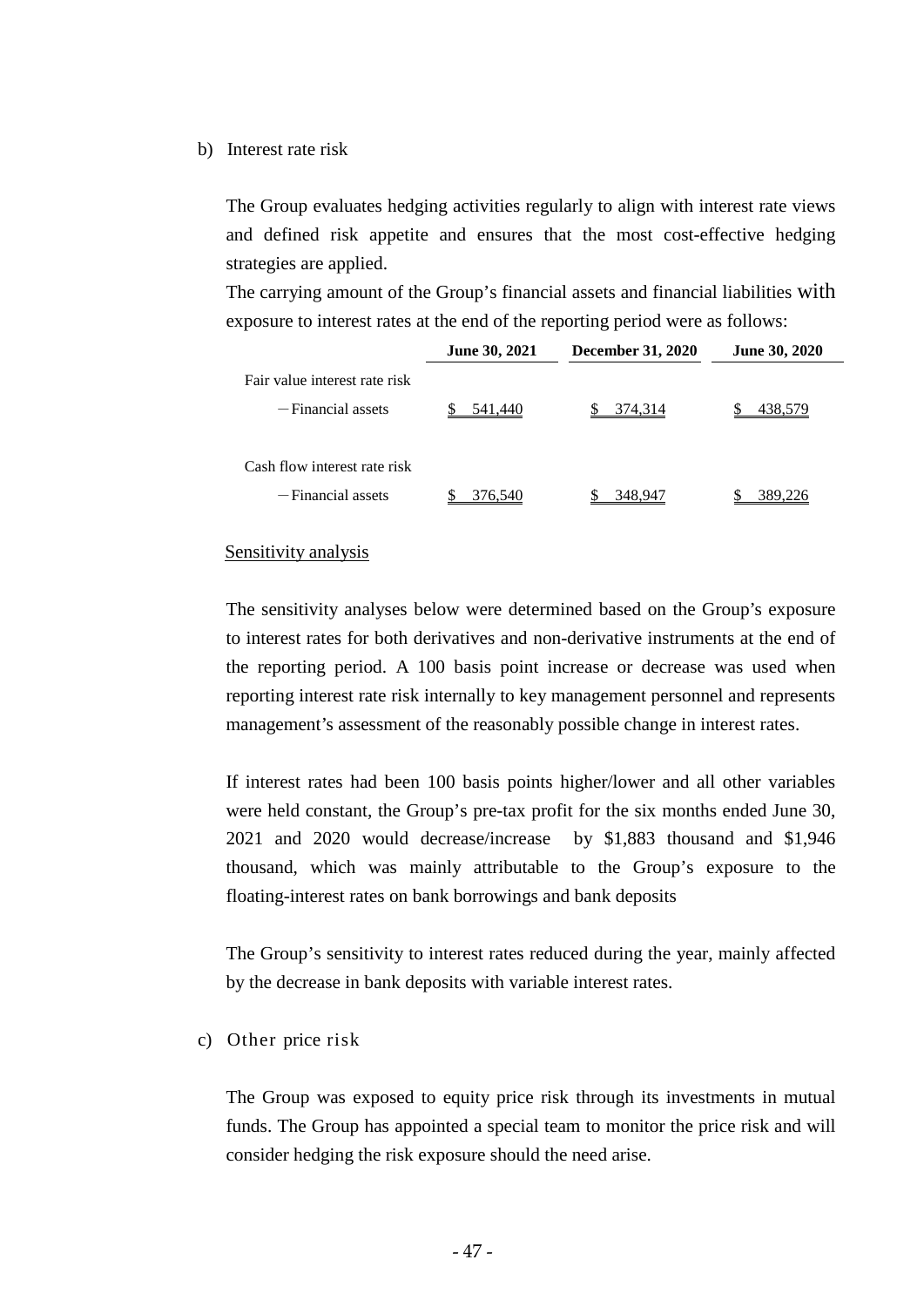# Sensitivity analysis

The sensitivity analyses below were determined based on the exposure to equity price risks at the end of the reporting period.

If equity prices had been 3% higher/lower, the pre-tax other comprehensive income for the six months ended June 30, 2021 and 2020 would have increased/decreased by \$1,305 thousand and \$1,452 thousand, as a result of the changes in fair value of financial assets at FVTOCI.

If equity prices had been 3% higher/lower, the pre-tax profit for the six months ended June 30, 2021, and 2020, would have increased/decreased by \$337 thousand and \$324 thousand, as a result of the changes in fair value of financial assets at FVTPL.

The Group's sensitivity to equity prices reduced in the current year, mainly due to a decrease in investments in fund beneficiary certificates

2) Credit risk

Credit risk refers to the risk that counterparty will default on its contractual obligations resulting in financial loss to the Group. As at the end of the reporting period, the Group's maximum exposure to credit risk which will cause a financial loss to the Group due to failure of counterparties to discharge an obligation provided by the Group could arise from the carrying amount of the respective recognized financial assets, as stated in the balance sheets.

Financial assets are potentially affected by the failure of the Group's counterparties to fulfill their contractual obligations. The Group's credit risk is evaluated based on contracts whose fair value at the end of the financial reporting period is positive. The Group's counterparties are financial institutions and companies with sound credit ratings. The Group has a dedicated unit that regularly monitors counterparty credit exposure levels every year, so no significant credit risk is expected.

In order to minimize credit risk, the management of the Group has delegated a team responsible for determining credit limits, credit approvals and other monitoring procedures to ensure that follow-up action is taken to recover overdue debts. In addition, the Group reviews the recoverable amount of each individual trade debt at the end of the reporting period to ensure that adequate allowances are made for irrecoverable amounts. The Group has signed a contract with the bank to sell accounts receivable, and there is no need to guarantee to the ability of debtors in accounts receivable to affect fulfillment of debt obligations due to credit risk within the bank's underwriting limit. Hence, the management of the Group believes that the credit risk of the Group has declined significantly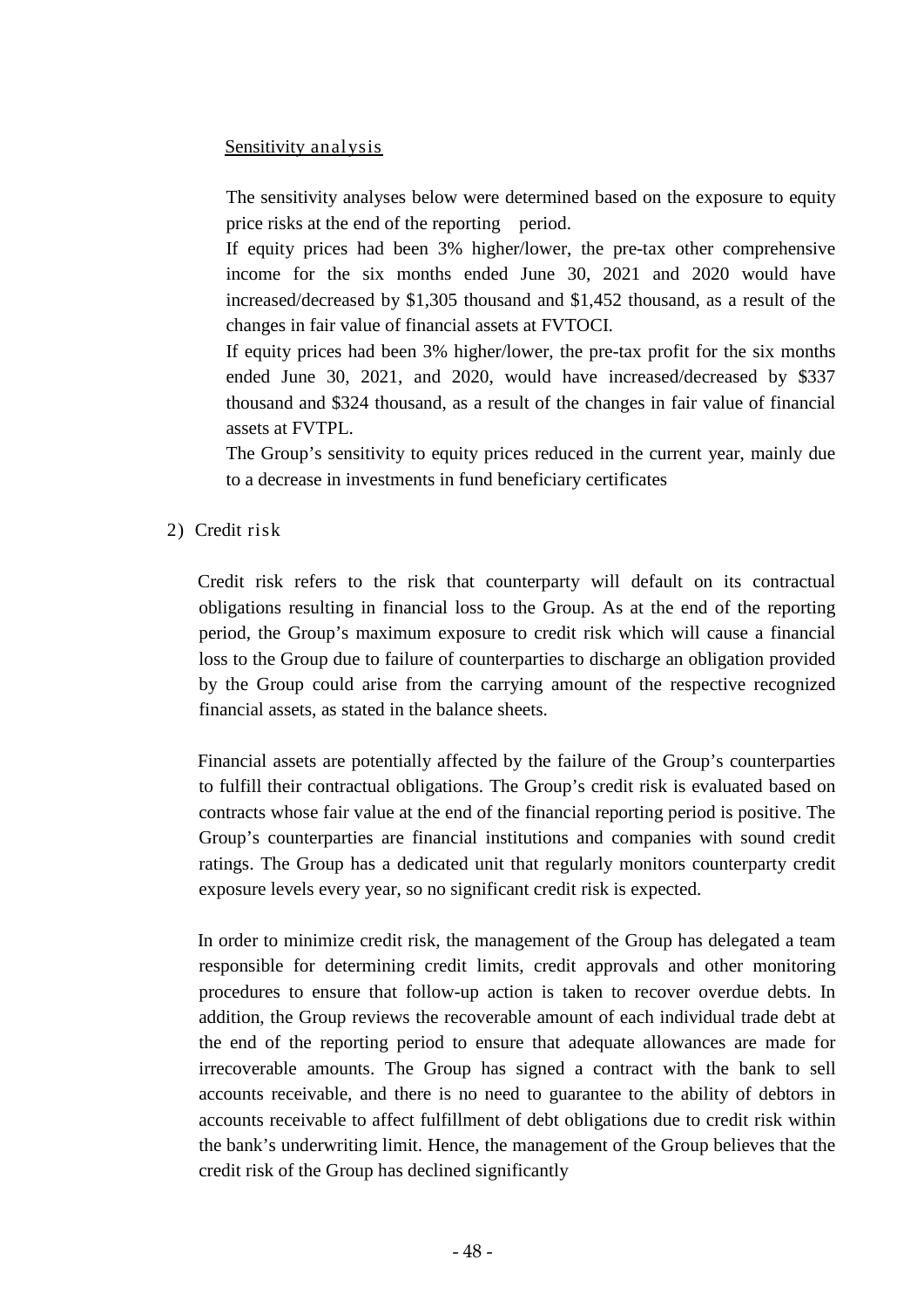Ongoing credit evaluation is performed on the status of accounts receivables and, where appropriate, credit guarantee insurance cover would be purchased.

Accounts receivable from customers exceeding 5% of the total accounts receivable accounted for 58.6%, 71.9%, and 71.59% of the Group's accounts receivable balance as of June 30, 2021, December 31, 2020, and June 30, 2020, respectively.

The maximum credit exposure of the Group is the net carrying amount of financial assets after deducting the amount that can be offset against each other and the impairment loss recognized in accordance with the regulations without considering collateral and other credit enhancement policies.

3) Liquidity risk

The Group manages liquidity risk by monitoring and maintaining a level of cash and cash equivalents deemed adequate to finance the Group's operations and mitigate the effects of fluctuations in cash flows. In addition, management monitors the utilization of bank borrowings and ensures compliance with loan covenants.

The Group relies on bank borrowings as a significant source of liquidity. As of June 30, 2021, December 31, 2020 and June 30, 2020, the Group's available unutilized bank loan facilities set out in section (b) below.

a) Liquidity and interest risk rate tables for non-derivative financial liabilities

The following table details the Group's remaining contractual maturity for its non-derivative financial liabilities with agreed repayment periods. The tables had been drawn up based on the undiscounted cash flows of financial liabilities from the earliest date on which the Group can be required to pay. The tables included both interest and principal cash flows. Specifically, bank loans with a repayment on demand clause were included in the earliest time band regardless of the probability of the banks choosing to exercise their rights. The maturity dates for other non-derivative financial liabilities were based on agreed repayment dates.

June 30, 2021

|                                  | Less Than 1 Year |         | 1-5 Years |        |
|----------------------------------|------------------|---------|-----------|--------|
| Non-interest bearing liabilities |                  |         |           |        |
| Notes payable                    | \$               |         | \$        | -      |
| Trade payable                    |                  | 164,961 |           |        |
| Other payable                    |                  | 277,582 |           |        |
| Lease liabilities                |                  | 21,346  |           | 35,064 |
|                                  |                  | 463,889 |           | 35,064 |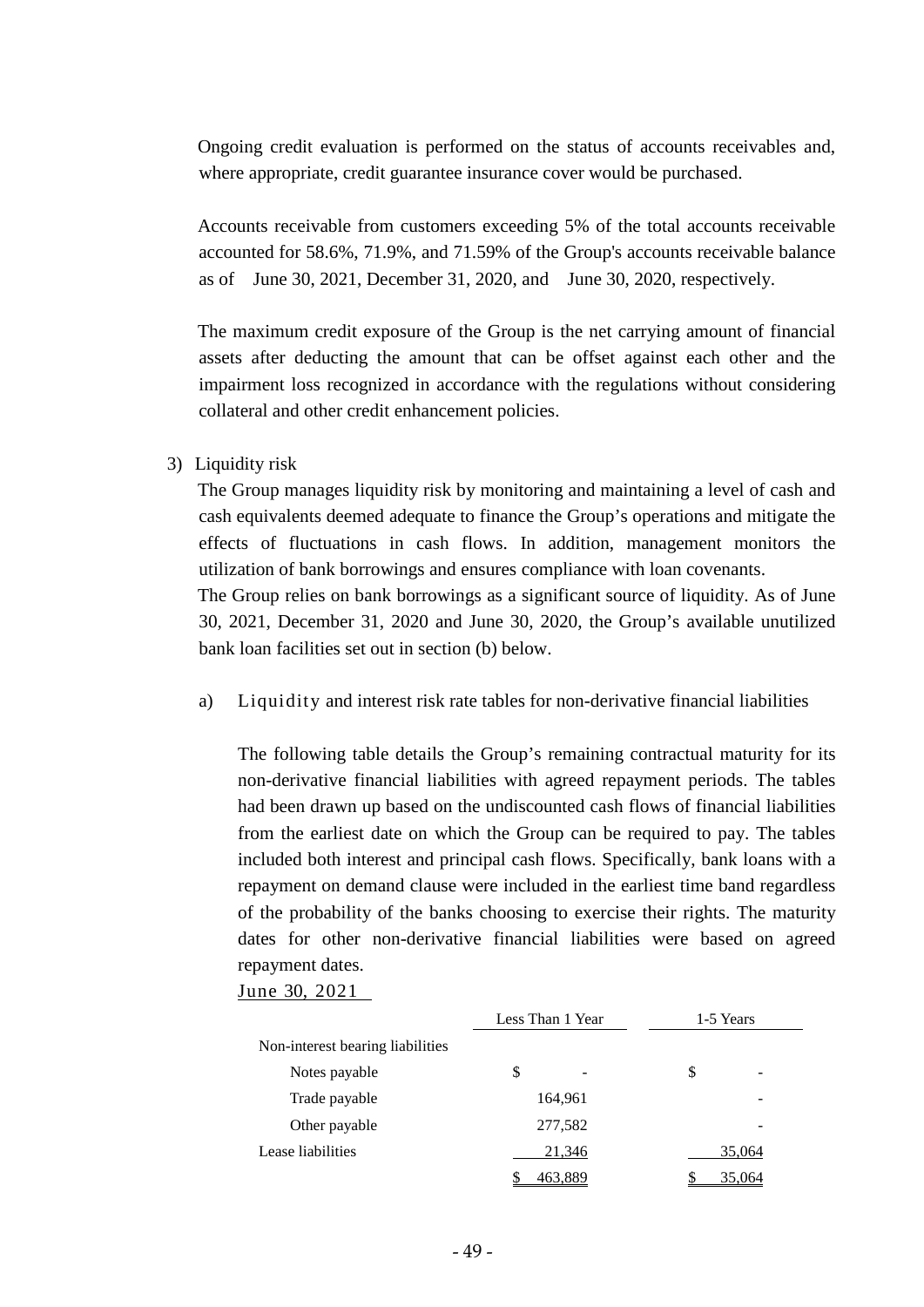Additional information about the maturity analysis for lease liabilities:

|                                  |    | Less Than 1 Year | 1-5 Years |        |
|----------------------------------|----|------------------|-----------|--------|
| Lease liabilities                | S  | 21,436           |           | 35,064 |
| December 31, 2020                |    |                  |           |        |
|                                  |    | Less Than 1 Year | 1-5 Years |        |
| Non-interest bearing liabilities |    |                  |           |        |
| Notes payable                    | \$ |                  | \$        |        |
| Trade payable                    |    | 166,418          |           |        |
| Other payable                    |    | 95,177           |           |        |
| Lease liabilities                |    | 22,710           |           | 47,327 |
|                                  |    | 284,305          |           | 47.327 |

Additional information about the maturity analysis for lease liabilities:

|                                  | Less Than 1 Year |         | 1-5 Years |        |
|----------------------------------|------------------|---------|-----------|--------|
| Lease liabilities                |                  | 22,710  |           | 47.327 |
| June 30, 2020                    |                  |         |           |        |
|                                  | Less Than 1 Year |         | 1-5 Years |        |
| Non-interest bearing liabilities |                  |         |           |        |
| Notes payable                    | \$               | 11      | \$        |        |
| Trade payable                    |                  | 280,947 |           |        |
| Other payable                    |                  | 297,042 |           |        |
| Lease liabilities                |                  | 22,189  |           | 56,339 |
|                                  |                  | 600,189 |           | 56,339 |

Additional information about the maturity analysis for lease liabilities:

|                   | Less Than 1 Year | 1-5 Years |
|-------------------|------------------|-----------|
| Lease liabilities | 22.189           | 56 339    |

# b) Financing facilities

|                          | June 30, 2021 | <b>December 31, 2020</b> | <b>June 30, 2020</b> |
|--------------------------|---------------|--------------------------|----------------------|
| Unsecured bank overdraft |               |                          |                      |
| facilities               |               |                          |                      |
| — Amount used            | 10,000<br>S   | 10,000<br>S              | S<br>10,000          |
| $-$ Amount unused        | 181,440       | 183,920                  | 190,900              |
|                          | 191,440       | 193.920                  | 200,900              |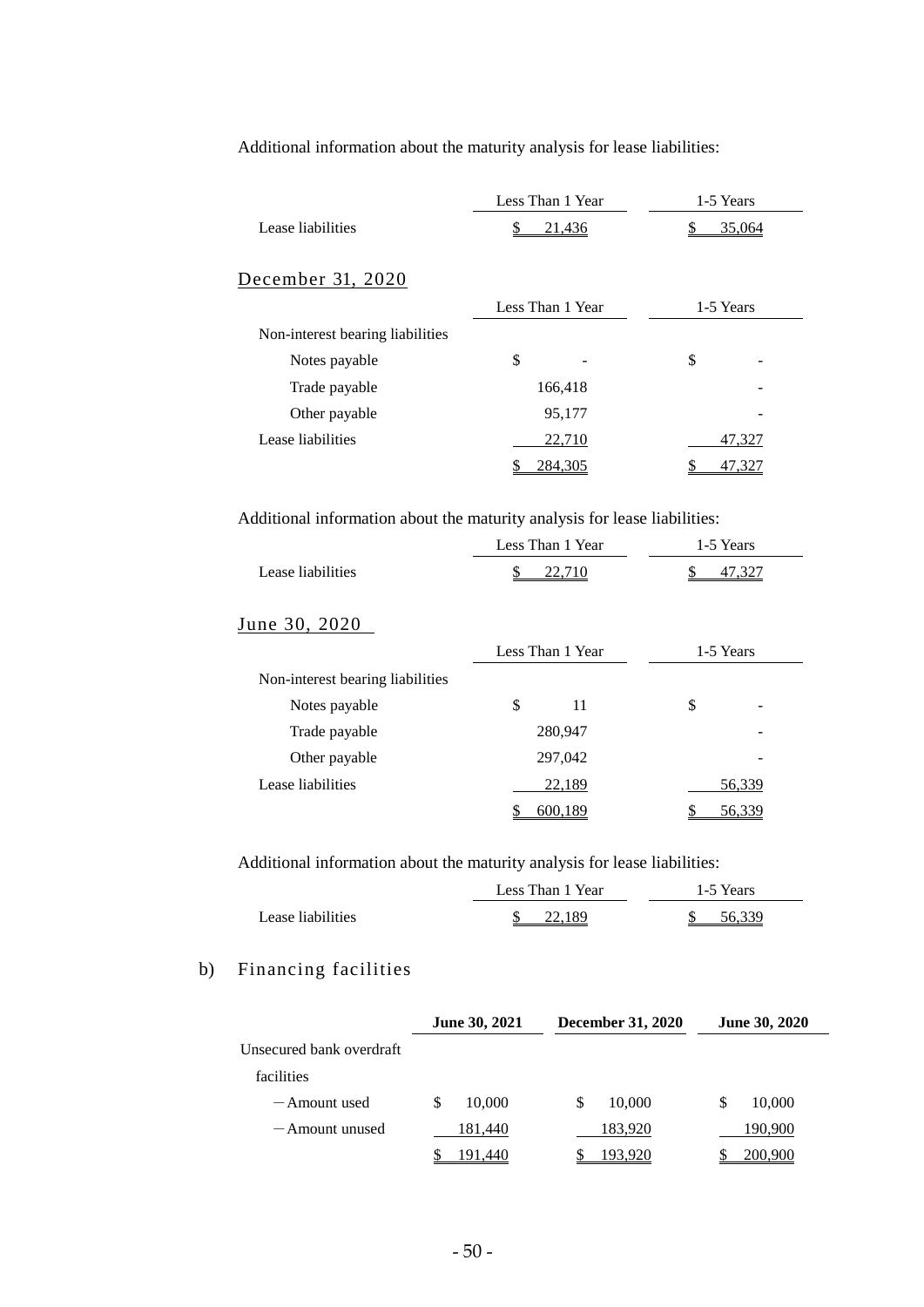#### **30. TRANSACTIONS WITH RELATED PARTIES**

The parent company of the Company is Promate Electronic Co., Ltd., which held 66.21% of the Company's ordinary shares on June 30, 2021 December 31, 2020 and June 30, 2020.

Balances and transactions between the Company and its subsidiaries, which are the related parties of the Company, have been eliminated on consolidation and are not disclosed in this note. Besides information disclosed elsewhere in the other notes, details of transactions between the Group and other related parties are disclosed below

a. Names and categories of related parties

| <b>Name</b>                            | <b>Related Party Category</b>                    |
|----------------------------------------|--------------------------------------------------|
| Promate Electronic Co., Ltd            | The Company's Parent company                     |
| Promate Electronic (Shenzhen) Co., Ltd | Subsidiary of Promate                            |
| Promate Electronic (Shanghai) Co., Ltd | Subsidiary of Promate                            |
| PROMATE ELECTRONICS COMPANY            | Subsidiary of Promate                            |
| <b>USA</b>                             |                                                  |
| Weikeng Industrial Co., Ltd            | Substantive related party-chairman is a director |
|                                        | of the Company                                   |
| HIGGSTEC Inc.                          | The management - parent                          |
|                                        | company of the Company is the                    |
|                                        | corporate director of the Company                |

#### b. Operating revenues

|               |                                    |   | For the Three |   | For the Three        |    | <b>For the Six</b> | For the Six                                         |
|---------------|------------------------------------|---|---------------|---|----------------------|----|--------------------|-----------------------------------------------------|
|               |                                    |   |               |   |                      |    |                    | Months Ended Months Ended Months Ended Months Ended |
| Line Item     | <b>Related Party Category/Name</b> |   | June 30, 2021 |   | <b>June 30, 2020</b> |    | June 30, 2021      | <b>June 30, 2020</b>                                |
| Sale of goods | The Company's Parent company       | S | 6,392         | S | 5.903                | S. | 9.471              | \$<br>10,366                                        |
|               | Subsidiary of Promat               |   | 38            |   |                      |    | 43                 |                                                     |
|               | The management                     |   |               |   |                      |    | 215                |                                                     |
|               |                                    |   | 6,430         |   | 5,903                |    | 9,729              | 10,366                                              |

#### c. Purchases of goods

|                              | <b>For the Three</b> | <b>For the Three</b><br><b>For the Six Months</b> |                | <b>For the Six Months</b> |  |  |
|------------------------------|----------------------|---------------------------------------------------|----------------|---------------------------|--|--|
| <b>Related Party</b>         | <b>Months Ended</b>  | <b>Months Ended</b>                               | Ended June 30, | <b>Ended June 30.</b>     |  |  |
| Category/Name                | June 30, 2021        | June 30, 2020                                     | 2021           | 2020                      |  |  |
| Promate Electronic Co., Ltd. | 50.544<br>\$         | \$<br>74.323                                      | \$<br>90,002   | 141.771                   |  |  |
| Subsd tantive                |                      |                                                   |                |                           |  |  |
| relateparty-chairman is a    |                      |                                                   |                |                           |  |  |
| director of the Company      | 8.018                | 15.116                                            | 12.122         | 27,386                    |  |  |
| The management               | 2.437                | 2,778                                             | 3,968          | 6,147                     |  |  |
|                              | 60,999               | 92,217                                            | 106,092        | 175,304                   |  |  |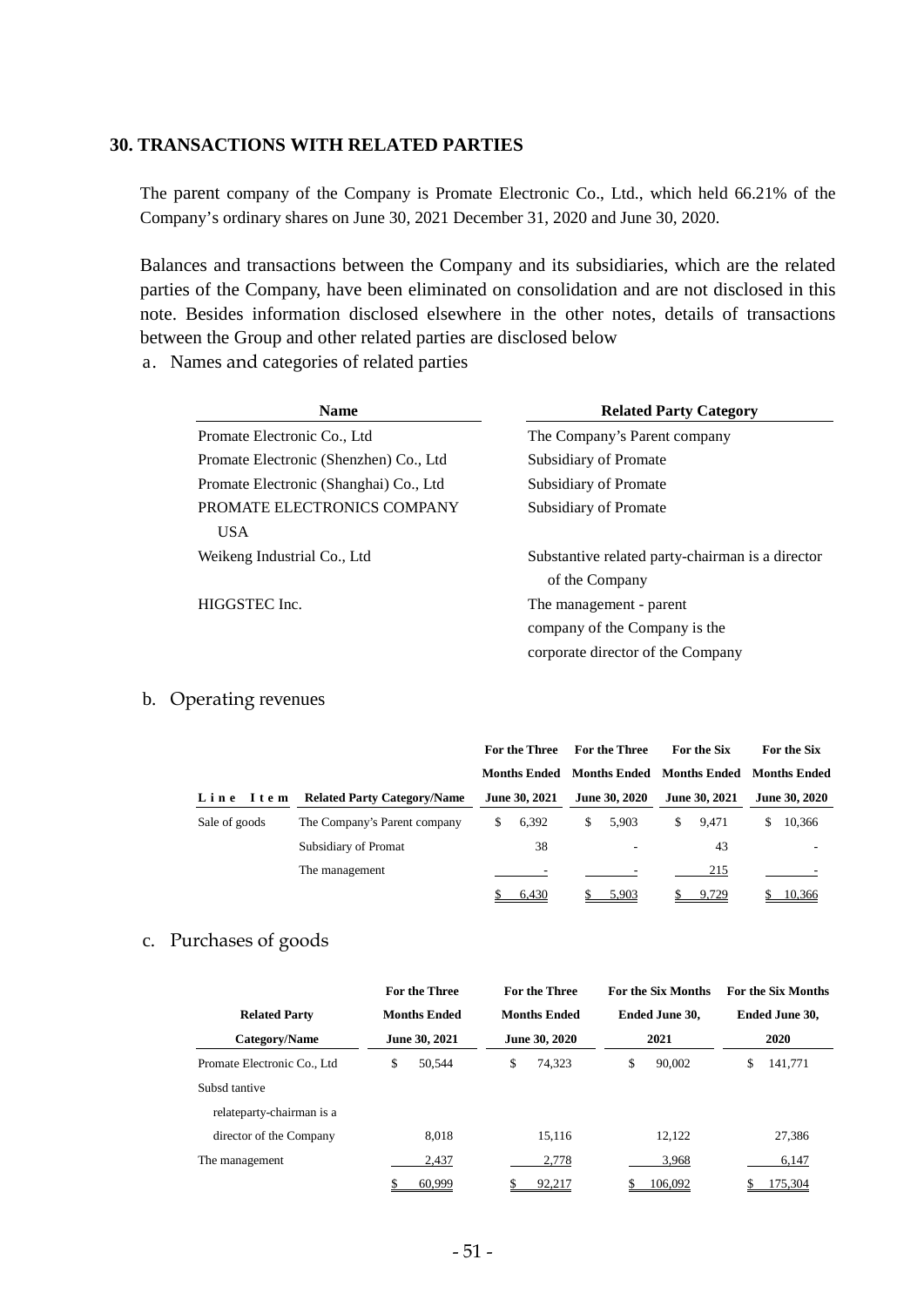The related-party transactions were conducted under normal terms.

d. Receivables from related parties (excluding loans to related parties)

| <b>Related Party Category/Name</b> | <b>June 30, 2021</b> |       | <b>December 31, 2020</b> |       | <b>June 30, 2020</b> |       |  |  |
|------------------------------------|----------------------|-------|--------------------------|-------|----------------------|-------|--|--|
| The Company's parent company       | <b>S</b>             | 5,650 |                          | 5.167 |                      | 5.754 |  |  |
| Subsidiary of Promate              |                      | 38    |                          | -     |                      |       |  |  |
|                                    |                      | 5.688 |                          | 5.167 |                      | 5.754 |  |  |

The outstanding accounts receivables from related parties are unsecured. For the six months ended June 30, 2021 and 2020, no impairment loss was recognized for accounts receivables from related parties.

e. Payables to related parties (excluding loans from related parties)

|                  | <b>Related Party</b>         |               | December 31,     |                      |
|------------------|------------------------------|---------------|------------------|----------------------|
| <b>Line Item</b> | Category/Name                | June 30, 2021 | 2020             | <b>June 30, 2020</b> |
| Accounts         | Promate Electronic Co., Ltd  | 40,446<br>\$  | 34,739<br>\$     | 56,107<br>\$         |
| payables         |                              |               |                  |                      |
|                  | Substantive related          | 8,710         | 6,740            | 17,254               |
|                  | party-chairman is a director |               |                  |                      |
|                  | of the Company               |               |                  |                      |
|                  | The management               | 2,145         | 1,913            | 2,480                |
|                  |                              | \$51,301      | 43,392<br>S.     | <u>75,841</u>        |
|                  |                              |               |                  |                      |
| Other payables   | Promate Electronic Co., Ltd  | \$126,637     | \$               | \$126,637            |
|                  | Subsidiary of Promate        | 1,246         | 955              | 997                  |
|                  |                              | \$127,883     | <u>955</u><br>\$ | \$127,634            |

The other payables between the consolidated company and Promate Electronic Co., Ltd. on June 30, 2021 and 2019,

2019 and 2018 cash dividends that have not been allotted by the resolution of the shareholders' meeting.

The outstanding accounts payables to related parties are unsecured.

f. Lease arrangements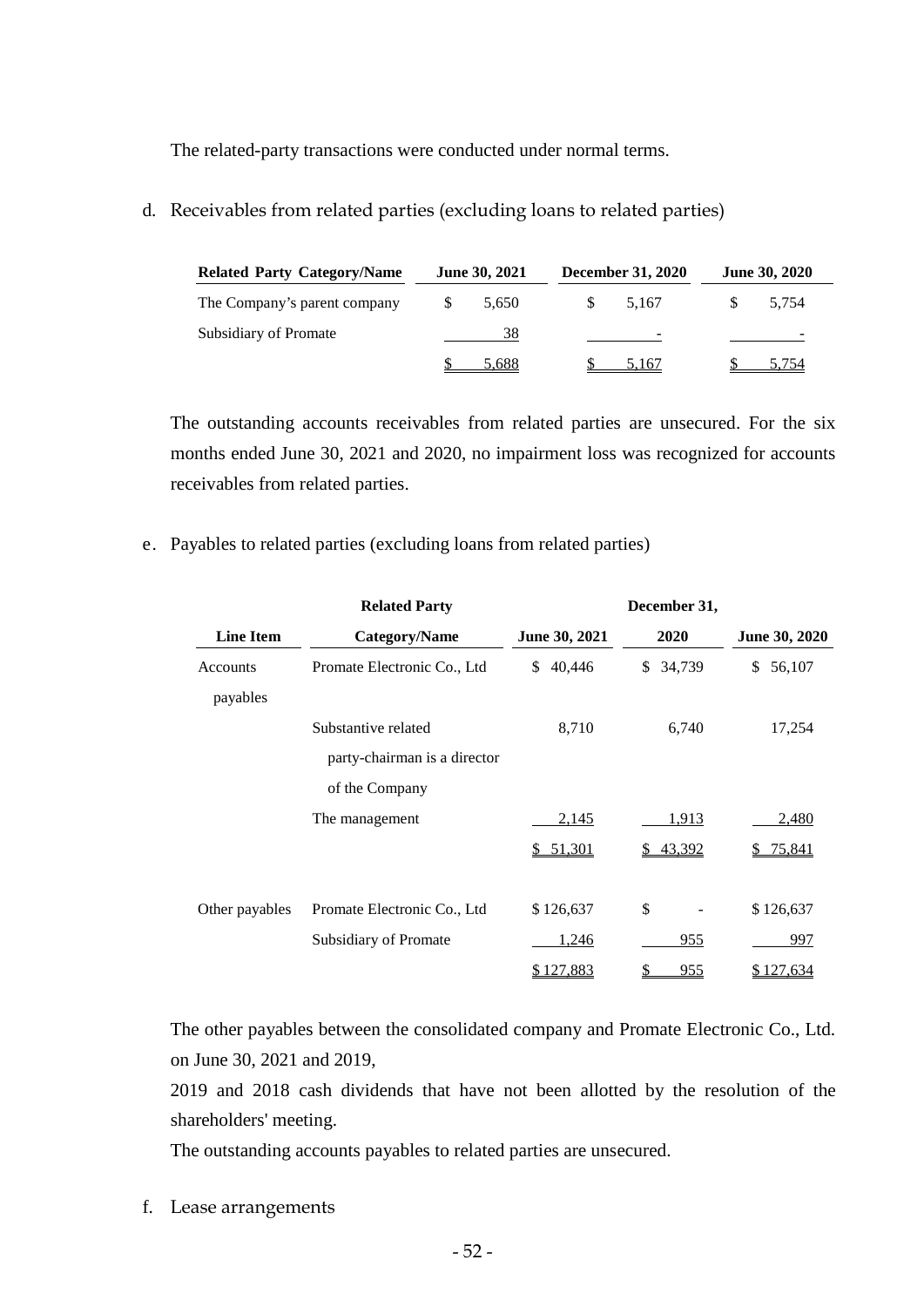Acquisition of right-of-use assets

| <i>requisition</i> or right or ase assets |                            |                            |  |  |  |
|-------------------------------------------|----------------------------|----------------------------|--|--|--|
|                                           | For the Six Months         | For the Six Months         |  |  |  |
| <b>Related Party Category/Name</b>        | <b>Ended June 30, 2021</b> | <b>Ended June 30, 2020</b> |  |  |  |
| Right-of-use assets                       |                            |                            |  |  |  |
| Promate Electronic Co., Ltd.              | 26.791<br>S                | 37.235<br>S                |  |  |  |
| Substantive related party - chairman      |                            |                            |  |  |  |
| is a director of the Company              | 4,758                      | 4,379                      |  |  |  |
|                                           | 31.549                     | 41,614                     |  |  |  |

| <b>Lessor</b>                                                         | Location                                                               | <b>Lease Term Payment Method</b>                                                                                                                              |
|-----------------------------------------------------------------------|------------------------------------------------------------------------|---------------------------------------------------------------------------------------------------------------------------------------------------------------|
| Promate Electronic Co. Ltd.                                           | Chingpu Plant                                                          | The lease term begins on January 1, 2019<br>and ends on December 31, 2023. Rent is<br>paid every six months, where the monthly<br>rent is NT\$929,000. •      |
| Substantive related<br>party-chairman is a director<br>of the Company | Office building<br>along<br>Huanshan<br>Road, Neihu<br><b>District</b> | The lease term begins on January 1, 2019<br>and ends on December 31, 2023. Rent is<br>paid every six months, where the monthly<br>rent is NT\$111,000 $\circ$ |

|                           |                         |                     |                               |                     |                      |                     | December 31,       |                     |                    |
|---------------------------|-------------------------|---------------------|-------------------------------|---------------------|----------------------|---------------------|--------------------|---------------------|--------------------|
| <b>Line Item</b>          |                         |                     | <b>Related Party Category</b> |                     | June 30, 2021        |                     | 2020               |                     | June 30, 2020      |
| Lease                     | Promate Electronic Co., |                     |                               | \$                  | 27,007               | \$                  | 31,819             | \$<br>37,259        |                    |
| liabilities               | Ltd                     |                     |                               |                     |                      |                     |                    |                     |                    |
|                           | Substantive related     | party-chairman is a |                               |                     | 4,793                |                     | 3,808              |                     | 4,476              |
|                           |                         |                     | director of the Company       | \$                  | 31,800               |                     | \$35,627           | S                   | 41,735             |
|                           |                         |                     | <b>For the Three</b>          |                     | <b>For the Three</b> |                     | <b>For the Six</b> |                     | <b>For the Six</b> |
| <b>Related Party</b>      |                         | <b>Months Ended</b> |                               | <b>Months Ended</b> |                      | <b>Months Ended</b> |                    | <b>Months Ended</b> |                    |
| <b>Category/Name</b>      |                         | June 30, 2021       |                               | June 30, 2020       |                      | June 30, 2021       |                    | June 30, 2020       |                    |
| Interest expense          |                         |                     |                               |                     |                      |                     |                    |                     |                    |
| Promate Electronic Co.,   |                         |                     |                               |                     |                      |                     |                    |                     |                    |
| Ltd                       |                         | \$                  | 200                           | \$                  | 275                  | \$                  | 410                | \$                  | 561                |
| Substantive related party |                         |                     |                               |                     |                      |                     |                    |                     |                    |
| - chairman is a           |                         |                     |                               |                     |                      |                     |                    |                     |                    |
| director of the           |                         |                     |                               |                     |                      |                     |                    |                     |                    |
| Company                   |                         |                     | 36                            |                     | 33                   |                     | 71                 |                     | 66                 |
|                           |                         | \$                  | 236                           | \$                  | 308                  | \$                  | 481                | \$                  | <u>627</u>         |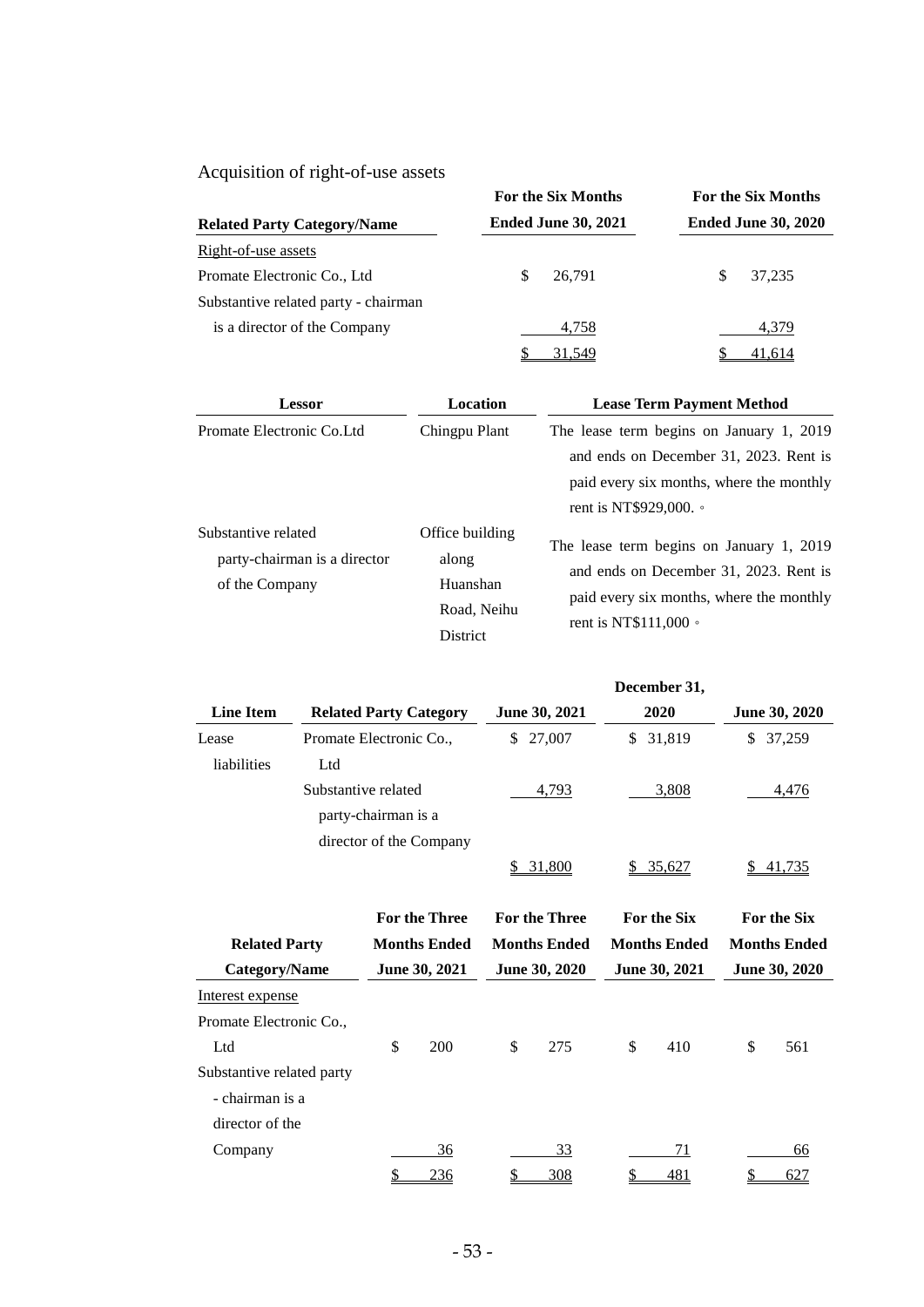### g. Other transactions with related parties

|                              |                                           |    | For the Three       | <b>For the Three</b> | For the Six         | For the Six         |
|------------------------------|-------------------------------------------|----|---------------------|----------------------|---------------------|---------------------|
|                              |                                           |    | <b>Months Ended</b> | <b>Months Ended</b>  | <b>Months Ended</b> | <b>Months Ended</b> |
| <b>Line Item</b>             | <b>Related Party Category/Name</b>        |    | June 30, 2021       | June 30, 2020        | June 30, 2021       | June 30, 2020       |
| Research and                 | Promate Electronic Co., Ltd               | \$ | 152                 | \$<br>450            | \$<br>617           | \$<br>824           |
| development                  | Substantive related party -               |    | 291                 | 315                  | 379                 | 402                 |
| expense                      | chairman is a director of the             |    |                     |                      |                     |                     |
|                              | Company                                   |    |                     |                      |                     |                     |
|                              | The management                            |    | 138                 | 154                  | 227                 | 333                 |
|                              |                                           |    | 581                 | 919                  | 1,223               | 1,559               |
| Professional<br>service fees | PROMATE ELECTRONICS<br><b>COMPANY USA</b> | S. | 2,279               | \$<br>2,312          | \$<br>4,556         | 4,273               |
| IT information<br>expense    | Promate Electronic Co., Ltd               |    |                     | \$                   | 1,220               | .290                |

#### h. Compensation of key management personnel

|                     | <b>For the Three</b> | <b>For the Three</b> | For the Six          | For the Six          |  |
|---------------------|----------------------|----------------------|----------------------|----------------------|--|
|                     | <b>Months Ended</b>  | <b>Months Ended</b>  | <b>Months Ended</b>  | <b>Months Ended</b>  |  |
|                     | June 30, 2021        | <b>June 30, 2020</b> | <b>June 30, 2021</b> | <b>June 30, 2020</b> |  |
| Short-term employee |                      |                      |                      |                      |  |
| benefits            | 2,654<br>S           | \$<br>3,814          | S<br>5.943           | 7,868<br>\$          |  |
| Other long-term     |                      |                      |                      |                      |  |
| employee benefits   | 107                  | 140                  | 220                  | 280                  |  |
|                     | 2.761                | 3.954                | 6,163                | 8,148                |  |

The remuneration of directors and key executives is determined by the remuneration committee based on the performance of individuals and market trends.

# **31. SIGNIFICANT CONTINGENT LIABILITIES AND UNRECOGNIZED COMMITMENTS**

In addition to those disclosed in other notes, significant commitments and contingencies of the Group as of March 31, 2021 and 2020 were as follows:

a. As of June 30, 2021 and 2020, the Group has all issued letters of guarantee for tariff guarantee amounted to \$10,000 thousand.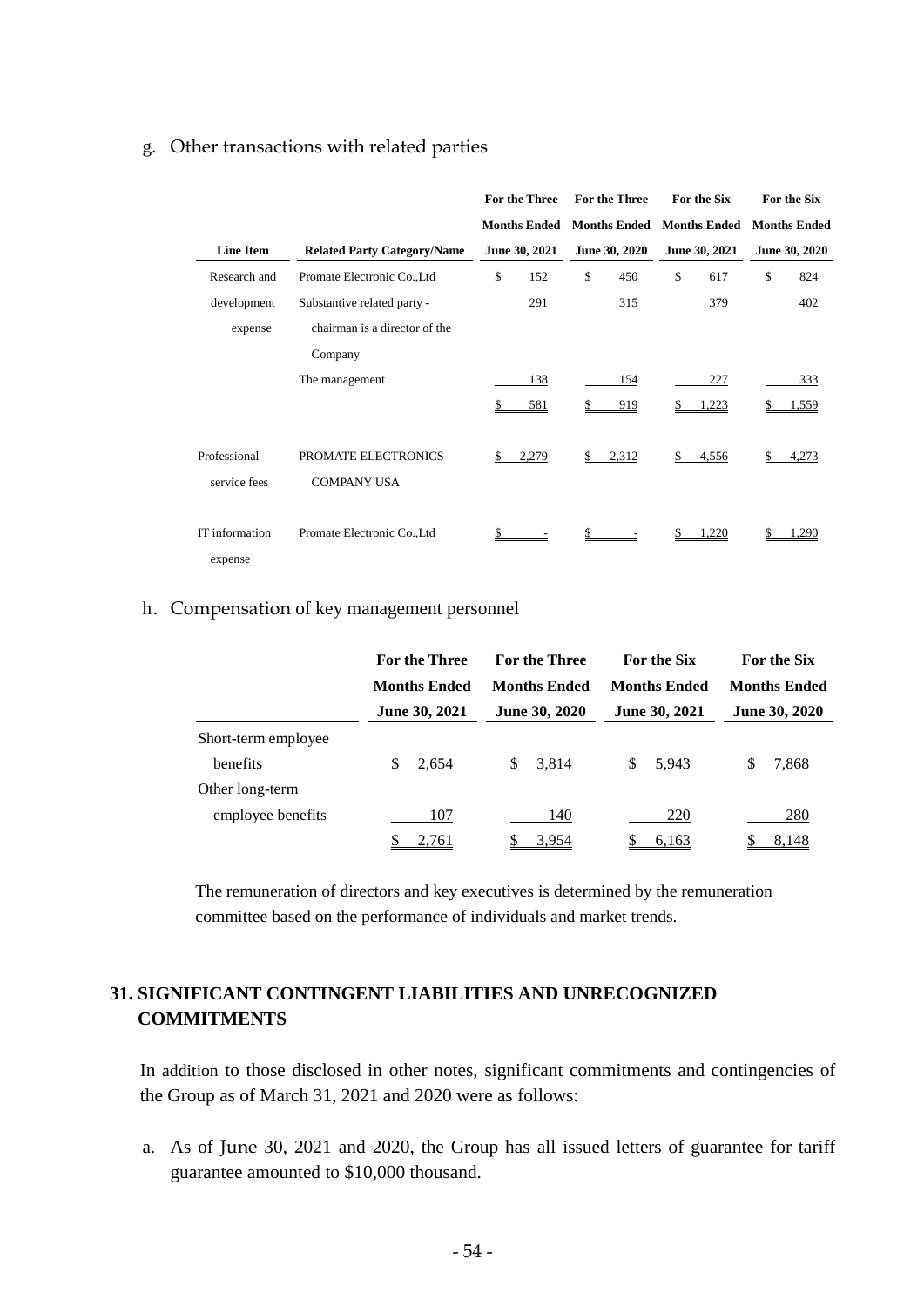b. As of June 30, 2021 and 2020, commitments due to contracts for the acquisition of equipment were as follows:

|                 | <b>June 30, 2021</b> | <b>June 30, 2020</b> |  |  |
|-----------------|----------------------|----------------------|--|--|
| Contract amount |                      |                      |  |  |
| Paid amount     | 3,483                | 4,987                |  |  |
| Unpaid amount   | 5,044                | 2.928                |  |  |
|                 |                      |                      |  |  |

# **32. SIGNIFICANT ASSETS AND LIABILITIES DENOMINATED IN FOREIGN CURRENCIES**

The Group's significant financial assets and liabilities denominated in foreign currencies aggregated by the foreign currencies other than functional currencies and the related exchange rates between foreign currencies and respective functional currencies were as follows:

Unit: In Thousands for Currencies

|                       | Foreign           |                      | Carrying         |
|-----------------------|-------------------|----------------------|------------------|
|                       | <b>Currencies</b> | <b>Exchange Rate</b> | <b>Amount</b>    |
| Financial assets      |                   |                      |                  |
| Monetary <i>items</i> |                   |                      |                  |
| <b>USD</b>            | \$<br>14,290      | 27.86 (USD : NTD)    | \$398,128        |
| Financial liabilities |                   |                      |                  |
| <b>Monetary items</b> |                   |                      |                  |
| <b>USD</b>            | 4,111             | 27.86 (USD : NTD)    | <u>\$114,525</u> |
| December 31, 2020     |                   |                      |                  |
|                       | Foreign           |                      | Carrying         |
|                       | <b>Currencies</b> | <b>Exchange Rate</b> | <b>Amount</b>    |
| Financial assets      |                   |                      |                  |
| <b>Monetary items</b> |                   |                      |                  |
| <b>USD</b>            | \$<br>15,974      | 28.48 (USD : NTD)    | \$454,940        |
| <b>EUR</b>            | 166               | 35.02 (EUR : NTD)    | 5,813            |
|                       |                   |                      | \$460,753        |
| Financial liabilities |                   |                      |                  |
| <b>Monetary items</b> |                   |                      |                  |
| <b>USD</b>            | 3,931             | 28.48 (USD : NTD)    | <u>\$111,955</u> |

June 30, 2021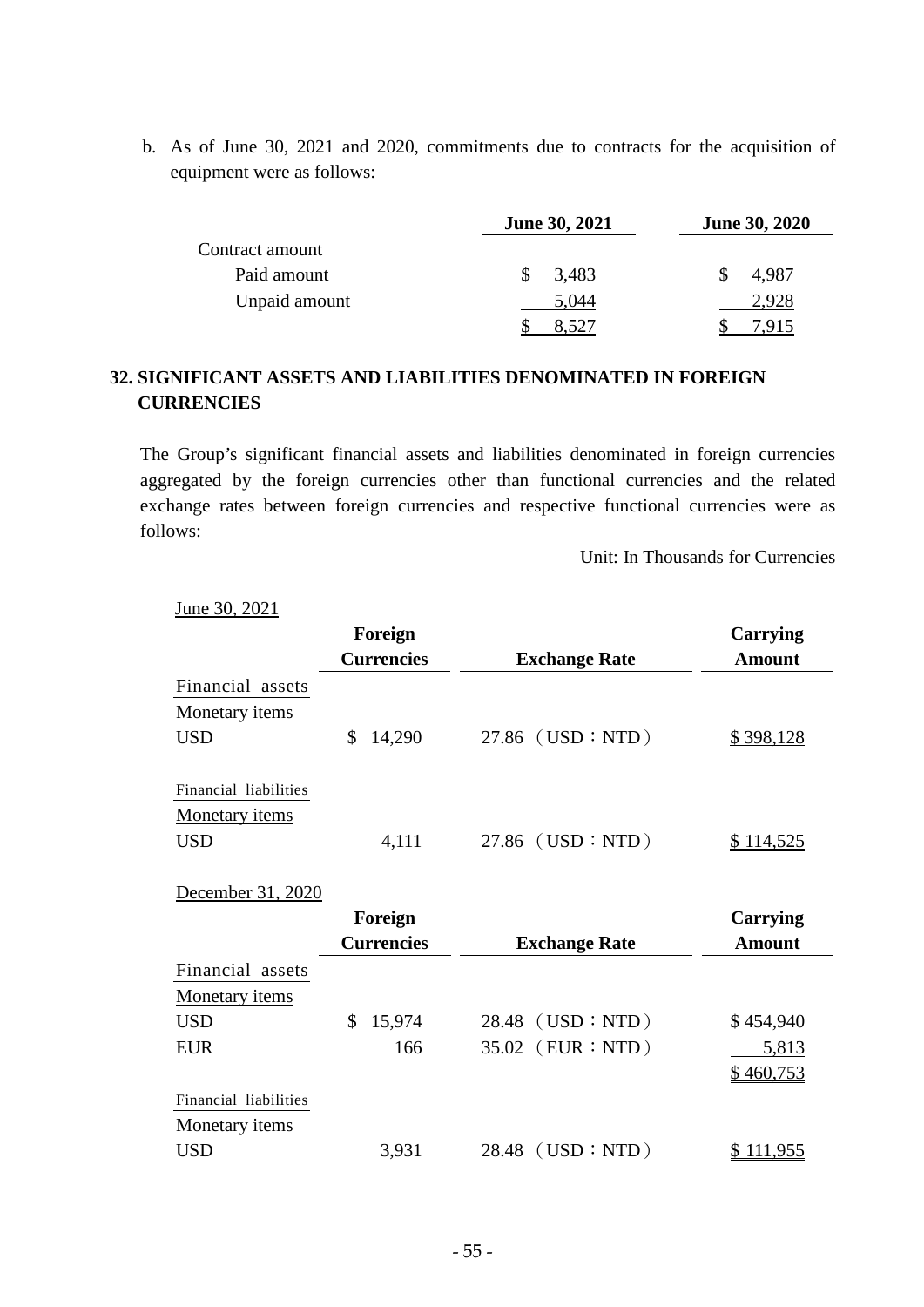June 30, 2020

|                       | Foreign           |                      | Carrying  |
|-----------------------|-------------------|----------------------|-----------|
|                       | <b>Currencies</b> | <b>Exchange Rate</b> | Amount    |
| Financial assets      |                   |                      |           |
| Monetary <i>items</i> |                   |                      |           |
| <b>USD</b>            | 19,943<br>\$      | $29.63$ (USD : NTD)  | \$590,911 |
| <b>EUR</b>            | 115               | 33.27 (EUR : NTD)    | 3,826     |
|                       |                   |                      | \$594,737 |
| Financial liabilities |                   |                      |           |
| Monetary <i>items</i> |                   |                      |           |
| <b>USD</b>            | 6,536             | $29.63$ (USD : NTD)  | 193,662   |

The Group is mainly exposed to the fluctuations other than USD. For the three months ended June 30, 2021 and 2020, realized foreign exchange gains(losses) were \$(4,036) thousand and \$(10,252) thousand, respectively; Unrealized foreign exchange gains(losses) were \$(3,012) thousand and \$2,937 thousand, for the six months ended June 30, 2021 and 2020, ealized foreign exchange gains(losses) were \$(5,093) thousand and \$(7,458) thousand, respectively; Unrealized foreign exchange gains(losses) were \$(5,591) thousand and \$5,276 thousand..

# **33. OTHERS ITEMS**

The company proposed to acquire Esquarre IoT Landing Fund, L.P. for 5 Million dollars, and this proposition was passed by the board of directors' meeting on April 29, 2021. The private equity investments for securities (including this transaction) accounted for 11.89% of the total assets in the company's latest financial statement.

#### **34. SEPARATELY DISCLOSED ITEMS**

- a. Information about significant transactions and b. information in investees:
	- 1) Financing provided to others. (None)
	- 2) Endorsement/guarantee provided. (None)
	- 3) Marketable securities held. (Table 1)
	- 4) Marketable securities acquired and disposed of at costs or prices of at least NT\$300 million or 20% of the paid-in capital. (None)
	- 5) Acquisition of individual real estate at costs of at least NT\$300 million or 20% of the paid-in capital. (None)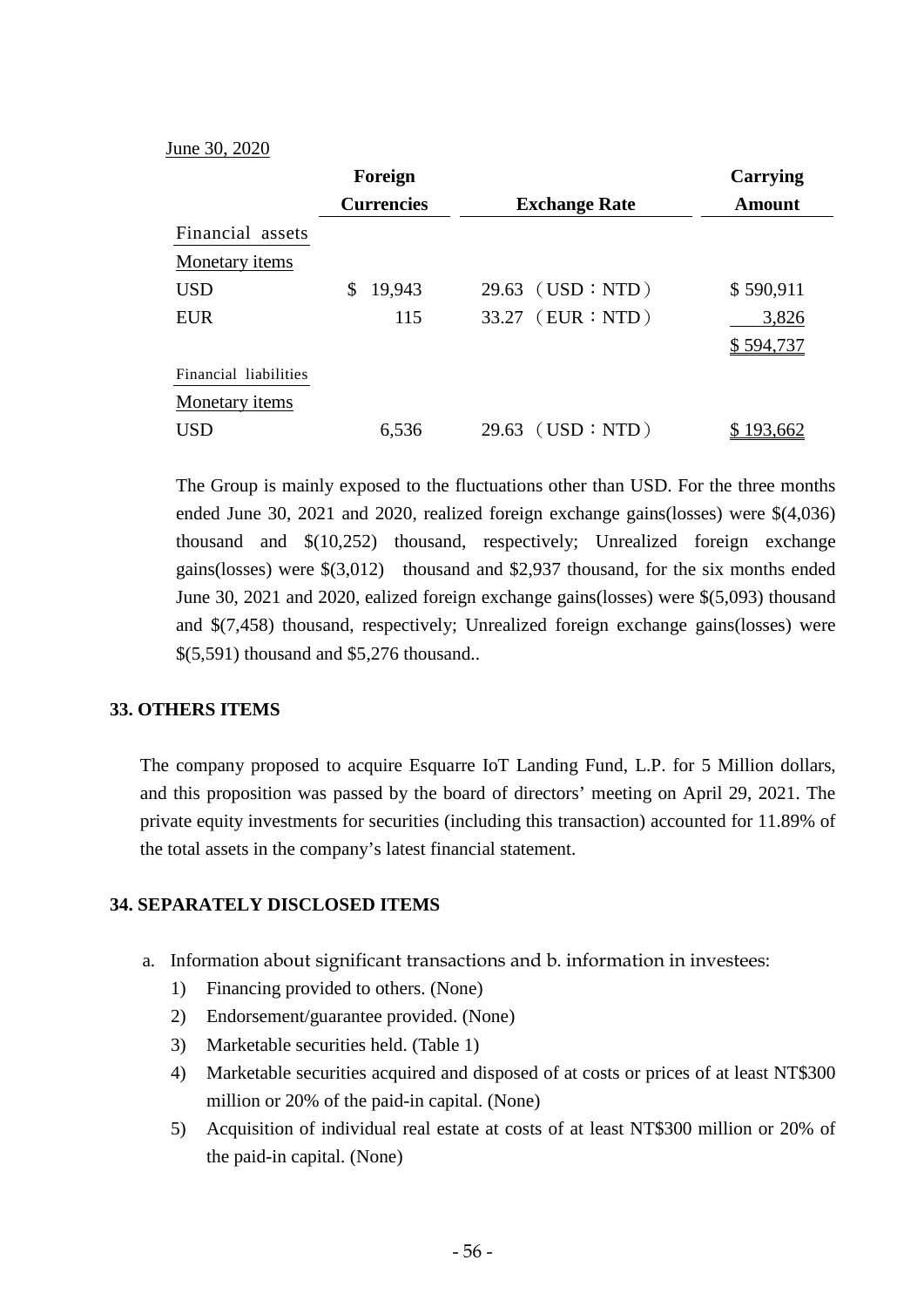- 6) Disposal of individual real estate at prices of at least NT\$300 million or 20% of the paid-in capital. (None)
- 7) Total purchases from or sales to related parties amounting to at least NT\$100 million or 20% of the paid-in capital. (Table 2)
- 8) Receivables from related parties amounting to at least NT\$100 million or 20% of the paid-in capital. (None)
- 9) Trading in derivative instruments. (None)
- 10) Significant transactions between the Company and subsidiaries. (None)
- 11) Information of investees. (Table 3)
- b. Information on investments in mainland China (None)
- c. Information of major shareholders: The following is the information of major shareholders: Name of major shareholder, number of shares owned and percentage of ownership of shareholders whose percentage of ownership of shareholders is higher than 5%. (Table 4)

# **35. SEGMENT INFORMATION**

# Industry Information

Information reported to the chief operating decision maker ("CODM") for the purpose of resource allocation and assessment of segment performance focuses on the types of goods or services delivered or provided. According to the requirements of IAS 34, the Group engages in organization management and resource allocation in a single operating segment, and its business is concentrated in a single industry related to mainframes and peripheral equipment for point-of-sale systems. In addition, the Group provides segment information reviewed by the CODM, whose basis of measurement is similar to that of financial statements. Therefore, the revenue and total assets of reportable segments for the six months ended June 30, 2021 and 2020 can be determined by reference to the balance sheet and consolidated statement of profit and loss for the t six months ended June 30, 2021 and 2020.

The CODM considers the sales units engaging in the sale of mainframes and peripheral equipment in each country as separate operating segments. But for financial statements presentation purposes, these individual operating segments have been aggregated into a single operating segment, taking into account the following factors:

- a. These operating segments have similar long-term gross profit margins.
- b. Similar product nature and transaction method.
- c. Products are delivered to customers in the same way.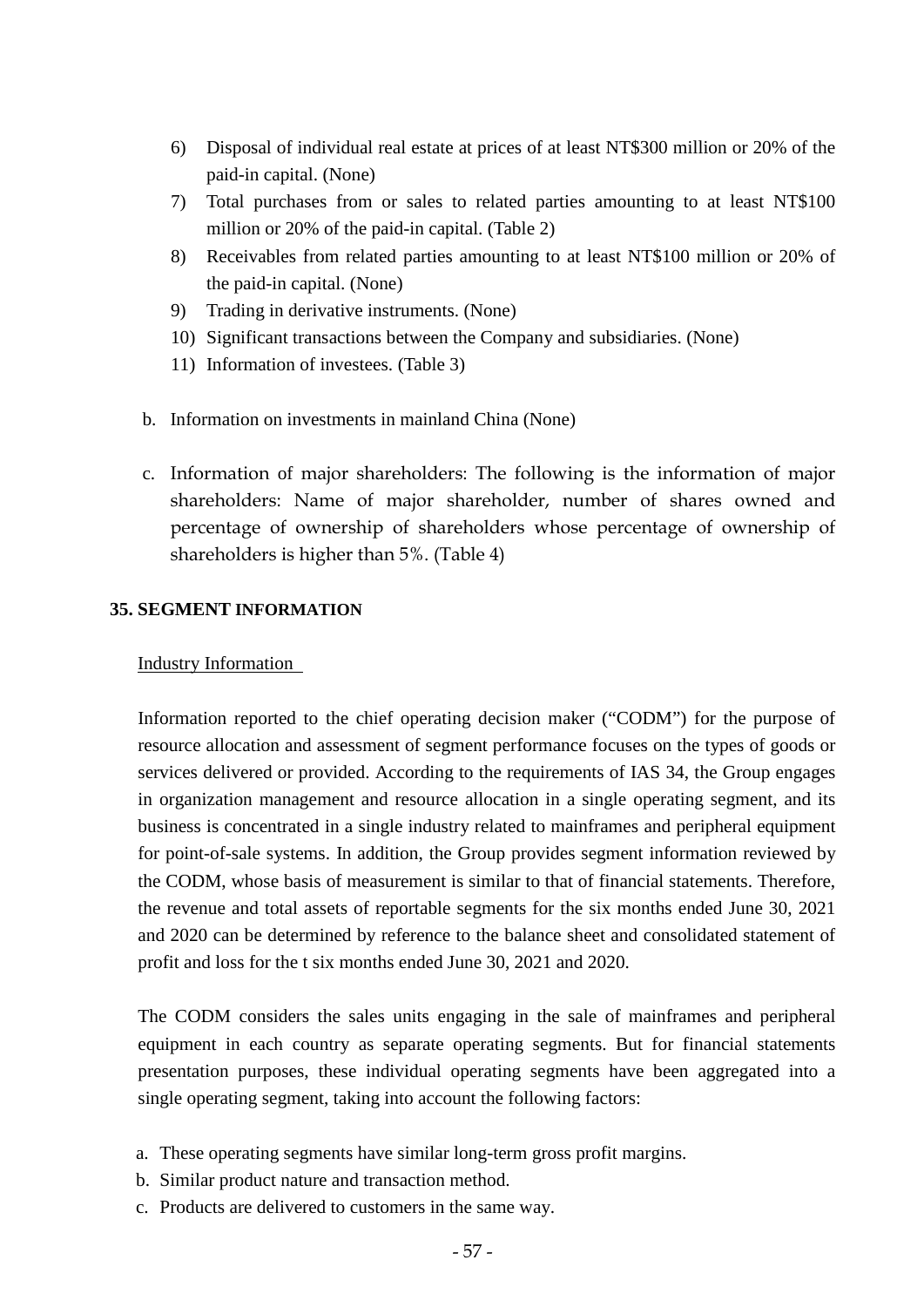# **TABLE 1**

**Holding Company Name Type and Name of Marketable Securities (Note 1**) **Relationship with the Holding Company (Note 2) Financial Statement Account June 30, 2021 Number of Shares Carrying Amount (Noted 3) Percent Owne (%)** Promate Solutions Corporation Foreign debt investment vehicle BOC Aviation None Financial assets at amortized cost - current  $$ 27,860$ USD 1,000 CNOOC Petroleum North America | <sub>*w*</sub> | *w* | *n* | 27,860 USD 1,000 First Abu Dhabi Bank 〃 〃 - 55,107 USD 1,978 Bank of Communications Co., Ltd. 〃 〃 - 613 USD 22 Time deposit with an original maturity of more than three months  $\frac{1}{10}$   $\frac{1}{10}$   $\frac{1}{10}$   $\frac{1}{10}$   $\frac{1}{10}$   $\frac{1}{10}$   $\frac{1}{10}$   $\frac{1}{10}$   $\frac{60,000}{10}$   $\frac{1}{10}$   $\frac{60,000}{10}$  $$171,440$ Ordinary shares: Promate Solutions Corporation HIGGSTEC INC None Financial assets at fair value through other comprehensive income or loss - non-current  $1,062,000$   $\qquad$  \$ 43,489 Great Tree Pharmacy Co.,Ltd. 〃 Financial assets at fair value through profit or loss current Sports Gear Co., Ltd. 〃 〃 35,000 2,660 - 2,660 〃 NANYA TECHNOLOGY CORPORATION 〃 〃 30,000 2,391 - 2,391 〃 MediaTek Inc 〃 〃 240 231 - 231 〃 Jinan Acetate Chemical Co., LTD. 〃 〃 4,600 487 - 487 〃 KO JA (CAYMAN) CO., LTD. 〃 〃 40,000 4,400 - 4,400 〃 Taidoc Technology Corporation 〃 〃 1,000 228 - 228 〃 ASROCK Incorporation 〃 〃 1,000 193 - 193 〃 11,247

Note 1: Marketable securities in this table refer to stocks, bonds, beneficiary certificates, and other relevant derivative securities as promulgated in IFRS 9 "Financial Instruments."

# **PROMATE SOLUTIONS CORPORATION AND SUBSIDIARIES MARKETABLE SECURITIES HELD June 30, 2021 (In Thousands of New Taiwan Dollars, Unless Stated Otherwise)**

|                                                  | June 30, 2021                     |                                             |                                   |                               |  |  |
|--------------------------------------------------|-----------------------------------|---------------------------------------------|-----------------------------------|-------------------------------|--|--|
| <b>Carrying Amount</b><br>of Shares<br>(Noted 3) |                                   | <b>Percentage of</b><br>Ownership<br>$(\%)$ | <b>Fair Value</b>                 | Note (Note 4)                 |  |  |
|                                                  |                                   |                                             |                                   |                               |  |  |
|                                                  | \$<br>27,860                      |                                             | \$<br>27,860                      | Publicly traded               |  |  |
|                                                  | <b>USD 1,000</b>                  |                                             | <b>USD 1,000</b>                  | stocks                        |  |  |
|                                                  | 27,860<br><b>USD 1,000</b>        |                                             | 27,860<br><b>USD 1,000</b>        |                               |  |  |
|                                                  | 55,107                            |                                             | 55,107                            |                               |  |  |
|                                                  | <b>USD 1,978</b>                  |                                             | <b>USD 1,978</b>                  |                               |  |  |
|                                                  | 613                               |                                             | 613                               |                               |  |  |
|                                                  | 22<br><b>USD</b>                  |                                             | 22<br><b>USD</b>                  |                               |  |  |
|                                                  | 60,000                            |                                             | 60,000                            |                               |  |  |
|                                                  | 171,440<br>\$                     |                                             | 171,440<br>\$                     |                               |  |  |
| 2,000                                            | \$<br>43,489                      |                                             | \$<br>43,489                      | Publicly traded<br>stocks     |  |  |
| 3,352                                            | \$<br>657                         |                                             | \$<br>657                         | $\ensuremath{\mathnormal{H}}$ |  |  |
| 5,000                                            | 2,660                             |                                             | 2,660                             | $\prime\prime$                |  |  |
| 0,000                                            | 2,391                             |                                             | 2,391                             | $^{\prime\prime}$             |  |  |
| 240                                              | 231                               |                                             | 231                               | $^{\prime\prime}$             |  |  |
| 4,600                                            | 487                               |                                             | 487                               | $^{\prime\prime}$             |  |  |
| 0,000                                            | 4,400                             |                                             | 4,400                             | $^{\prime\prime}$             |  |  |
| 1,000                                            | 228                               |                                             | 228                               | $^{\prime\prime}$             |  |  |
| 1,000                                            | 193                               |                                             | 193                               | $\prime\prime$                |  |  |
|                                                  | $\overline{\mathbb{S}}$<br>11,247 |                                             | $\overline{\mathbb{S}}$<br>11,247 |                               |  |  |

Note 4: The number of shares of securities, the amount pledged as security or pledged for loans, and the restrictions on use under some agreements shall be stated in the remarks column if the securities presented herein ha Note 5: Please refer to Table 4 for relevant information on investments in subsidiaries.

Note 2: When the issuers of marketable securities are not related parties, this column can be left blank

# **TABLE 1**

Note 3: If measured by fair value, please fill in the carrying balance, which is adjusted through fair value valuation with loss allowance deducted, in the carrying amount column; if not measured by fair value, please fill allowance is already deducted).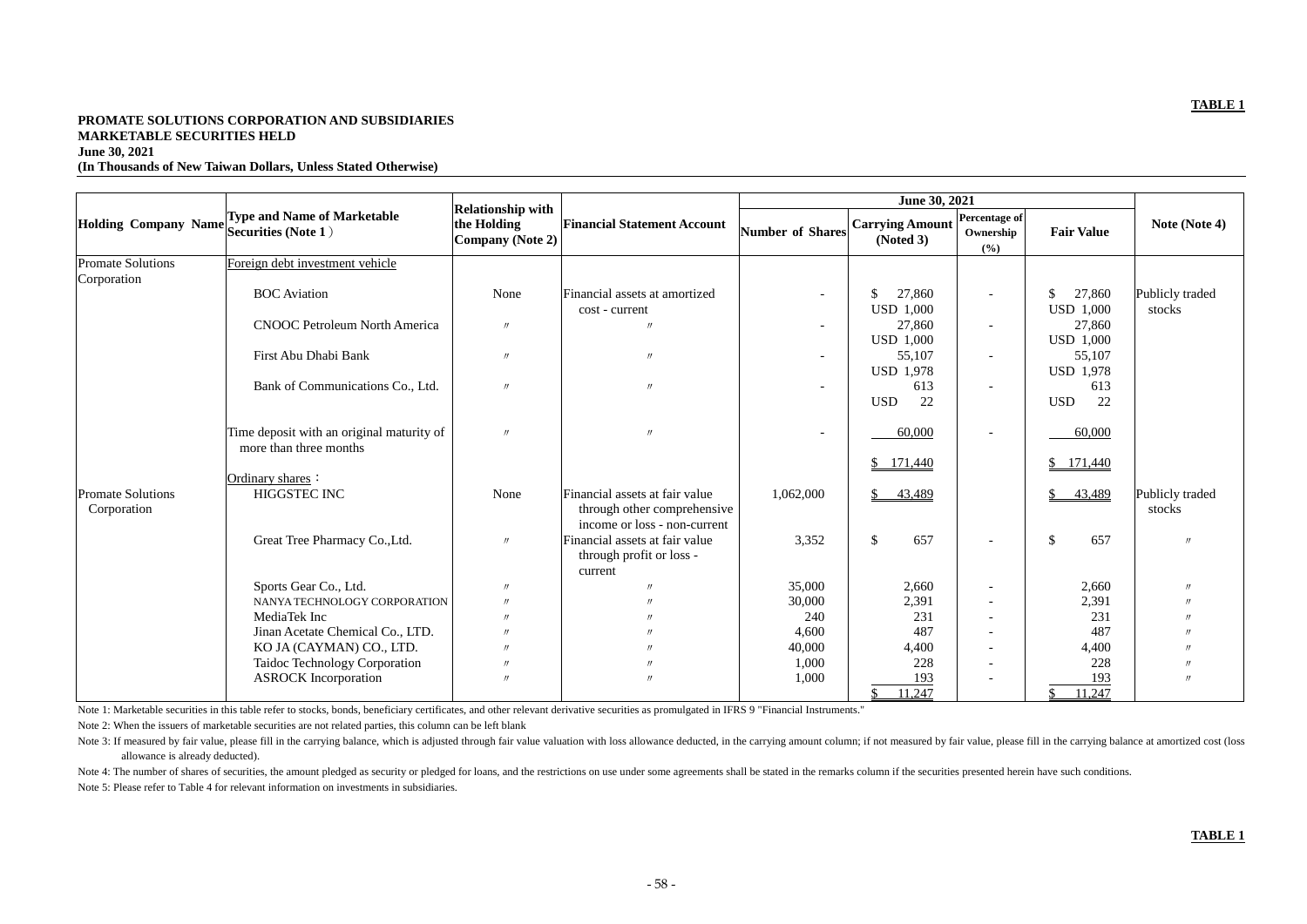# **PROMATE SOLUTIONS CORPORATION AND SUBSIDIARIES**

# **TOTAL PURCHASES FROM OR SALES TO RELATED PARTIES AMOUNTING TO AT LEAST \$100 MILLION OR 20% OF THE PAID-IN CAPITAL June 30, 2021**

# **(In Thousands of New Taiwan Dollars, Unless Stated Otherwise)**

|                                         |                                |                   |          | <b>Transaction Details</b>  |                      |                                     | <b>Abnormal Transaction</b> (Note 1) |                       | Notes/Accounts Receivable<br>(Payable)         |         |  |
|-----------------------------------------|--------------------------------|-------------------|----------|-----------------------------|----------------------|-------------------------------------|--------------------------------------|-----------------------|------------------------------------------------|---------|--|
| Buyer<br><b>Related Party</b>           | Relationship                   | Purchase/<br>Sale | Amount   | % to Total                  | <b>Payment Terms</b> | Unit Price                          | <b>Payment Terms</b>                 | <b>Ending Balance</b> | % to Total                                     | 備註 (註2) |  |
| <b>Promate Solutions</b><br>Corporation | Promate Electronic Co.,<br>Ltd | Parent company    | Purchase | $\boldsymbol{\$}$<br>90,002 | 22.69                | Net 60 days after<br>monthly losing | $\sim$                               | $\sim$                | Accounts<br>payable<br>$\mathcal{S}$<br>40,446 | 24.52%  |  |

Note1. Where related parties' transaction conditions are differ ent from the general ones, the situation and reasons of the differences shall be stated in the column of unit price and credit granting period. Note2. In case of advance payment (receipt), the reasons, contractual terms, the amount, and differenc es from general transactions shall be stated in the remarks column. Note3. Paid-in capital referred to herein is the parent company's paid-in capital.In the case that shares were issued with no par value or a par value other than NT\$10 per share, the 20 % of paid-in capital shall be replac by 10% of the equity attributable to owners of the parent in the calculation.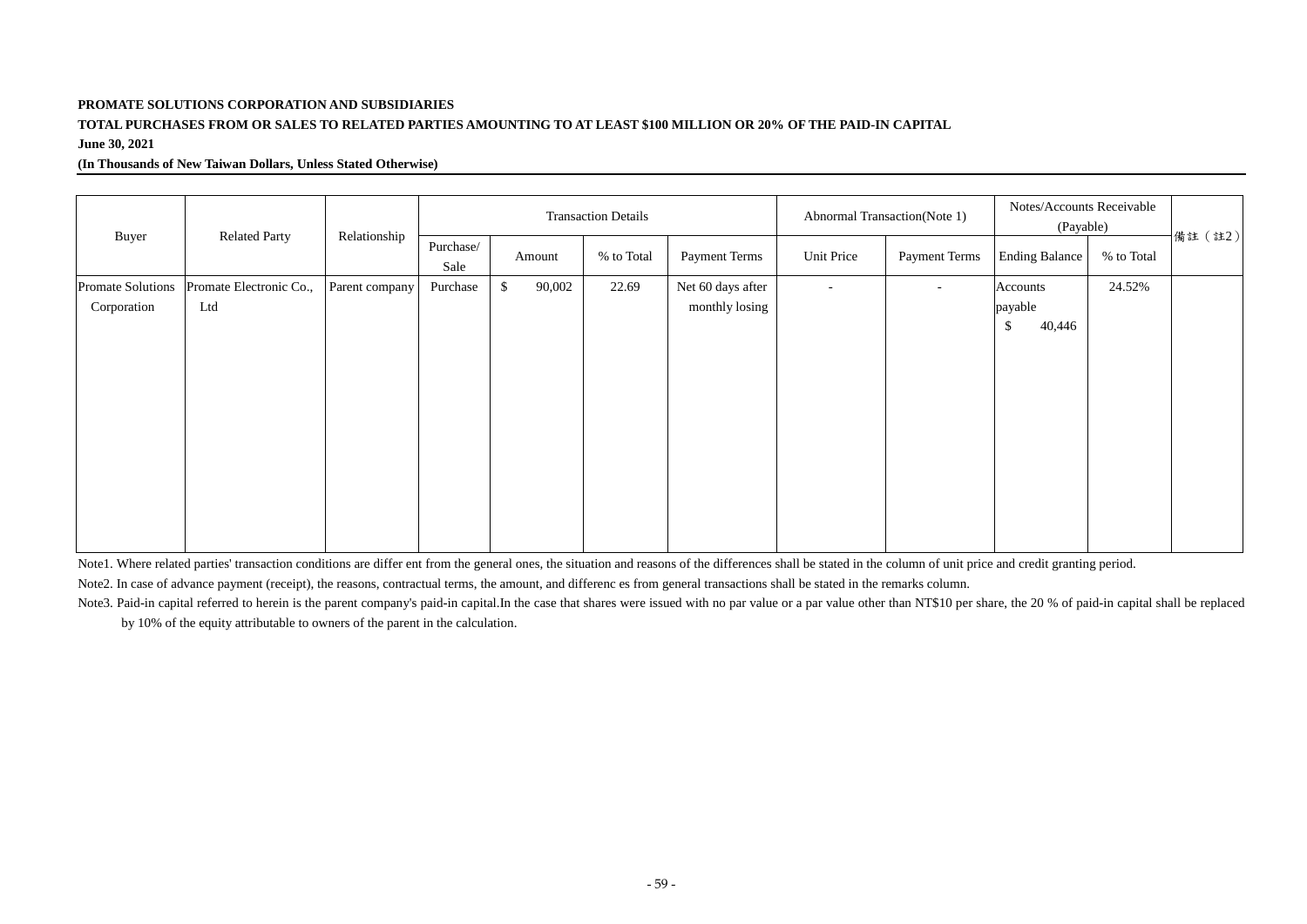# **TABLE 3**

# **PROMATE SOLUTIONS CORPORATION AND SUBSIDIARIES**

# **INFORMATION ON INVESTEES**

## **FOR THE SIX MONTHS ENDED JUNE 30, 2021**

### **(In Thousands of New Taiwan Dollars/Foreign Currency)**

| <b>Investor Company</b>                 | <b>Investee Company</b> | Location | <b>Main Businesses and</b><br><b>Products</b> | <b>Investment Amount</b> |                      | <b>Balance as of June 30, 2021</b> |                                                     | <b>Net Income</b>          |                                  |             |
|-----------------------------------------|-------------------------|----------|-----------------------------------------------|--------------------------|----------------------|------------------------------------|-----------------------------------------------------|----------------------------|----------------------------------|-------------|
|                                         |                         |          |                                               | June 30, 2021            | <b>June 30, 2020</b> | <b>Shares</b>                      | <b>Percentage of</b><br>Carrying Value<br>Ownership | (Loss) of the<br>Investee) | Investment<br><b>Gain (Loss)</b> | <b>Note</b> |
| <b>Promate Solutions</b><br>Corporation | PROMATE JAPAN Inc       | Japan    | Trade of electronic<br>commodities            | 2,791<br>\$              | 2,791<br>\$          | 10,000                             | 100%<br>2,915<br>$\mathsf{S}$                       | 182<br>\$                  | 182<br>$\mathcal{S}$             |             |

- Note1. Where a public company has a foreign holding company and the consolidated financial report is the main financial report according to local laws and regulations, the disclosure of information on foreign investees may only include the holding company's relevant information.
- Note2. In cases other than those described in Note 1, the following information shall be provided:
	- (1) "Investee name," "region," "main business items," "the original investment amount," and "the final stake" shall be filled in in order according to the reinvestment situation of the (public) Company and the reinvestment situation of each investee directly or indirectly controlled, and the rel ationship between each investee and the (public) Company shall be indicated in the remarks column (e.g., a subsidiary or a sub-subsidiary).
	- (2) In the column of "Profit and loss of investee in the current pe riod," the current profit and loss amount of each investee shall be filled in.
	- (3) In the column of "investment gains and losses recognized in the current period," only the recognized profit and loss amount of each subsidiary that is directly invested by the (public) Company and each investee assessed by equity method shall be filled in, and the rest is not required to be filled in.Where the "gains and losses of subsidiaries tha t are invested directly are recognized for the current period," it shall be confirmed that the gains and losses of the subsidiaries have included their investment gains and losses that shall be recognized in accordance with the regulations.